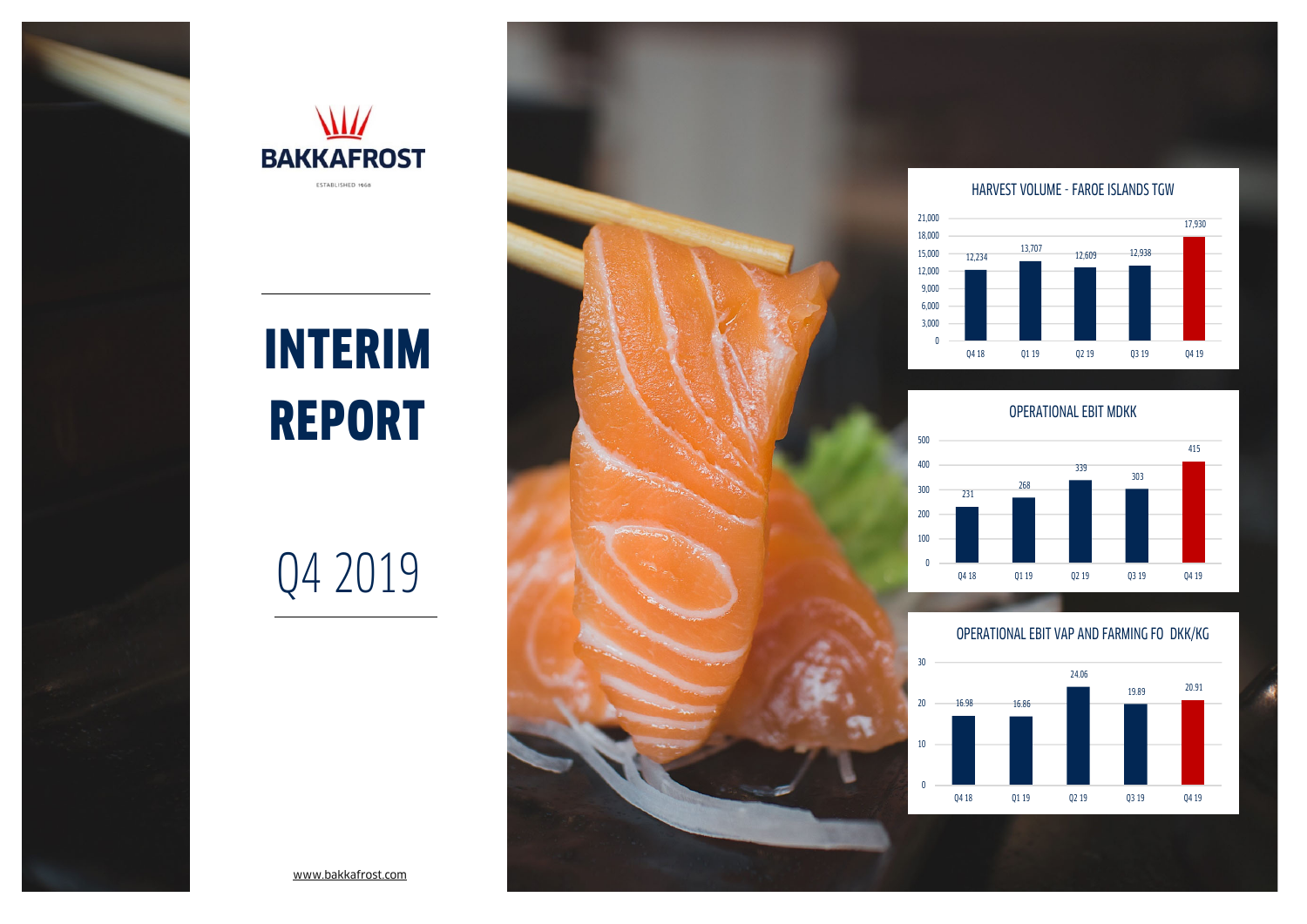### Table of Contents

|                                             | Statement by the Management and the<br>Board of Directors on the Interim Report 14 |
|---------------------------------------------|------------------------------------------------------------------------------------|
| Summary of the 4 <sup>th</sup> Quarter 2019 |                                                                                    |
|                                             |                                                                                    |
|                                             |                                                                                    |
|                                             | Consolidated Statement of                                                          |
|                                             |                                                                                    |
|                                             | Consolidated Statement of                                                          |
|                                             |                                                                                    |
|                                             | Consolidated Cash Flow Statement 17                                                |
|                                             | Consolidated Statement of                                                          |
|                                             |                                                                                    |
|                                             |                                                                                    |
|                                             |                                                                                    |
|                                             |                                                                                    |
|                                             |                                                                                    |
| Events after the Date of the                |                                                                                    |
|                                             |                                                                                    |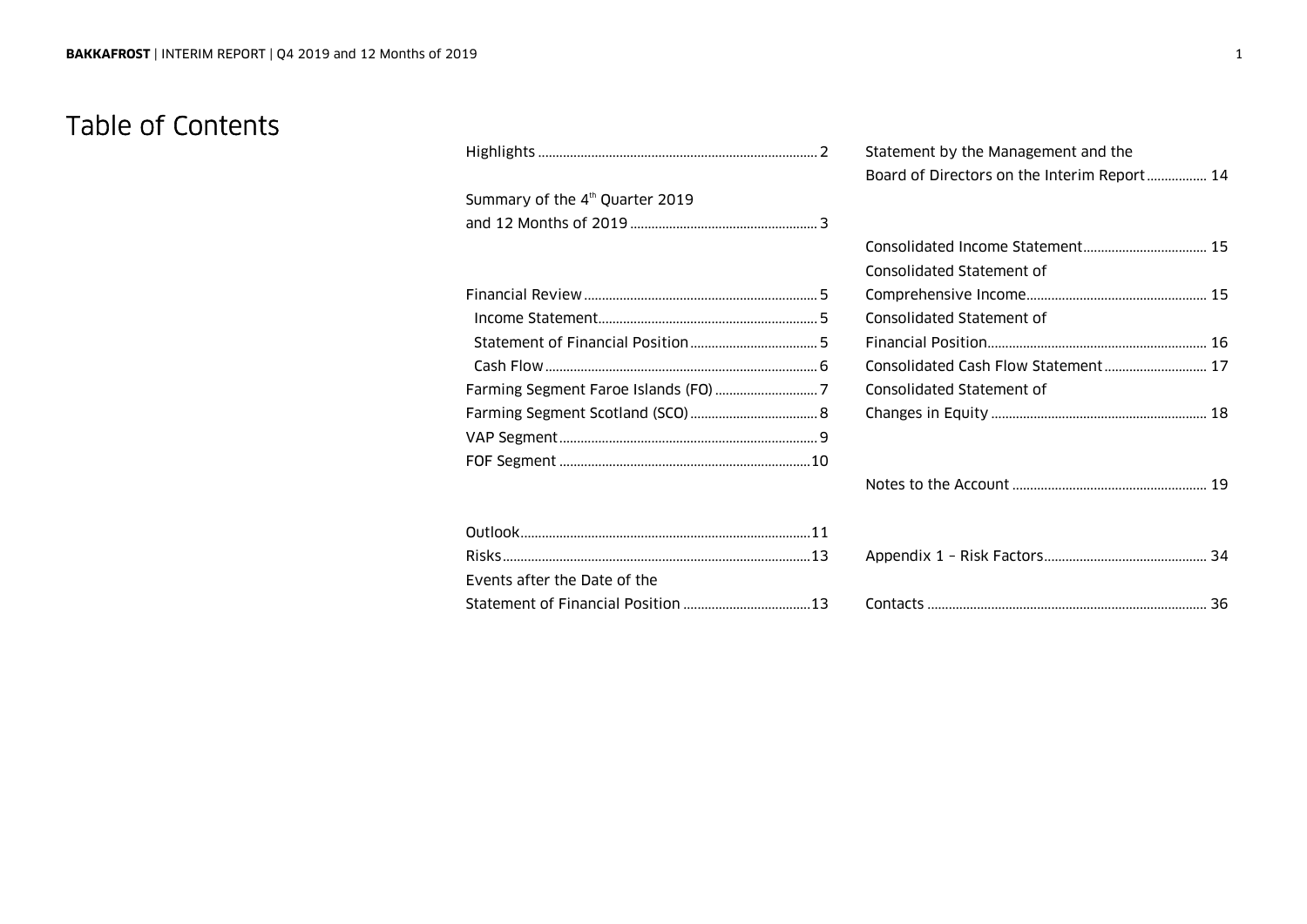# Highlights

|                                                    | Q4        | Q4       | <b>YTD</b> | <b>YTD</b> |                                                                                                          | Q4         | Q4        | <b>YTD</b> | <b>YTD</b> |
|----------------------------------------------------|-----------|----------|------------|------------|----------------------------------------------------------------------------------------------------------|------------|-----------|------------|------------|
| <b>DKK 1,000</b>                                   | 2019      | 2018     | 2019       | 2018       | <b>DKK 1,000</b>                                                                                         | 2019       | 2018      | 2019       | 2018       |
|                                                    |           |          |            |            |                                                                                                          |            |           |            |            |
| <b>INCOME STATEMENT</b>                            |           |          |            |            | <b>FINANCIAL POSITION AND CASH FLOW</b>                                                                  |            |           |            |            |
| Group - Operating revenue                          | 1,604,842 | 750,348  | 4,511,107  | 3,177,422  | Total Assets***                                                                                          | 13,101,405 | 5,802,523 | 13,101,405 | 5,802,523  |
| Group - Operational EBIT*                          | 415,251   | 230,509  | 1,325,100  | 1,074,912  | Equity***                                                                                                | 8,496,875  | 4,077,029 | 8,496,875  | 4,077,029  |
| Group - EBIT                                       | 301,319   | $-4,895$ | 1,019,217  | 1,184,233  | Equity ratio***                                                                                          | 65%        | 70%       | 65%        | 70%        |
| Group - Profit for the period                      | 219,512   | $-6,620$ | 801,885    | 960,292    | Net interest-bearing debt***                                                                             | 1,018,685  | 495.479   | 1,018,685  | 495.479    |
|                                                    |           |          |            |            | Cash flow from operations                                                                                | $-149.537$ | $-58,921$ | 1,032,950  | 912,937    |
| Operational EBIT* (Farming FO and VAP) (DKK)       | 374,909   | 207,730  | 1,166,728  | 943,235    | Cash flow from financing                                                                                 | 2,638,829  | 216,465   | 4,557,491  | $-374,848$ |
| Operational EBIT/kg (Farming FO and VAP) (DKK)     | 20.91     | 16.98    | 20.40      | 21.15      |                                                                                                          |            |           |            |            |
| Operational EBIT/kg (Farming FO and VAP) (NOK)     | 28.25     | 21.91    | 26.91      | 27.24      | <b>PROFITABILITY</b>                                                                                     |            |           |            |            |
|                                                    |           |          |            |            | Basic earnings per share (DKK)                                                                           | 4.25       | $-0.14$   | 15.53      | 19.74      |
| Farming Faroe Islands - Operating revenue          | 945,196   | 681,851  | 3,152,462  | 2,568,366  | Diluted earnings per share (DKK)                                                                         | 4.25       | $-0.14$   | 15.53      | 19.74      |
| Farming Faroe Islands - Operational EBIT*          | 338,321   | 204,400  | 1,103,001  | 965,659    | ROCE**                                                                                                   | 4.1%       | 4.3%      | 15.2%      | 21.5%      |
| Farming Faroe Islands - Operational EBIT margin    | 35.8%     | 30.0%    | 35.0%      | 37.6%      |                                                                                                          |            |           |            |            |
| Farming Faroe Islands - Operational EBIT*/kg (DKK) | 18.87     | 16.71    | 19.29      | 21.66      | <b>VOLUMES</b>                                                                                           |            |           |            |            |
| Farming Faroe Islands - Operational EBIT*/kg (NOK) | 25.49     | 21.56    | 25.44      | 27.89      | Harvested volumes Faroe Islands (tgw)                                                                    | 17,930     | 12,234    | 57,184     | 44,591     |
|                                                    |           |          |            |            | Harvested volumes Scotland (tgw)                                                                         | 7,925      | n/a       | 7.925      | n/a        |
| Farming Scotland - Operating revenue               | 437,171   | n/a      | 437,171    | n/a        | VAP produced volumes (tgw)                                                                               | 4,219      | 2,845     | 16,690     | 8,355      |
| Farming Scotland - Operational EBIT*               | 18,129    | n/a      | 18.129     | n/a        | Sold feed tonnes                                                                                         | 28,398     | 24,711    | 97.408     | 77,775     |
| Farming Scotland - Operational EBIT margin         | 4.1%      | n/a      | 4.1%       | n/a        | Internal feed sales tonnes                                                                               | 20,778     | 21,649    | 76,583     | 70,240     |
| Farming Scotland - Operational EBIT*/kg (DKK)      | 2.29      | n/a      | 2.29       | n/a        | Smolt released thousand Faroe Islands (pcs)                                                              | 4,986      | 3,267     | 12,651     | 12,491     |
| Farming Scotland- Operational EBIT*/kg (NOK)       | 3.09      | n/a      | 3.09       | n/a        | Smolt released thousand Scotland (pcs)                                                                   | 5,696      | n/a       | 5,696      | n/a        |
|                                                    |           |          |            |            |                                                                                                          |            |           |            |            |
| VAP - Operating revenue                            | 248,900   | 108,990  | 964,484    | 364,827    |                                                                                                          |            |           |            |            |
| VAP - Operational EBIT*                            | 36,588    | 3.330    | 63.727     | $-22,424$  | * Aligned for fair value adjustment of biomass, onerous contracts provisions, income from associates and |            |           |            |            |
| VAP - Operational EBIT margin                      | 14.7%     | 3.1%     | 6.6%       | $-6.1%$    | revenue tax - refer to Note 10                                                                           |            |           |            |            |
| VAP - Operational EBIT/kg (DKK)                    | 8.67      | 1.17     | 3.82       | $-2.68$    | ** Return on average capital employed, based on operational EBIT - refer to Note 10                      |            |           |            |            |
| VAP - Operational EBIT/kg (NOK)                    | 11.72     | 1.51     | 5.04       | $-3.46$    |                                                                                                          |            |           |            |            |
|                                                    |           |          |            |            | *** Comparing figures from end 2018                                                                      |            |           |            |            |
| FOF - Operating revenue                            | 337,976   | 287,689  | 1,388,461  | 1.268.564  |                                                                                                          |            |           |            |            |
| FOF - EBITDA                                       | 57,699    | 60,407   | 275,796    | 254,281    |                                                                                                          |            |           |            |            |
| FOF - EBITDA margin                                | 17.1%     | 21.0%    | 19.9%      | 20.0%      |                                                                                                          |            |           |            |            |
|                                                    |           |          |            |            |                                                                                                          |            |           |            |            |
| NOK/DKK (average)                                  | 74.01     | 77.50    | 75.83      | 77.66      |                                                                                                          |            |           |            |            |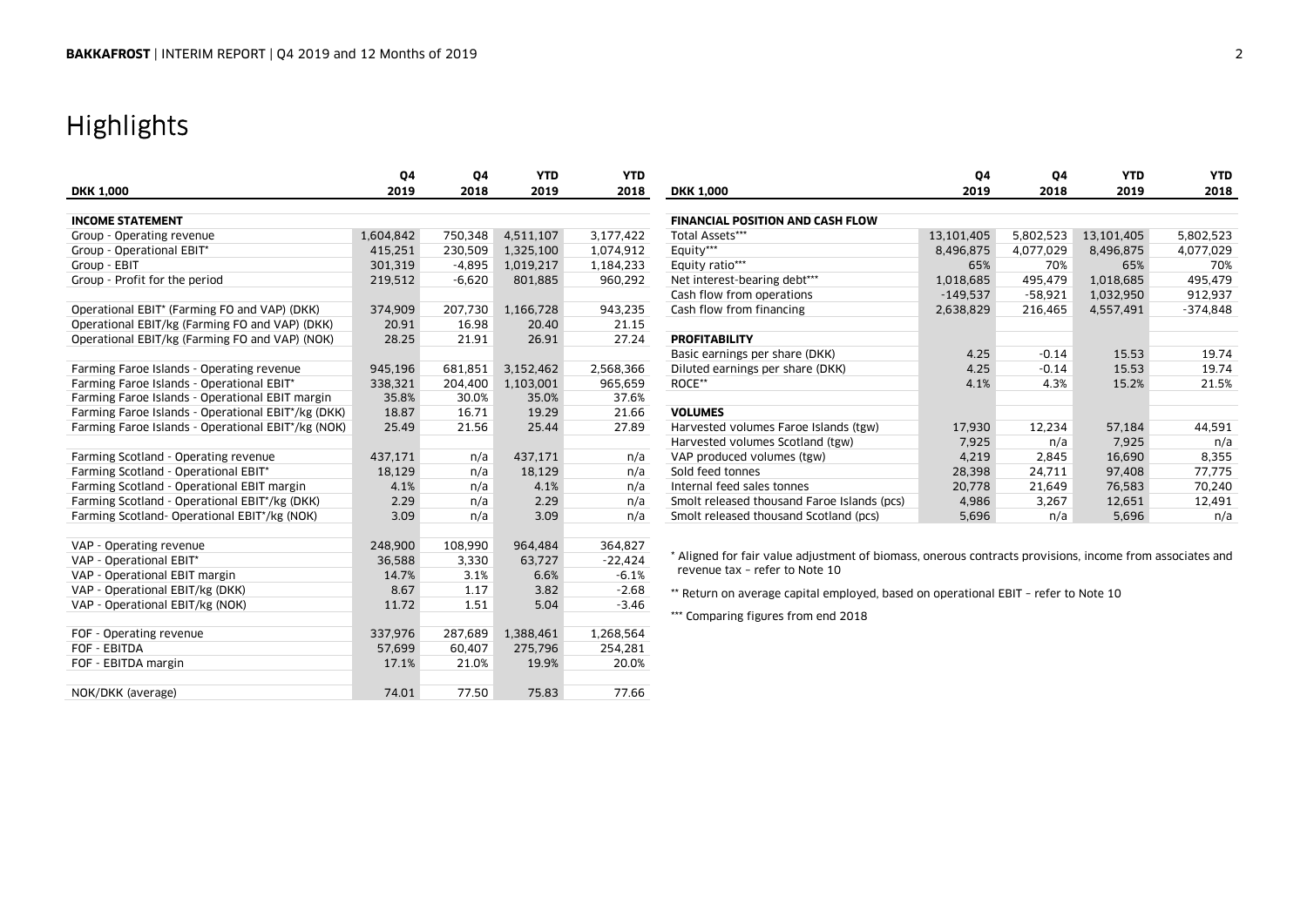# Summary of the 4<sup>th</sup> Quarter 2019 and 12 Months of 2019

(Figures in parenthesis refer to the same period last year).

**On the 8th of October 2019, Bakkafrost acquired majority in the Scottish Salmon Company (SSC). From this date, SSC is part of the Bakkafrost Group and is consolidated into Bakkafrost's accounts.** 

**Unless otherwise stated, all figures presented in this interim report include SSC from this date on. SSC's figures from Q1 to Q3 2019 are not included in this report.** 

**The Bakkafrost Group delivered a total operating EBIT of DKK 415.3 million in Q4 2019.** 

**Total harvested volumes were 25.9 thousand tonnes gutted weight (tgw). Faroe Islands (FO): 17.9 tgw, Scotland (SCO): 7.9 tgw.** 

**The combined FO farming and VAP segments made an operational EBIT of DKK 374.9 million. The FO farming segment made an operational EBIT of DKK 338.3 million. The SCO farming segment made an operational EBIT of DKK 18.1 million. Achieved prices and volumes in FO operations increased and thus had a positive effect on the operational EBIT.** 

**The VAP segment made an operational EBIT of DKK 36.6 million. The EBITDA for the FOF segment was DKK 57.7 million.** 

The Group made a profit for Q4 2019 of DKK 219.5 million (DKK -6.6 million). For 2019, the profit was DKK 801.9 million (DKK 960.3 million).

Total harvested volumes for 2019 were 65,109 tonnes gutted weight (44,591 tgw). FO: 57,184 tgw, SCO: 7,925 tgw.

In total, 10.7 million (3.3 million) smolts were transferred during Q4 2019. FO: 5.0 million, SCO: 5.7 million. During 2019, 18.3 million (12.5 million) smolts were transferred. FO: 12.7 million SCO: 5.7 million.

The combined FO farming and VAP segments made an operational EBIT of DKK 374.9 million (DKK 207.7 million) in Q4 2019. The operational EBIT per kg in Q4 2019 was DKK 20.91 (DKK 16.98), which corresponds to NOK 28.25 (NOK 21.91) for the combined FO farming and VAP segments. For 2019, the combined FO farming and VAP segments made an operational EBIT of DKK 1,166.7 million (DKK 943.2 million).

The FO farming segment made an operational EBIT of DKK 338.3 million (DKK 204.4 million) in Q4 2019. The harvested volumes and the achieved prices were higher in Q4 2019, compared to Q4 2018. For 2019, the operational EBIT was DKK 1,103.0 million (DKK 965.7 million).

The SCO farming segment made an operational EBIT of DKK 18.1 million in Q4 2019.

The VAP segment made an operational EBIT of DKK 36.6 million (DKK 3.3 million) for Q4 2019. For 2019, the operational EBIT was DKK 63.7 million (DKK -22.4 million).

The FOF segment (fishmeal, oil and feed) made an EBITDA of DKK 57.7 million (DKK 60.4 million) for Q4 2019, and the EBITDA margin was 17.1% (21.0%). The EBITDA was DKK 275.8 million for 2019 (DKK 254.3 million), corresponding to an EBITDA margin of 19.9% (20.0%).

During Q4 2019, Havsbrún sourced 35,180 tonnes (46,478 tonnes) of raw material, and for 2019, Havsbrún sourced 278,664 tonnes (302,465 tonnes) of raw material.

The net interest-bearing debt amounted to DKK 1,018.7 million at the end of 2019 (DKK 495.5 million). Undrawn credit facilities amounted to DKK 2,470.0 million at the end of Q4 2019.

On 25 September 2019, Bakkafrost signed a Share Purchase Agreement to acquire 68.6% of the outstanding shares in the Scottish Salmon Company (SSC) from Northern Link Ltd. The closing date was 8 October 2019. Further acquirements in Q4 2019 resulted in Bakkafrost holding 95.6% of the shares at year end.

SSC is an integrated salmon farming business, operating exclusively in Scotland with 60 sites across the West Coast and Hebridean Islands. The company is engaged in nearly all stages of the value chain ensuring full traceability and total supply chain integrity. The current annual production capacity is 50,000 tonnes. SSC produced 33,799 tonnes gutted weight in 2019 and exported to 21 countries with a focus on North America and the Far East. SSC has developed a range of strong flagship brands, including Native Hebridean Salmon, Tartan Salmon Label Rouge and Lochlander Salmon. The company has 651 employees.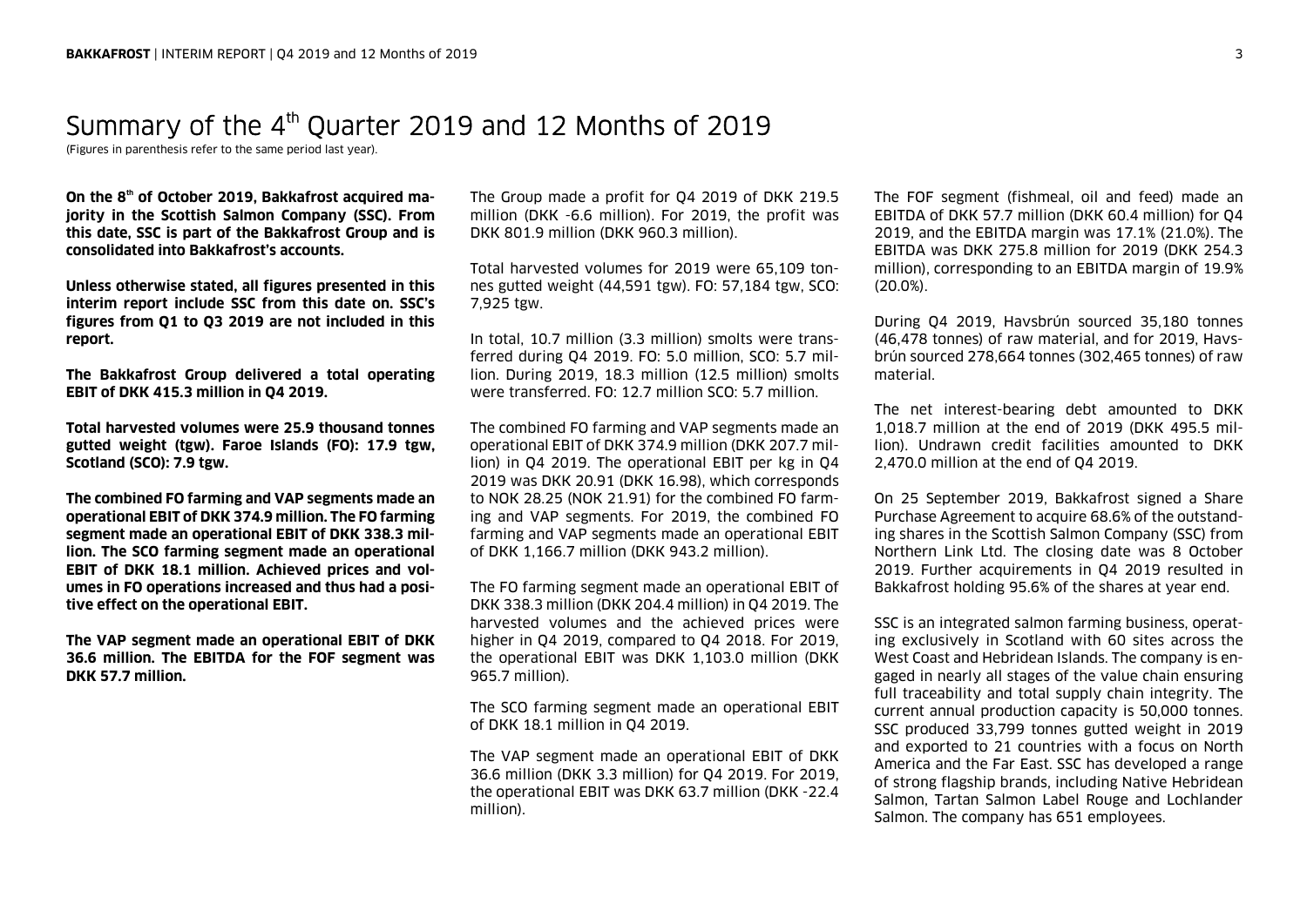Bakkafrost chose to increase the company's share capital for the acquisition of SSC. The acquisition was therefore carried out without substantial increase in Bakkafrost's external financing.

Bakkafrost aims at giving the shareholders a competitive return on their investment, both through payments of dividends and by value growth of the equity through positive operations.

The long-term goal of the Board of Directors is that 30-50% of earnings per share shall be paid out as dividend. Bakkafrost's financial position is strong with a solid balance sheet, a competitive operation and available credit facilities. The Board of Directors proposes to the Annual General Meeting that DKK 8.31 (NOK 11.23\*) per share shall be paid out as dividend. The Annual General Meeting will be convened on Friday the 3<sup>rd</sup> of April 2020.

The equity ratio was 65% at 31 December 2019, compared to 70% at the end of 2018.

\**The dividend per share in NOK is subject to changes depending on the exchange rate between NOK and DKK, which will be announced after the Annual General Meeting.*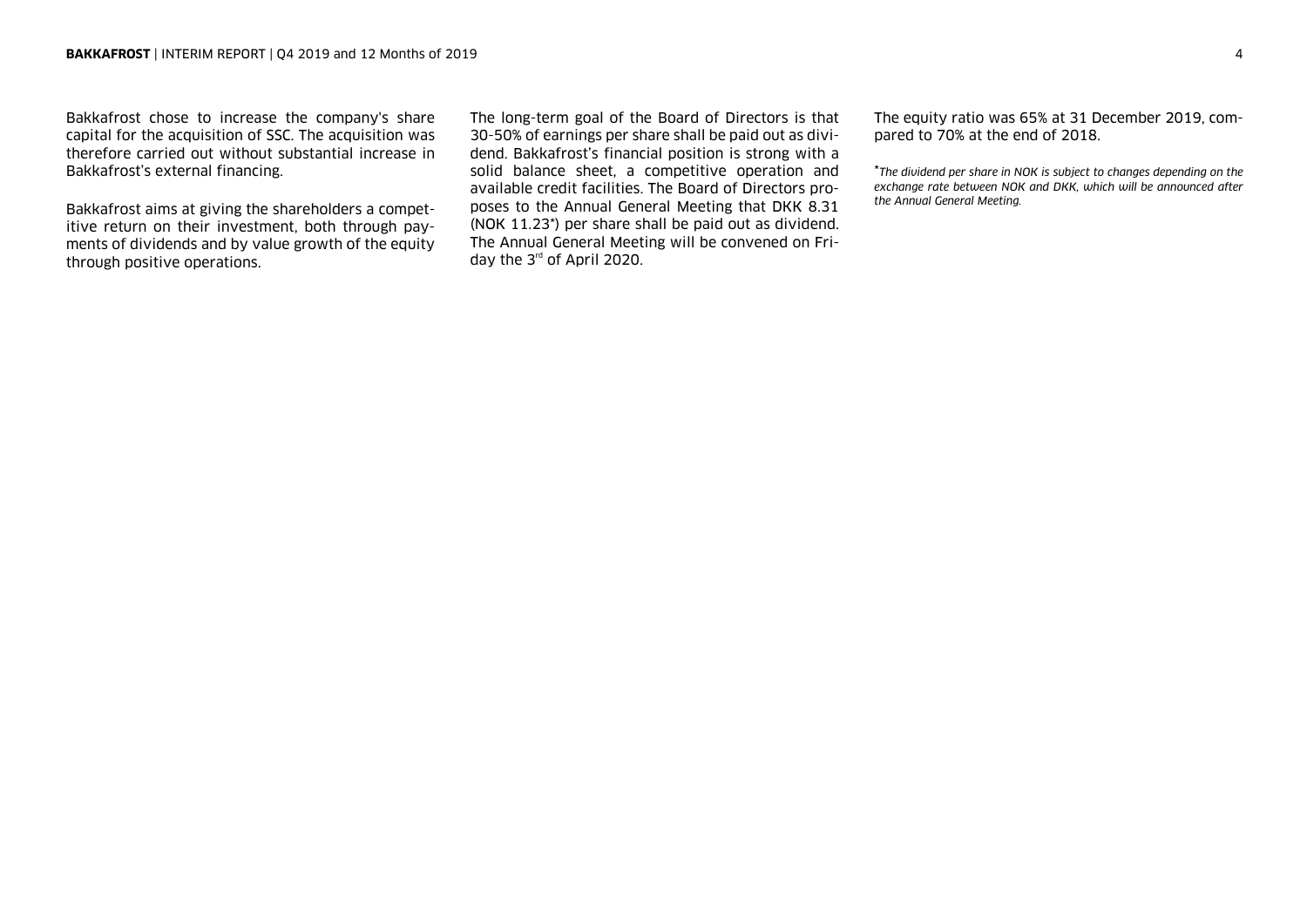### Financial Review

### **Income Statement**

(Figures in parenthesis refer to the same period last year).

The Group's operating revenue amounted to DKK 1,604.8 million (DKK 750.3 million) in Q4 2019, and for 2019, the operating revenue amounted to DKK 4,511.1 million (DKK 3,177.4 million).

The FO farming segment's harvest volumes and achieved prices were higher in Q4 2019, compared to the same quarter last year. The VAP segment had higher revenues because of higher volumes in Q4 2019, compared to Q4 2018. The FOF segment had higher external revenue in Q4 2019, mainly due to higher external sales of fishmeal, compared to Q4 2018.

The Group's operational EBIT was DKK 415.3 million (DKK 230.5 million) in Q4 2019. The combined FO farming and VAP segments had higher operational EBIT in Q4 2019, compared to Q4 2018, and the FOF segment had marginally lower EBITDA in Q4 2019, compared to Q4 2018. For 2019, the Group's operational EBIT was DKK 1,325.1 million (DKK 1,074.9 million).

The fair value adjustment of the Group's biological assets amounted to DKK -103.1 million (DKK -239.5 million) in Q4 2019. The adjustment is due to lower forward market prices for salmon and higher expected costs at harvest at the end of the quarter, compared to the beginning of the quarter. For 2019, the fair value adjustment amounted to DKK -220.6 million (DKK 195.8 million).

Change in provisions for onerous contracts amounted to DKK 0 million (DKK 17.0 million) in Q4 2019. For 2019, the change in provisions for onerous contracts amounted to DKK 0.0 million (DKK 0.0 million).

In Q4 2019, the profit from associated companies amounted to DKK 3.7 million (DKK 11.1 million). For 2019, the profit from associated companies amounted to DKK 13.8 million (DKK 9.4 million).

The revenue tax amounted to DKK -14.5 million (DKK -24.0 million) in Q4 2019. For 2019, the revenue tax was DKK -99.1 million (DKK -95.9 million). From the  $1<sup>st</sup>$  of January 2019, the revenue tax rate in the Faroe Islands increased from 4.5% to 5.0%.

Net interests in Q4 2019 were DKK -30.5 million (DKK -1.9 million). For 2019, net interests were DKK -37.3 million (DKK -12.2 million).

Net taxes amounted to DKK -51.3 million (DKK 0.2 million) in Q4 2019. For 2019, net taxes amounted to DKK -180.0 million (DKK -211.8 million).

The result for Q4 2019 was DKK 219.5 million (DKK -6.6 million) and for 2019, the result was DKK 801.9 million (DKK 960.3 million).

### **Statement of Financial Position**

(Figures in parenthesis refer to end last year).

The Group's total assets amounted to DKK 13,101.4 million (DKK 5,802.5 million) at the end of Q4 2019.

Intangible assets amounted to 4,395.7 (DKK 389.7 million) at the end of Q4 2019. The increase in the year relates wholly to the acquisition of SSC.

Property, plant and equipment amounted to DKK 3,780.5 million (DKK 2,884.3 million) at the end of Q4 2019. Right of use assets amounted to DKK 332.8 In Q4 2019, Bakkafrost FO made investments in PP&E amounting to DKK 214.2 million. Including the acquisition of SSC, PPE for 2019 amounts to DKK 700.4 million.

Non-current financial assets amounted to DKK 119.1 million (DKK 112.8 million) at the end of Q4 2019.

The carrying amount (fair value) of biological assets amounted to DKK 1,901.7 million (DKK 1,358.5 million) at the end of Q4 2019. Compared to year end 2018, biological assets have mainly increased due to the acquisition of SSC. Included in the carrying amount of the biological assets is a fair value adjustment amounting to DKK 27.7 million (DKK 382.8 million) at the end of 2019.

Inventories amounted to DKK 548.5 million (DKK 438.8 million) at the end of Q4 2019.

Total receivables, including long-term receivables and deferred tax assets, amounted to DKK 713.5 million (DKK 301.5 million) at the end of Q4 2019.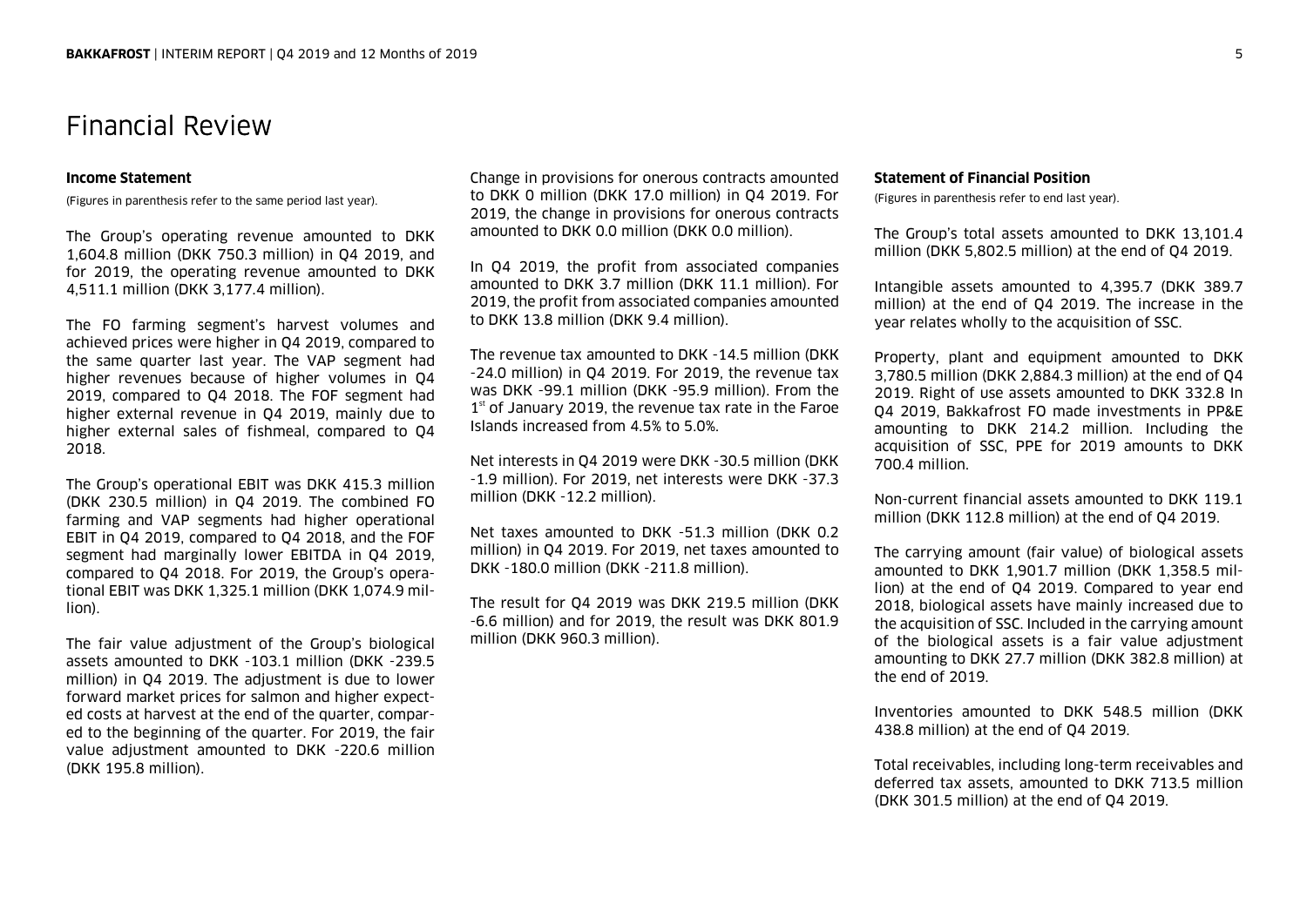Total cash and cash equivalents amounted to DKK 1,309.5 million (DKK 316.9 million) at the end of Q4 2019.

The Group's equity, including non-controlling interests, amounted to DKK 8,496.9 million (DKK 4,077.0 million) at the end of Q4 2019. Non-controlling interest amounted to DKK 167.6 million (DKK 0.0 million). The change in equity consists primarily of the result for 2019, paid-out dividend and the emission of DKK 3,731.1 million.

Total non-current liabilities amounted to DKK 3,697.6 million (DKK 1,346.5 million) at the end of Q4 2019.

Deferred taxes amounted to DKK 1,123.8 million (DKK 534.4 million) at the end of Q4 2019.

Long-term debt was DKK 2,328.2 million (DKK 812.1 million) at the end of Q4 2019.

Long-term leasing debt amounts to DKK 225.6 million and short-term leasing debt amounts to DKK 107.8 million in total DKK 333,4 million (DKK 0.0 million) at the end of Q4 2019.

At the end of Q4 2019, the Group's total current liabilities were DKK 925.0 million (DKK 379.0 million). The current liabilities consist of accounts payable and tax payable.

Derivatives amounted to DKK 15.5 million (DKK 0.3 million) at the end of Q4 2019.

The equity ratio was 65% at the end of 2019, compared to 70% at the end of 2018.

### **Cash Flow**

(Figures in parenthesis refer to the same period last year).

The cash flow from operations was DKK -149.6 million (DKK -58.9 million) in Q4 2019. The changes in working capital had a negative effect on the cash flow from operations. For 2019, the cash flow from operations was DKK 1,033.0 million (DKK 912.9 million).

The cash flow from investment activities amounted to DKK -3,791.3 million (DKK -146.8 million) in Q4 2019. The amount relates to investments in property, plant and equipment and investment in immaterial assets relating to the acquisition of SSC. For 2019, the cash flow from investments amounted to DKK -4,597.8 million (DKK -530.7 million).

The cash flow from financing activities totalled DKK 2,638.8 million (DKK 216.5 million) in Q4 2019. For 2019, cash flow from financing amounted to DKK 4,557.5 million (DKK -374.8 million). The amount is mainly affected by the share capital increase, amounting to DKK 3,731.1 million.

In Q4 2019, net change in cash flow amounted to DKK -1,302.0 million (DKK 10.7 million). For 2019, net change in cash flow amounted to DKK 992.7 million (DKK 7.3 million).

At the end of 2019, the Group had unused credit facilities of DKK 2,470.0 million (DKK 997.7 million).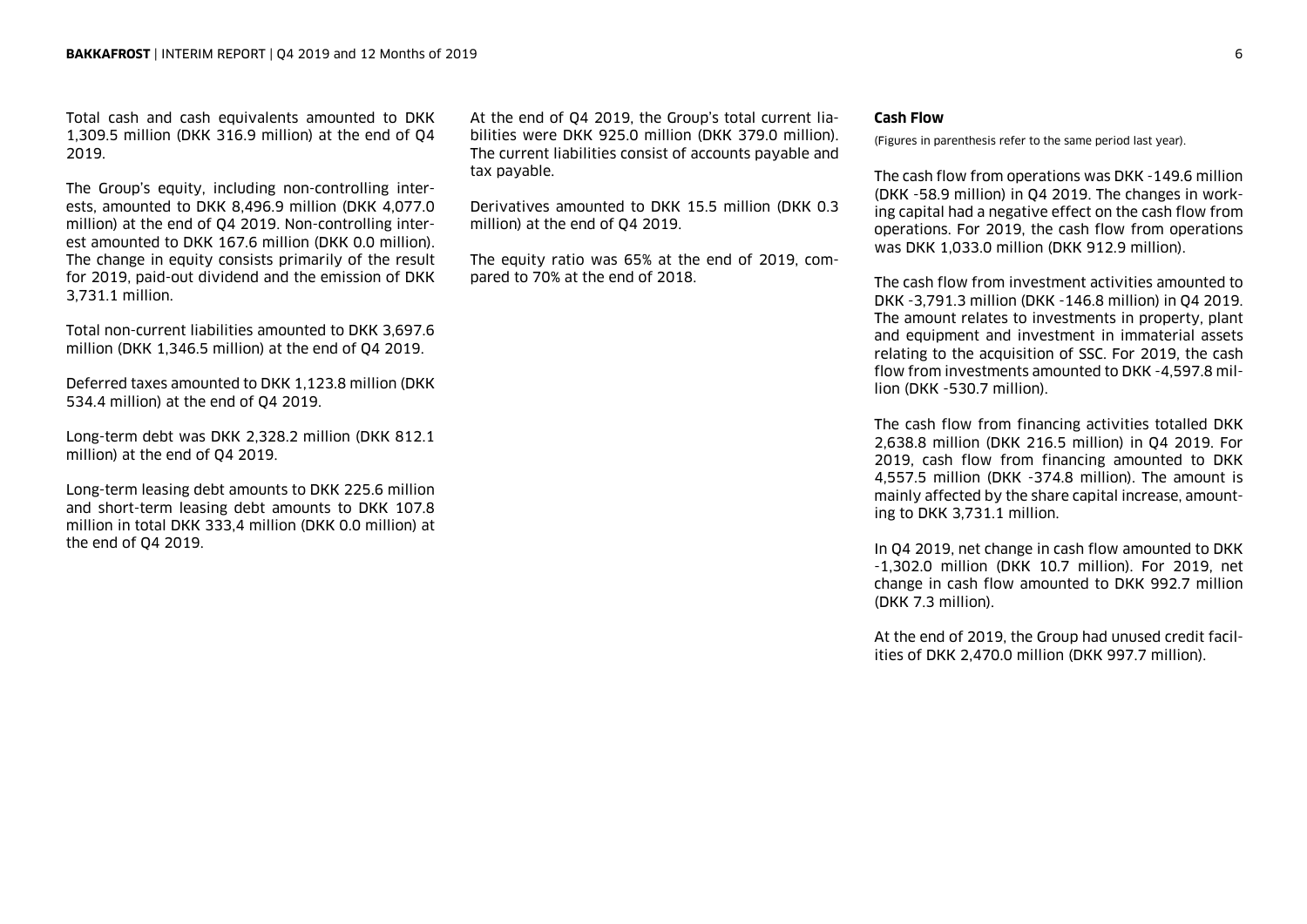### Farming Segment – Faroe Islands (FO)

**The Faroese farming segment produces high quality Atlantic salmon from juveniles to harvest size salmon. The salmon is sold to fresh fish markets globally and to the internal VAP production. The farming sites are in the Faroe Islands.** 

### **Volumes**

The total volumes harvested in Q4 2019 were 17,930 tonnes gutted weight (12,234 tgw) – a change in volume of 47%. Total harvested volumes for 2019 were 57,184 tonnes gutted weight (44,591 tgw), which is in line with the forecast for 2019.

5.0 million (3.3 million) smolts were transferred in Q4 2019. For 2019, 12.7 million (12.5 million) smolts were transferred. This is in line with the smolt transfer plan.

|                                     | 04       | 04        |         | <b>YTD</b> | <b>YTD</b> |        |
|-------------------------------------|----------|-----------|---------|------------|------------|--------|
| <b>DKK 1,000</b>                    | 2019     | 2018      | Change  | 2019       | 2018       | Change |
| <b>Financial</b>                    |          |           |         |            |            |        |
| Total revenue                       | 945,196  | 681,851   | 39%     | 3,152,462  | 2,568,366  | 23%    |
| <b>EBIT</b>                         | 460,173  | $-58,873$ | 882%    | 1,028,840  | 1,065,923  | -3%    |
| <b>Operational EBIT</b>             | 338,321  | 204,400   | 66%     | 1,103,001  | 965,659    | 14%    |
| Farming - Operational EBIT/kg (DKK) | 18.87    | 16.71     | 13%     | 19.29      | 21.66      | $-11%$ |
|                                     |          |           |         |            |            |        |
| <b>Volumes</b>                      |          |           |         |            |            |        |
| Harvested volumes (tgw)             | 17,930   | 12,234    | 47%     | 57,184     | 44,591     | 28%    |
| - Farming North                     | $\Omega$ | 3.996     | $-100%$ | 18,252     | 25,888     | $-29%$ |
| - Farming West                      | 13,155   | 5,894     | 123%    | 32,210     | 14,088     | 129%   |
| - Farming South                     | 4,775    | 2,344     | 104%    | 6,722      | 4,614      | 46%    |
| Smolts released (thousand)          | 4,986    | 3,267     | 53%     | 12,651     | 12,492     | 1%     |
| - Farming North                     | 2,643    | 3,267     | -19%    | 5,584      | 3,887      | 44%    |
| - Farming West                      | 2,343    | 0         |         | 5,270      | 6,851      | $-23%$ |
| - Farming South                     | 0        | 0         |         | 1,797      | 1,754      | 2%     |

### **Financial Performance**

In Q4 2019, the operating revenue for the FO farming segment was DKK 945.2 million (DKK 681.9 million). The total revenue for the farming segment increased in Q4 2019, compared with Q4 2018, mainly because of higher volumes. The operating revenue for the farming segment for 2019 was DKK 3,152.5 million (DKK 2,568.4 million).

In Q4 2019, the farming segment's EBIT amounted to DKK 460.2 million (DKK -58.9 million). The farming segment's EBIT for 2019 was DKK 1.028,8 million (DKK 1,065.9 million).

Operational EBIT amounted to DKK 338.3 million (DKK 204.4 million) in Q4 2019, which corresponds to an operational EBIT margin of 36% (30%). For 2019, operational EBIT was DKK 1,103.0 million (DKK 965.7 million).

Operational EBIT/kg for the farming segment was DKK 18.87 (NOK 25.49) in Q4 2019, compared with DKK 16.71 (NOK 21.56) in Q4 2018. Operational EBIT/kg for 2019 was DKK 19.29 (NOK 25.44), compared with DKK 21.66 (NOK 27.89) for 2018.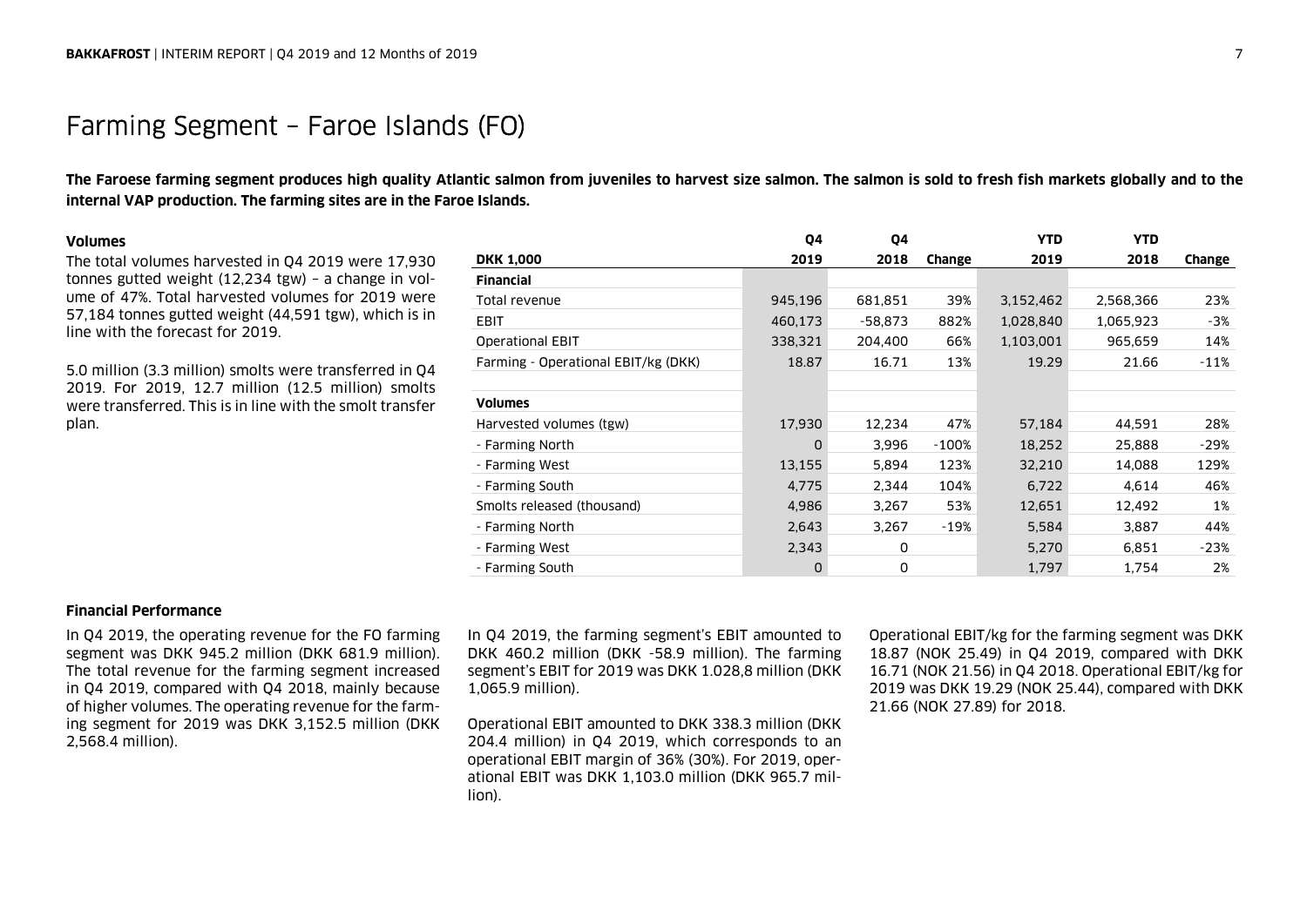### Farming Segment – Scotland (SCO)

**Please note that the comparable figures and the narrative in this section are pro forma and are not part of the consolidated Bakkafrost accounts.** 

**The Scottish farming segment represents the operating business of The Scottish Salmon Company PLC (SSC) which was consolidated from 8 October 2019, when Bakkafrost gained control. The Scottish Salmon Company is committed to producing the finest quality Scottish Salmon with Scottish Provenance and full traceability. SSC has sites across the West Coast of Scotland and Hebridean Islands and is exporting globally with a focus on North America and the Far East.** 

### **Volumes**

The total volumes harvested in Q4 2019 were 7,925 tonnes gutted weight (7,045 tgw). Total harvested volumes for the full year 2019 were 33,799 tonnes gutted weight (29,913 tgw), reflecting a slightly higher performance against the guidance of 33,000 tonnes provided by SSC in their first half update.

5.7 million smolts were transferred in Q4 2019 (3.5 million). For the full year 2019, 12.4 million smolts were transferred (8.6 million).

### **DKK 1,000 2019 Financial** Total revenue 437,171 FBIT -224,285 Operational EBIT 18,129 Farming - Operational EBIT/kg (DKK) 2.29 **Volumes** Harvested volumes (tgw) 1.925 Smolts released (thousand) 5,696

**Q4** 

### **Financial Performance**

In Q4 2019, the operating revenue for the SCO farming segment was DKK 437.2 million.

Operational EBIT amounted to DKK 18.1 million.

The drive in export sales and strong demand in Q4 2019 resulted in an improved operational EBIT/kg. Farming costs per kilo were impacted by mortality events in the First Half of 2019, and costs continued to be carried into Q4 2019.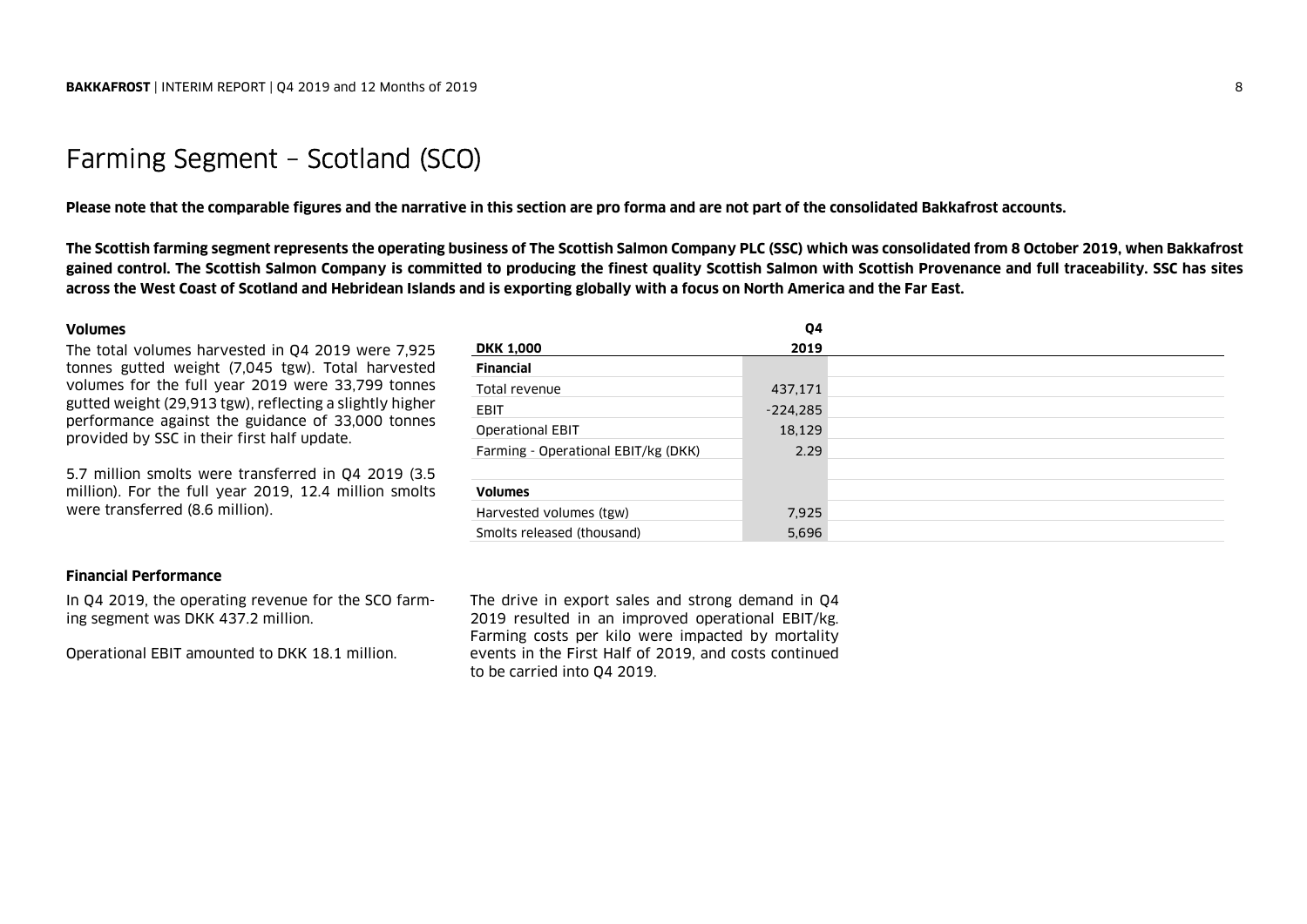### VAP Segment

**The VAP (value added products) segment produces skinless and boneless portions of salmon in the Faroe Islands. The main market for the VAP products is Europe with increasing sales in other markets. The VAP products are sold on long-term fixed price contracts.**

### **Volumes**

24% (23%) of the total harvested volumes in Q4 2019 went to the production of VAP products, and 29% (19%) of the harvested volumes for 2019 went to production of VAP products.

The VAP production in Q4 2019 was 4,219 tonnes gutted weight (2,845 tgw), an increase of 48%, compared to Q4 2018. The volumes were higher, and the segment had higher contract coverage in Q4 2019, compared to Q4 2018. For 2019, the VAP production was 16,690 tgw (8,355 tgw).

|                                     | 04      | 04      |               | <b>YTD</b> | <b>YTD</b> |        |
|-------------------------------------|---------|---------|---------------|------------|------------|--------|
| <b>DKK 1,000</b>                    | 2019    | 2018    | <b>Change</b> | 2019       | 2018       | Change |
| <b>Financial</b>                    |         |         |               |            |            |        |
| Total revenue                       | 248,900 | 108,990 | 128%          | 964,484    | 364.827    | 164%   |
| <b>EBIT</b>                         | 36.588  | 20.401  | 79%           | 63,727     | $-22.424$  | 384%   |
| <b>Operational EBIT</b>             | 36,588  | 3,330   | 999%          | 63,727     | $-22.424$  | 384%   |
| VAP - Operational EBIT/kg (DKK)     | 8.67    | 1.17    | 641%          | 3.82       | $-2.68$    | 242%   |
|                                     |         |         |               |            |            |        |
| <b>Volumes</b>                      |         |         |               |            |            |        |
| VAP produced volumes (tgw)          | 4.219   | 2.845   | 48%           | 16,690     | 8.355      | 100%   |
| Harvested volumes used in VAP       |         |         |               |            |            |        |
| production                          | 24%     | 23%     | $1\%$         | 29%        | 19%        | 56%    |
| Harvested volumes sold fresh/frozen | 76%     | 77%     | 0%            | 71%        | 81%        | $-13%$ |

### **Financial Performance**

The operating revenue for the VAP segment amounted to DKK 248.9 million (DKK 109.0 million) in Q4 2019. The increase in revenue is due to higher volumes in Q4 2019, compared with Q4 2018. For 2019, the VAP revenue was DKK 964.5 million (DKK 364.8 million).

The VAP segment had an EBIT amounting to DKK 36.6 million (DKK 20.4 million) in Q4 2019. Changes in onerous contracts were DKK 0.0 million (DKK 17.0 million). In 2019, the VAP segment's EBIT amounted to DKK 63.7 million (DKK -22.4 million).

Operational EBIT amounted to DKK 36.6 million (DKK 3.3 million) in Q4 2019, corresponding to an operational EBIT of DKK 8.67 (NOK 11.72) per kg gutted weight in Q4 2019, compared with DKK 1.17 (NOK 1.51) per kg gutted weight in Q4 2018.

For 2019, operational EBIT amounted to DKK 63.7 million (DKK -22.4 million), corresponding to an operational EBIT of DKK 3.82 (NOK 5.04) per kg, compared with an operational EBIT of DKK -2.68 (NOK -3.46) in 2018.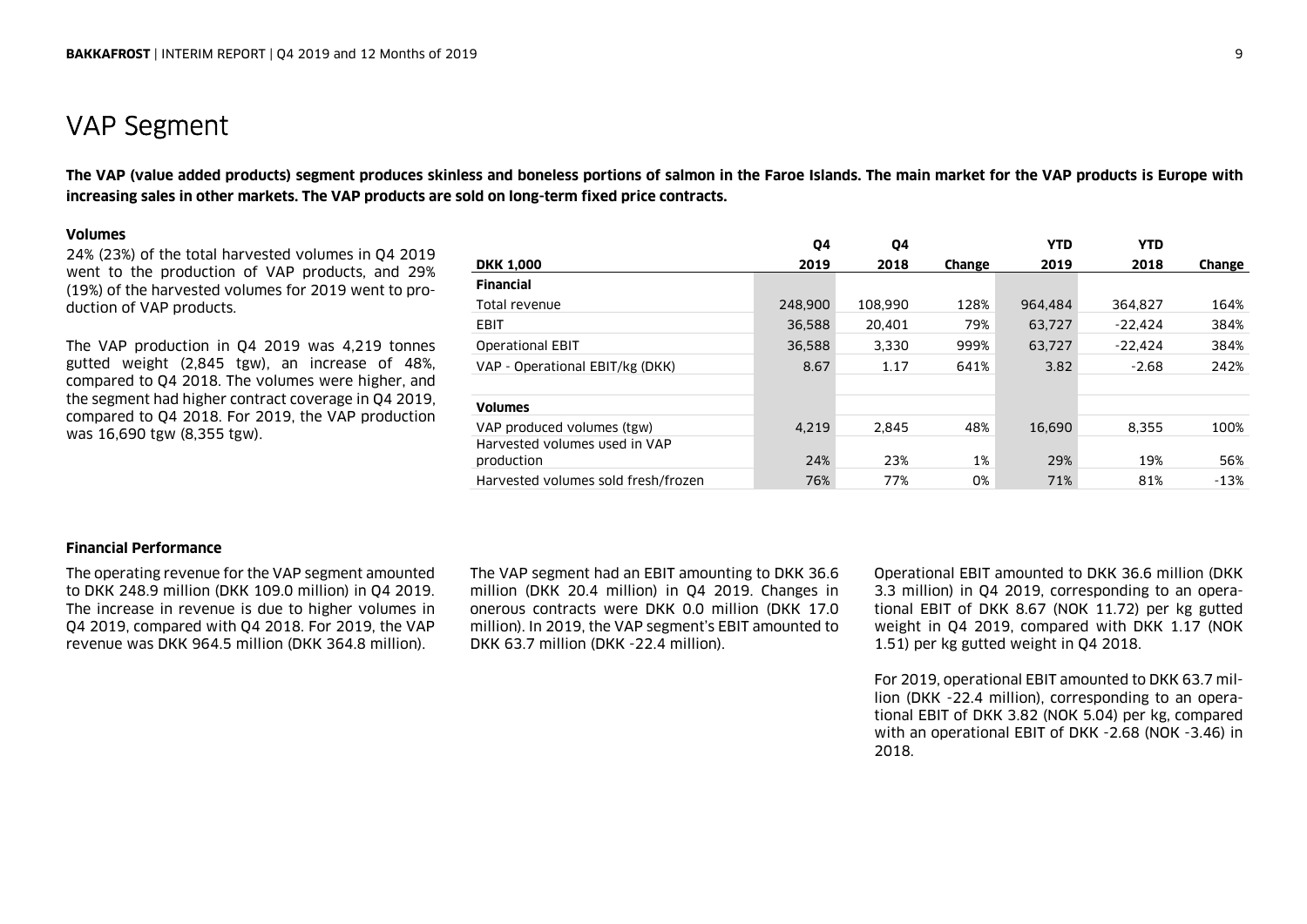### FOF Segment

**The FOF (fishmeal, oil and feed) segment produces fishmeal, fish oil and fish feed. Most of the production is used for fish feed, used internally in the FO farming segment. The quality of the fish feed is important to the quality of the salmon from Bakkafrost FO. Fishmeal, fish oil and fish feed are also sold externally.** 

### **Volumes**

Havsbrún received 35,180 tonnes (46,478 tonnes) of raw material to produce fishmeal and fish oil in Q4 2019. The raw material intake depends on the fishery in the North Atlantic and available species of fish. In 2019, Havsbrún received 278,664 tonnes (302,465 tonnes) of raw material.

The production of fishmeal in Q4 2019 was 8,076 tonnes (10,801 tonnes). In 2019, Havsbrún produced 60,646 tonnes (65,141 tonnes) of fishmeal.

The production of fish oil in Q4 2019 was 2,915 tonnes (3,887 tonnes). The production of fish oil varies, depending on the species of fish sourced for production and the timing of catch. For 2019, Havsbrún produced 9,633 tonnes (10,257 tonnes) of fish oil.

Sales of feed amounted to 28,398 tonnes (24,711 tonnes) in Q4 2019, of which the FO farming segment internally used 20,778 tonnes (21,649 tonnes) or 73.2% (87.6%). In 2019, Havsbrún sold 97,408 tonnes (77,775 tonnes) of feed, of which the FO farming segment internally used 76,583 tonnes (70,240 tonnes).

|                        | Q4      | 04      |          | <b>YTD</b> | <b>YTD</b> |         |
|------------------------|---------|---------|----------|------------|------------|---------|
| DKK 1,000              | 2019    | 2018    | Change   | 2019       | 2018       | Change  |
| Financial              |         |         |          |            |            |         |
| Total revenue          | 337,976 | 287,689 | 17%      | 1,388,461  | 1,268,564  | 9%      |
| EBIT                   | 57,184  | 63,844  | -10%     | 257,870    | 233,981    | 10%     |
| EBITDA                 | 57,699  | 60,407  | -4%      | 275,796    | 254,281    | 8%      |
| FOF - EBITDA margin    | 17.1%   | 21.0%   | -19%     | 19.9%      | 20.0%      | -1%     |
|                        |         |         |          |            |            |         |
| Volumes (tonnes)       |         |         |          |            |            |         |
| Total Feed sold        | 28,398  | 24,711  | 15%      | 97,408     | 77,775     | 25%     |
| - Feed internal sale   | 20,778  | 21,649  | -4%      | 76,583     | 70,240     | 9%      |
| - Feed external sale   | 7,620   | 3,062   | 149%     | 20,825     | 7,535      | 176%    |
| Total Feed sold        | 28,398  | 24,711  | 15%      | 97,408     | 77,775     | 25%     |
| Fishmeal external sale | 4,123   | 3,782   | 9%       | 31,769     | 43,235     | $-27%$  |
| Fish oil external sale | 0       | 6       | $-100\%$ | 10         | 3,225      | $-100%$ |
| Received raw material  | 35,180  | 46,478  | -24%     | 278,664    | 302,465    | -8%     |
|                        |         |         |          |            |            |         |

### **Financial Performance**

The operating revenue for the FOF segment amounted to DKK 338.0 million (DKK 287.7 million) in Q4 2019, of which DKK 212.1 million (DKK 213.6 million) represented sales to Bakkafrost's FO farming segment, corresponding to 62.7% (74.3%). For 2019, the revenue amounted to DKK 1,388.5 million (DKK 1,268.6 million) of which DKK 780.7 million (DKK 682.1 million) represented sales to Bakkafrost's FO farming segment, corresponding to 56.2% (53.8%).

Total revenue for the FOF segment in Q4 2019 increased 17%, compared to the same quarter last year. The internal revenue is on the same level as in Q4 2018, but the external sales have increased signifi-

cantly. The increase in external revenue is due to<br>higher volumes of feed sold in Q4 2019, compared to<br>Q4 2018.<br>EBITDA was DKK 57.7 million (DKK 60.4 million) in Q4<br>2019, and the EBITDA margin was 17.1% (21.0%).<br>Havsbrún s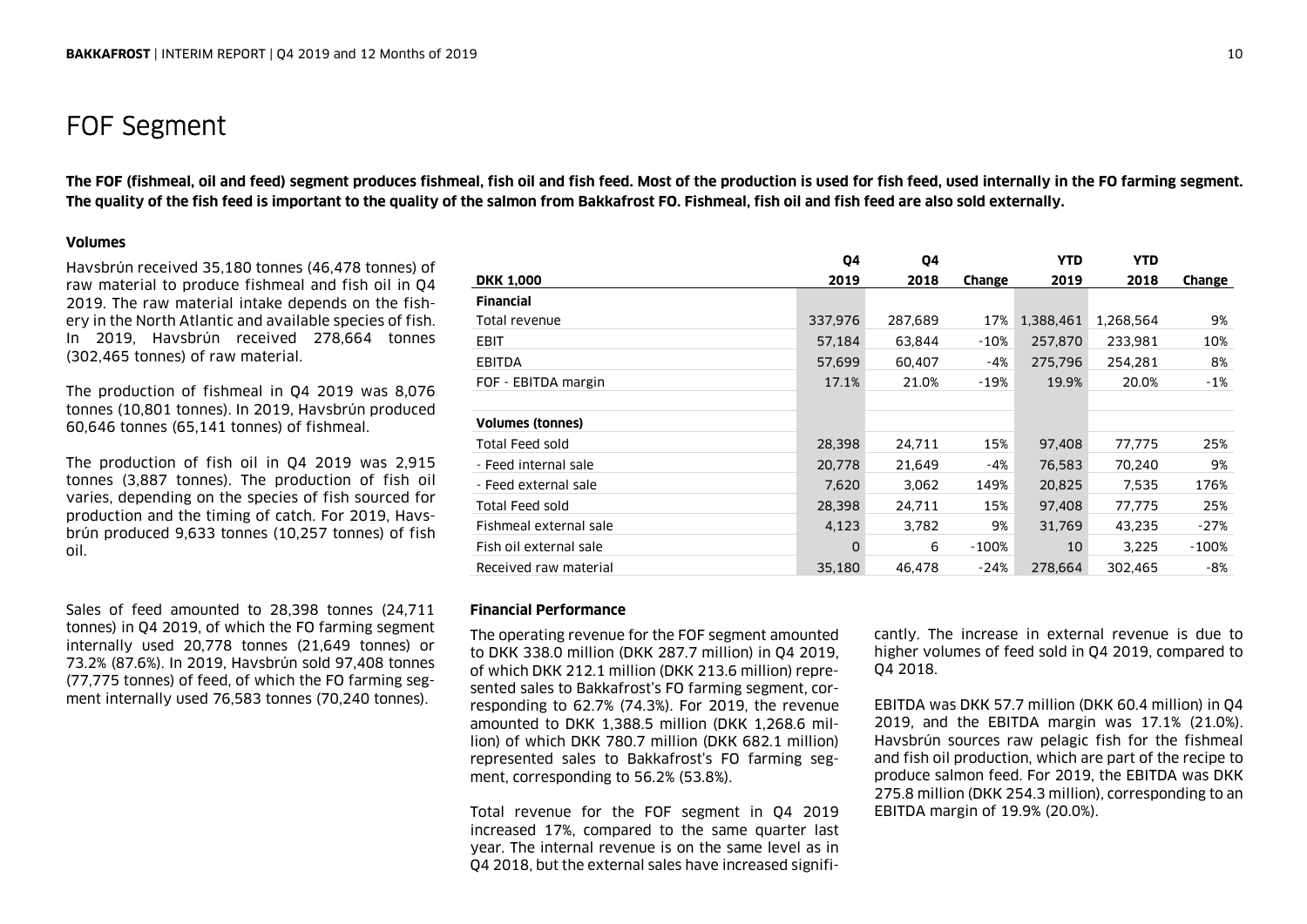# Outlook

### **Market**

The global supply of Atlantic salmon increased around 3% in Q4 2019, compared to Q4 2018, according to the latest estimate from Kontali Analyse.

In Q1 2020, the global harvest of Atlantic salmon is expected to increase around 1%, compared to Q1 2019. The estimated global harvest of Atlantic salmon for 2020 is an increase of around 4%, compared to 2019.

Bakkafrost operates in the main salmon markets, Europe, USA, the Far East and Russia. During 2019, variation in sales distribution between the different markets is driven by the change in demand from quarter to quarter in the different regions. Bakkafrost, however, aims to have a balanced market diversification to reduce market risk.

### **Farming**

The outlook for the farming segment in the Faroe Islands is good, and the overall operational performance is very good. There are many possibilities in the Scottish operation, it will however take time to transform its operational performance. The estimates for harvest volumes and smolt releases in both geographies are dependent on the biological development.

Bakkafrost focuses on reducing biological risk continuously and has made several new investments and procedures to diminish this risk. Bakkafrost focuses on using non-medical methods in treatments against sea lice and has invested in new technology to follow this strategy, including farming supply vessels for mechanical delousing and mechanical cleaning of nets in the pens. During 2019, Bakkafrost's specialized crews onboard these vessels have further refined their skills and methods resulting in improved fish welfare.

The quality and performance of the smolts have also increased significantly and there are clear signs that the large smolt and non-medical delousing strategies are working successfully in the Faroe Islands. Looking ahead, Bakkafrost will extend these strategies into the farming operation in The Scottish Salmon Company.

Overall, the biological performance in the Faroese operation has been strong during 2019 with good growth and low mortality rates.

In 2020, Bakkafrost expects to harvest 57,000 tonnes gutted weight in the Faroe Islands and 35,000 tonnes gutted weight in Scotland.

Farming SCO has signed contracts for around 32% of the expected harvest volumes in Farming SCO in 2020. These contracts usually last for 12 months.

Bakkafrost expects to release 15.0 million smolts in 2020 in the Faroe Islands, compared to 12.7 million smolts in 2019 and 12.6 million smolts in 2018. The smolt release in Scotland is expected to be 10.7 million smolts in 2020, compared to 12.4 million smolts in 2019 and 8.6 million smolts in 2018.

The number of smolts released is a key element of predicting Bakkafrost's future production.

### **VAP (Value added products)**

Bakkafrost has signed contracts covering around 40% of the expected Faroese harvest volumes in Q1 2020 and 30% of the harvest volume for 2020. Bakkafrost's long-term strategy is to sell around 40-50% of the Faroese harvested volumes of salmon as VAP products at fixed price contracts.

The VAP contracts are at fixed prices, based on the salmon forward prices at the time they are agreed and the expectations for the salmon spot price for the contract period. The contracts last for 6 to 12 months.

### **FOF (Fishmeal, oil and feed)**

The outlook for the production of fishmeal and fish oil is dependent on the availability of raw material.

The ICES 2020 recommendation for blue whiting is 1,162 thousand tonnes, which corresponds to an increase of 2%, compared to ICES's recommendation for 2019.

Bakkafrost expects a decrease in production volumes of fishmeal and fish oil in 2020, compared to 2019.

Havsbrún has increased the expectation for sales of fish feed in 2020 to be at 110,000 tonnes, depending on external sales.

The major market for Havsbrún´s fish feed is the local Faroese market including Bakkafrost FO's internal use of fish feed.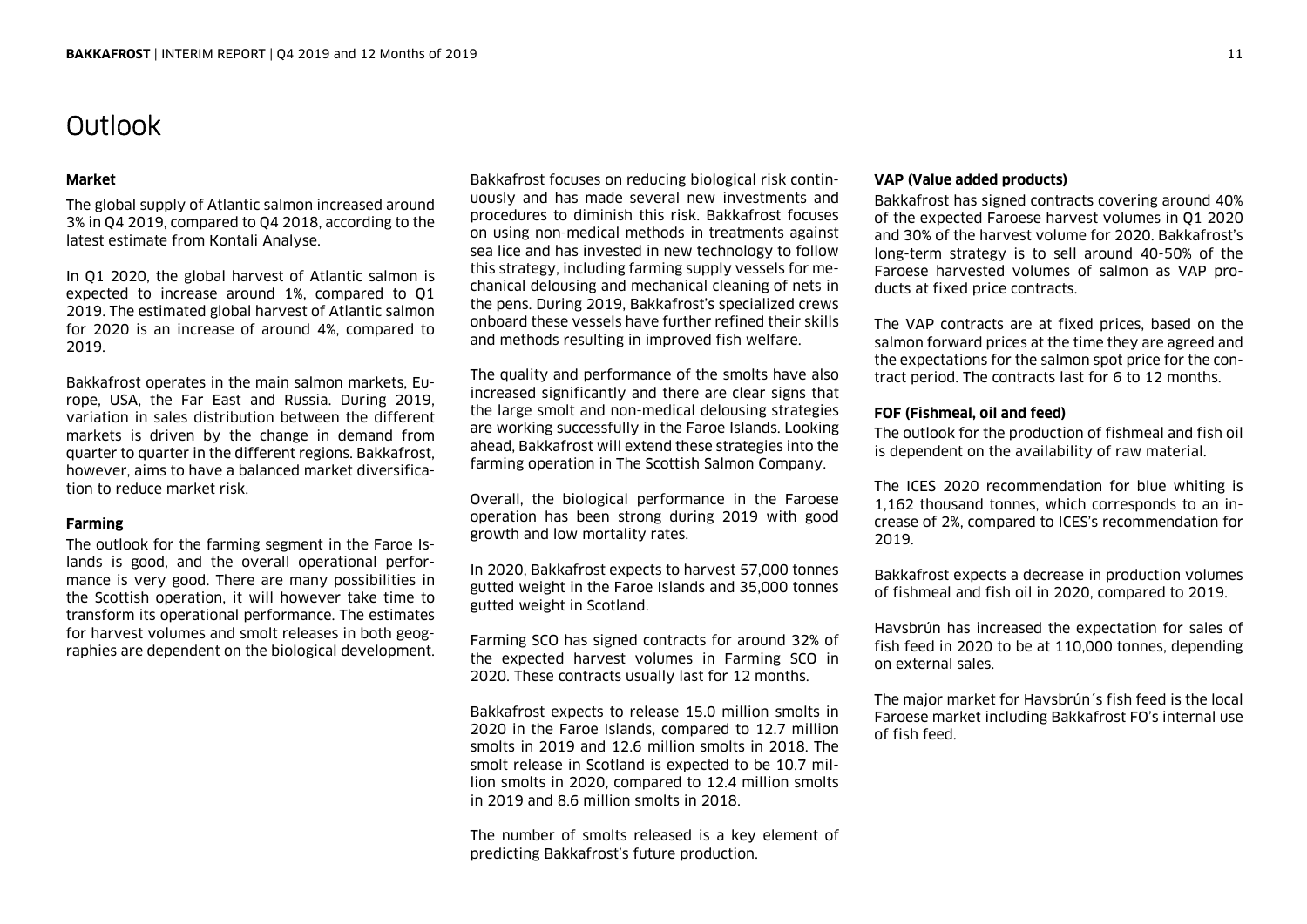### **Investments**

Bakkafrost's investment programme for the period from 2020 to 2022, excluding investments in The Scottish Salmon Company, will amount to around DKK 1.8 billion, including maintenance capex, and will reinforce Bakkafrost's integrated business model and ensure a capacity across the value chain to be able to produce 100,000 tonnes gutted weight of salmon in the Faroe Islands. The aim of the investment programme is to minimize the biological risk, increase efficiency and create sustainable organic growth. Bakkafrost's focus on producing larger smolts plays a key role in achieving this goal.





In addition to the planned investments in the value chain in the Faroe Islands, Bakkafrost expects to make investments of around 350 mDKK per year for 2020- 2024 in The Scottish Salmon Company.

### **Financial**

Favourable market balances in the world market for salmon products and cost-conscious production will likely maintain the financial flexibility going forward.

During Q4 2019, Bakkafrost refinanced its bank facilities amounting to 352 mEUR with a further accordion option of 150 mEUR. In addition, bank facilities amounting to 100 mGBP were ensured to refinance The Scottish Salmon Company. Bakkafrost also issued shares in Q3 and Q4 2019 amounting to 5,142 mNOK to finance the acquisition of The Scottish Salmon Company.

A high equity ratio together with Bakkafrost's bank financing, makes Bakkafrost's financial situation strong. This enables Bakkafrost to carry out its investment plans in the Faroe Islands as well as in Scotland, hereby strengthening the Group, enabling M&A's and organic growth opportunities as well as to fulfil its unchanged dividend policy in the future.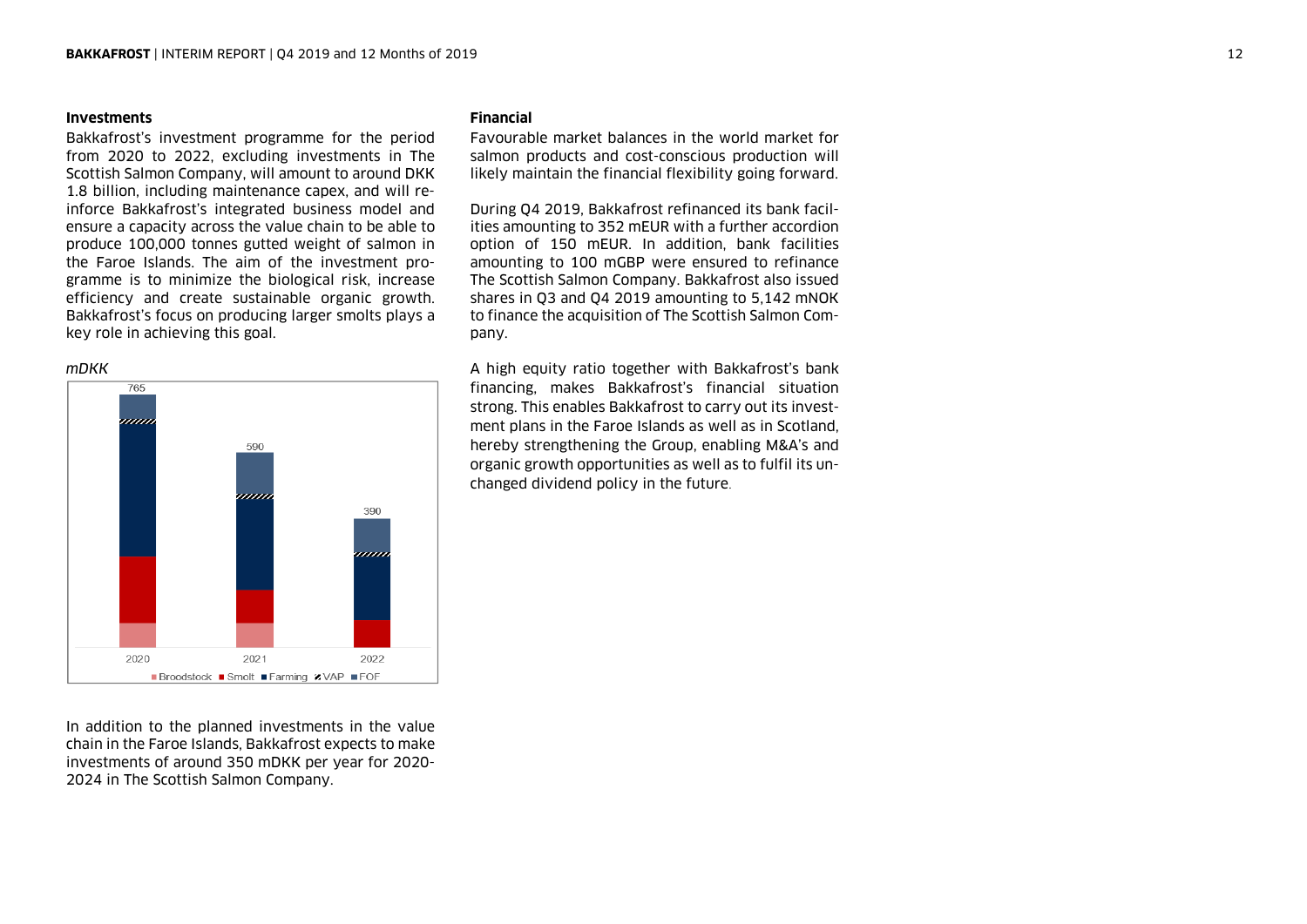# Risks

Biological risk has been and will be a substantial risk for Bakkafrost.

The company's risk profile has changed after the acquisition of SSC, and a new risk profile has been written. We have chosen to include the new profile in this report as Appendix 1. The change basically concerns the specific conditions that are added in connection with SSC, but the change in description is not limited to these conditions.

Bakkafrost is, as explained in the Annual Report 2018, exposed to the salmon price. Global supply of salmon is expected to increase in 2020 and will influence the salmon price.

Reference is made to the Outlook section of this report for other comments to Bakkafrost's risk exposure and to Appendix 1.

## Events after the Date of the Statement of Financial Position

From the date of the statement of financial position until today, no events have occurred which materially influence the information provided by this report.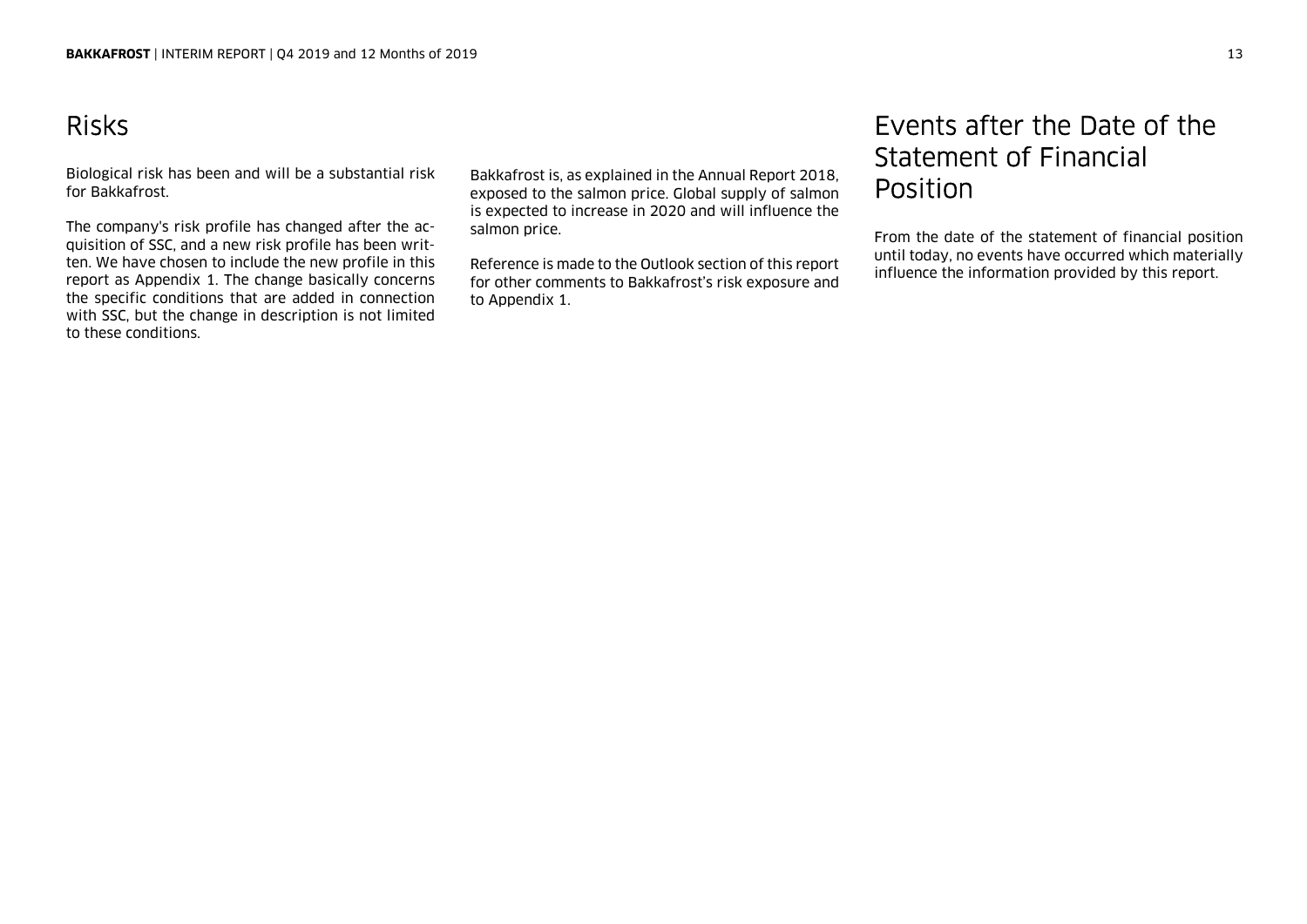### Statement by the Management and the Board of Directors on the Interim Report

The Management and the Board of Directors have today considered and approved the interim report of P/F Bakkafrost for the period 1 January 2019 to 31 December 2019.

The interim report, which has not been audited or reviewed by the company's independent auditors, has been prepared in accordance with IAS 34 Interim

Financial Reporting as adopted by the EU and Faroese disclosure requirements for listed companies.

In our opinion, the accounting policies used are appropriate, and the interim report gives a true and fair view of the Group's financial positions at 31 December 2019, as well as the results of the Group activities and cash flows for the period 1 January 2019 to 31 December 2019.

In our opinion, the management's review provides a true and fair presentation of the development in the Group operations and financial circumstances of the results for the period and of the overall financial position of the Group as well as a description of the most significant risks and elements of uncertainty facing the Group. Please see changes in the Group's most significant risks and uncertainties described in the revised Appendix 1.

Glyvrar, February 20th, 2020

Management:

Regin Jacobsen CEO

The Board of Directors of P/F Bakkafrost:

Rúni M. Hansen Johannes Jensen Teitur Samuelsen Chairman of the Board Deputy Chairman of the Board Board Member

Øystein Sandvik Annika Frederiksberg Einar Wathne Board Member Board Member Board Member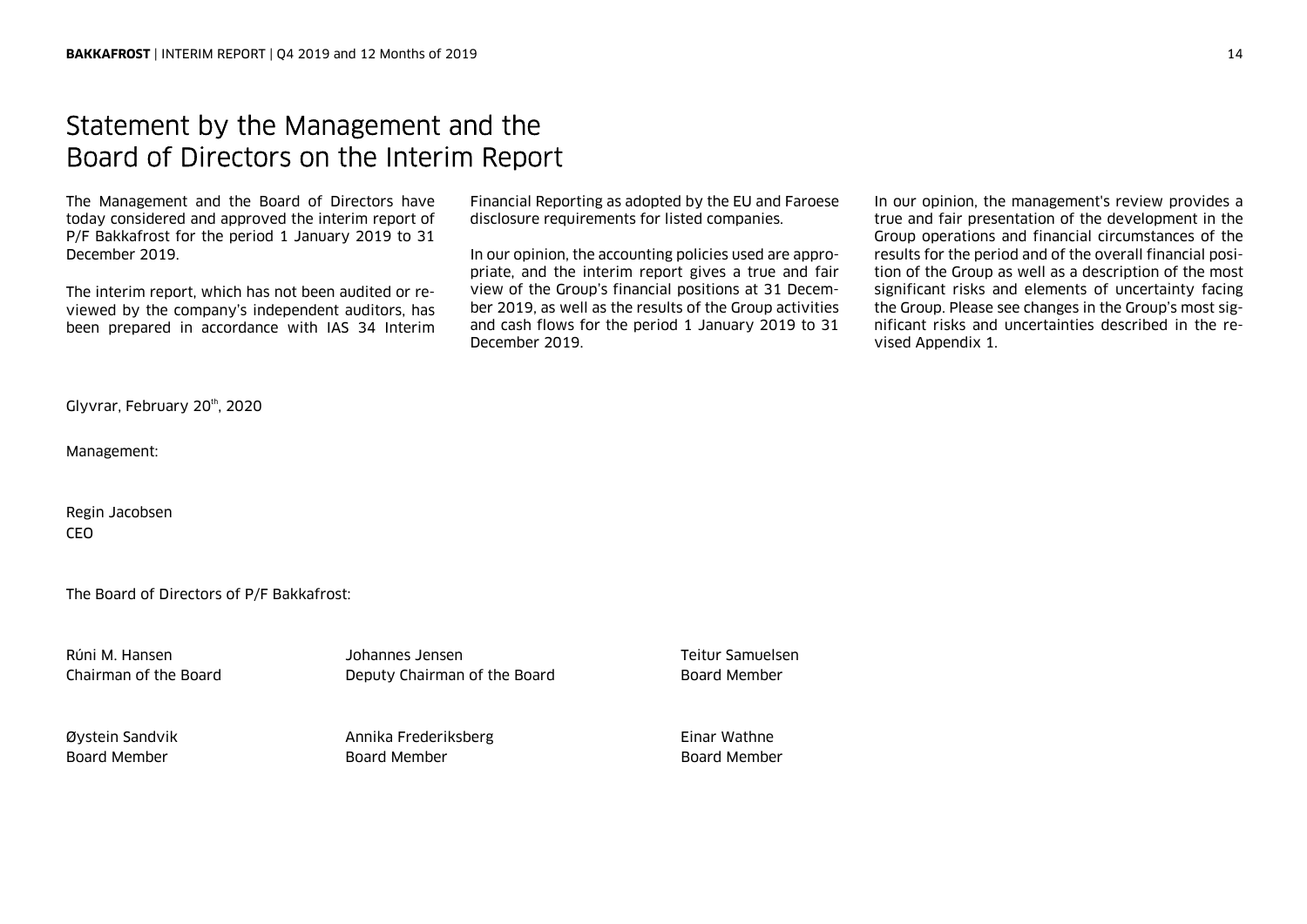# Consolidated Income Statement

For the period ended 31 December 2019

|                                                     | Q4         | Q4         | <b>YTD</b>   | <b>YTD</b>   |
|-----------------------------------------------------|------------|------------|--------------|--------------|
| <b>DKK 1,000</b>                                    | 2019       | 2018       | 2019         | 2018         |
| <b>Operating revenue</b>                            | 1,604,842  | 750,348    | 4,511,107    | 3,177,422    |
|                                                     |            |            |              |              |
| Purchase of goods                                   | $-351,707$ | $-332,721$ | $-1,354,921$ | $-1,074,645$ |
| Change in inventory and biological assets (at cost) | $-163,222$ | 154,416    | $-29,423$    | 199,696      |
| Salary and personnel expenses                       | $-184,806$ | $-103,518$ | $-512,761$   | $-353,756$   |
| Other operating expenses                            | $-360,611$ | $-186,569$ | $-978,787$   | $-674,907$   |
| Depreciation                                        | $-129,245$ | $-51,447$  | $-310,115$   | $-198,898$   |
| <b>Operational EBIT*</b>                            | 415,251    | 230,509    | 1,325,100    | 1,074,912    |
|                                                     |            |            |              |              |
| Fair value adjustments of biological assets         | $-103,098$ | $-239,548$ | $-220,567$   | 195,819      |
| Onerous contracts                                   | $\Omega$   | 17,076     | $\Omega$     | 0            |
| Income from associates                              | 3,653      | 11,104     | 13,812       | 9,369        |
| Revenue tax                                         | $-14,487$  | $-24,036$  | $-99,128$    | $-95,867$    |
| Earnings before interest and taxes (EBIT)           | 301,319    | $-4,895$   | 1,019,217    | 1,184,233    |
|                                                     |            |            |              |              |
| Net interest revenue                                | 3,397      | 562        | 4,996        | 2,651        |
| Net interest expenses                               | $-9,704$   | $-2,262$   | $-17,114$    | $-12,477$    |
| Net currency effects                                | $-14,500$  | 293        | $-12,670$    | 1,419        |
| Other financial expenses                            | $-9,740$   | $-519$     | $-12,513$    | $-3,760$     |
| Earnings before taxes (EBT)                         | 270,772    | $-6,821$   | 981,916      | 1,172,066    |
| Taxes                                               | $-51,260$  | 201        | $-180,031$   | $-211,774$   |
| Profit or loss for the period                       | 219,512    | $-6.620$   | 801.885      | 960,292      |
|                                                     |            |            |              |              |
| Profit or loss for the year attributable to         |            |            |              |              |
| Non-controlling interests                           | $-8,382$   | 0          | $-8,382$     | 0            |
| Owners of P/F Bakkafrost                            | 227,894    | $-6,620$   | 810,267      | 960,292      |
| Earnings per share (DKK)                            | 4.25       | $-0.14$    | 15.53        | 19.74        |
| Diluted earnings per share (DKK)                    | 4.25       | $-0.14$    | 15.53        | 19.74        |

\* Operational EBIT is EBIT before fair value of biomass, onerous contracts, income from associates and revenue tax.

# Consolidated Statement of Comprehensive Income

For the period ended 31 December 2019

|                                                          | 04        | 04       | <b>YTD</b>   | <b>YTD</b> |
|----------------------------------------------------------|-----------|----------|--------------|------------|
| <b>DKK 1,000</b>                                         | 2019      | 2018     | 2019         | 2018       |
|                                                          |           |          |              |            |
| Profit for the period                                    | 227,894   | $-6,620$ | 810,267      | 960,292    |
|                                                          |           |          |              |            |
| Changes on financial derivatives                         | $-18,390$ | 308      | $-17.789$    | 126,935    |
| Hereof income tax effect                                 | 2,814     | -56      | 2,705        | $-22,848$  |
| Reserve to share-based payment                           | $-3.660$  | 569      | $-1,094$     | 2,279      |
| Currency translation differences                         | 71,955    | $-1$     | 72,673       | -95        |
| Adjustment of treasury shares                            | 2,751     | 177      | 15,457       | 2,634      |
|                                                          |           |          |              |            |
| Net other comprehensive income to be reclassified to     |           |          |              |            |
| profit or loss in subsequent periods                     | 55,470    | 997      | 71,952       | 108,905    |
|                                                          |           |          |              |            |
| Net other comprehensive income not to be reclassified to |           |          |              |            |
| profit or loss in subsequent periods                     | 0         | 0        | $\mathbf{0}$ | 0          |
|                                                          |           |          |              |            |
| Other comprehensive income                               | 55,470    | 997      | 71,952       | 108,905    |
|                                                          |           |          |              |            |
| Total other comprehensive income for the period          | 283,364   | $-5.623$ | 882,219      | 1,069,197  |
|                                                          |           |          |              |            |
| Comprehensive income for the period attributable to      |           |          |              |            |
| Non-controlling interests                                | $-8,382$  | 0        | $-8,382$     | 0          |
| Owners of P/F Bakkafrost                                 | 291,746   | $-5,623$ | 890,601      | 1.069.197  |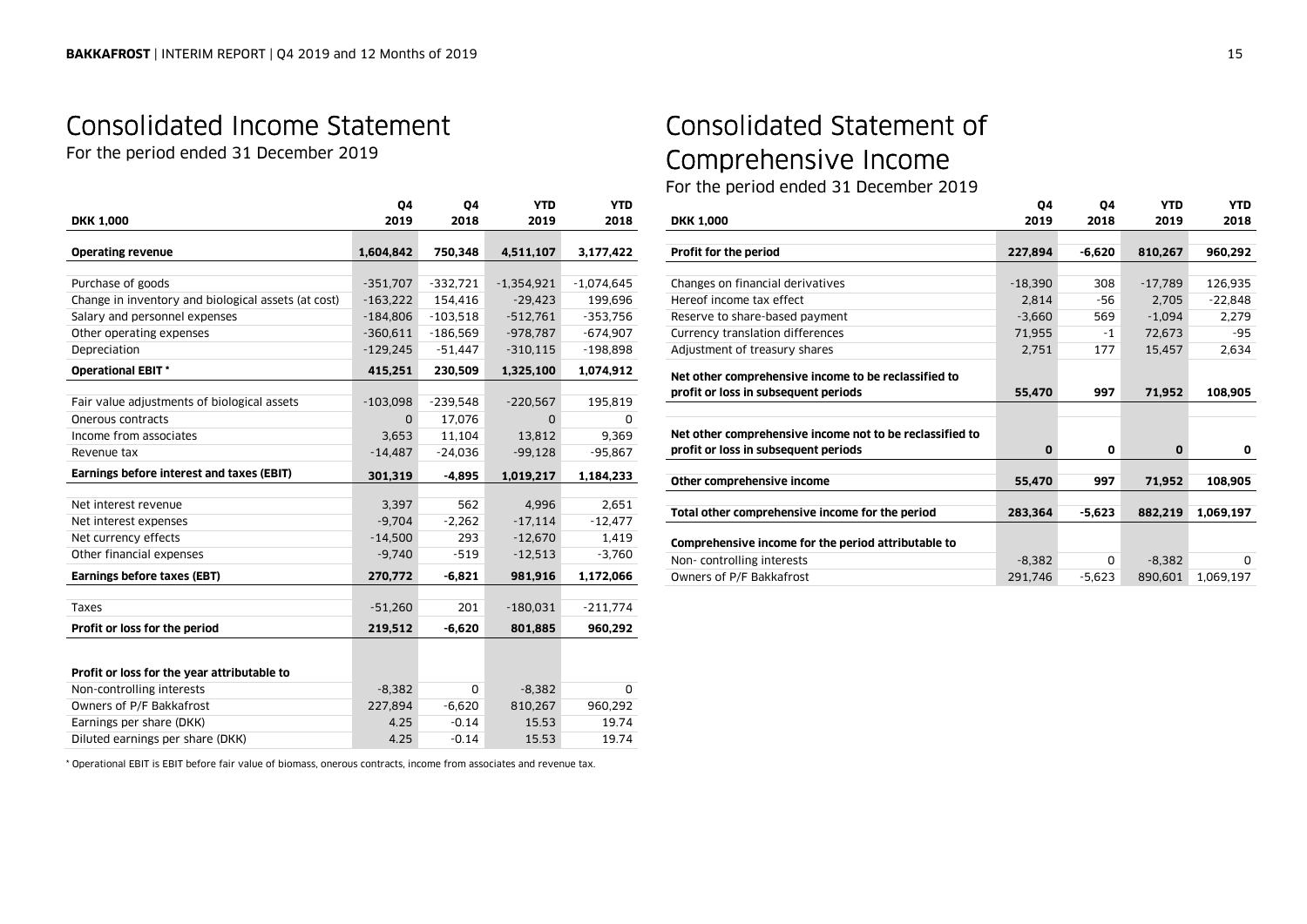# Consolidated Statement of Financial Position

As at 31 December 2019

| <b>DKK 1,000</b>                | 31 Dec<br>2019 | 31 Dec<br>2018 |
|---------------------------------|----------------|----------------|
|                                 |                |                |
| <b>ASSETS</b>                   |                |                |
| <b>Non-current assets</b>       |                |                |
| Intangible assets               | 4,395,687      | 389,745        |
| Property, plant and equipment   | 3,780,499      | 2,884,325      |
| Right of use assets             | 332,824        | 0              |
| <b>Financial assets</b>         | 119,084        | 112,766        |
| Long-term receivables           | 4,422          | 9,200          |
| <b>Total non-current assets</b> | 8,632,516      | 3,396,036      |
|                                 |                |                |
| <b>Current assets</b>           |                |                |
| Biological assets (biomass)     | 1,901,729      | 1,358,462      |
| Inventory                       | 548,508        | 438,847        |
| <b>Total inventory</b>          | 2,450,237      | 1,797,309      |
|                                 |                |                |
| Accounts receivable             | 625,993        | 269,348        |
| Deferred tax assets             | 37,593         | <sup>0</sup>   |
| Other receivables               | 45,520         | 22,936         |
| <b>Total receivables</b>        | 709,106        | 292,284        |
|                                 |                |                |
| Cash and cash equivalents       | 1,309,546      | 316,894        |
|                                 |                |                |
| <b>Total current assets</b>     | 4,468,889      | 2,406,487      |
| <b>TOTAL ASSETS</b>             | 13,101,405     | 5,802,523      |
|                                 |                |                |

| <b>DKK 1,000</b>                     | 31 Dec<br>2019 | 31 Dec<br>2018 |
|--------------------------------------|----------------|----------------|
| <b>EQUITY AND LIABILITIES</b>        |                |                |
| Equity                               |                |                |
| Share capital                        | 59,294         | 48,858         |
| Other equity                         | 8,269,961      | 4,028,171      |
| Non-controlling interests            | 167,620        | 0              |
| Total equity                         | 8,496,875      | 4,077,029      |
| <b>Non-current liabilities</b>       |                |                |
| Deferred and other taxes             | 1,123,796      | 534,430        |
| Long-term interest-bearing debt      | 2,328,231      | 812,053        |
| Long-term leasing debt               | 225,585        | 0              |
| Financial derivatives                | 1,966          | 0              |
| <b>Total non-current liabilities</b> | 3,679,578      | 1,346,483      |
| <b>Current liabilities</b>           |                |                |
| <b>Financial derivatives</b>         | 13,493         | 320            |
| Short-term leasing debt              | 107,808        | 0              |
| Accounts payable and other debt      | 803,651        | 378,691        |
| <b>Total current liabilities</b>     | 924,952        | 379,011        |
| Total liabilities                    | 4.604.530      | 1,725,494      |
| TOTAL EQUITY AND LIABILITIES         | 13,101,405     | 5,802,523      |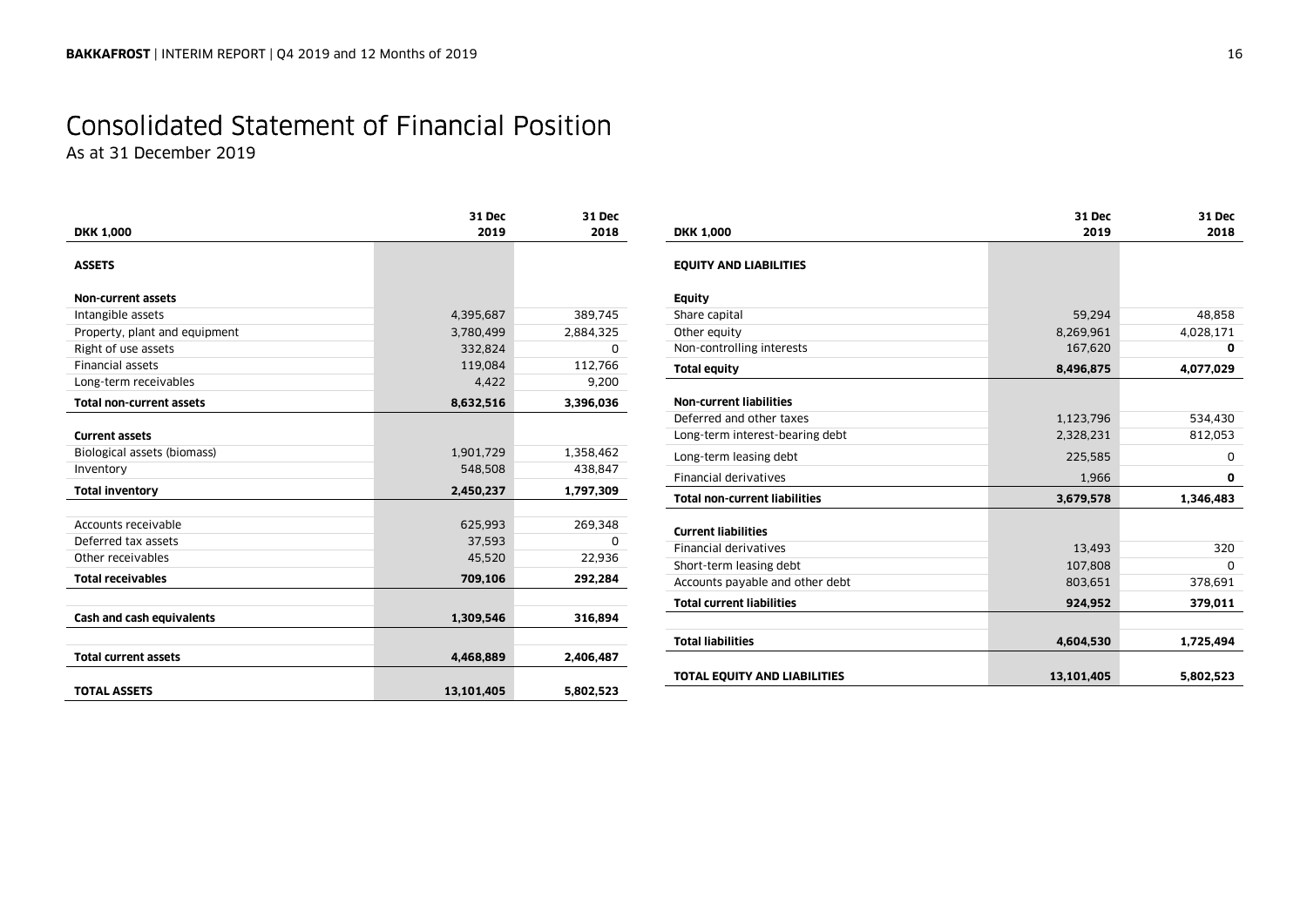# Consolidated Cash Flow Statement

For the period ended 31 December 2019

|                                                   | Q4           | Q4         | <b>YTD</b>   | <b>YTD</b>   |
|---------------------------------------------------|--------------|------------|--------------|--------------|
| <b>DKK 1,000</b>                                  | 2019         | 2018       | 2019         | 2018         |
| Earnings before interest and taxes (EBIT)         | 301,319      | $-4,895$   | 1,019,217    | 1,184,233    |
|                                                   |              |            |              |              |
| Adjustments for write-downs and depreciation      | 132,974      | 51,447     | 313,844      | 177,898      |
| Adjustments for value adjustment of biomass       | 103,098      | 239,548    | 220,567      | $-195,819$   |
| Adjustments for income from associates            | $-3,653$     | $-11,104$  | $-13,812$    | $-9,369$     |
| Adjustments for currency effects                  | $-14,500$    | 1,119      | $-9,249$     | 11,059       |
| Taxes paid                                        | $-152,100$   | $-201,678$ | $-152,100$   | $-201,678$   |
| Adjustments for provision of onerous contracts    | 0            | $-17,076$  | $\Omega$     | <sup>0</sup> |
| Change in inventory                               | $-750,330$   | $-143,066$ | $-873,495$   | $-198,981$   |
| Change in receivables                             | $-318,086$   | $-347$     | $-425,669$   | 103,437      |
| Change in current debts                           | 551,741      | 27,131     | 953,647      | 42,157       |
| Cash flow from operations                         | $-149,537$   | $-58,921$  | 1,032,950    | 912,937      |
|                                                   |              |            |              |              |
| <b>Cash flow from investments</b>                 |              |            |              |              |
| Acquisition of immaterial assets                  | $-3,529,397$ | 202        | $-3,529,397$ | $-12,057$    |
| Proceeds from sale of fixed assets                | 0            | $\Omega$   | $\mathbf 0$  | 25,000       |
| Payments for purchase of fixed assets             | $-261,903$   | $-147,019$ | $-701,504$   | $-516,793$   |
| Net investment in financial assets                | 0            | 0          | $-371,130$   | $-26,896$    |
| Change in long-term receivables                   | 0            | 0          | 4,242        | 0            |
| <b>Cash flow from investments</b>                 | $-3,791,300$ | $-146,817$ | $-4,597,789$ | $-530,746$   |
| Cash flow from financing                          |              |            |              |              |
| Change in interest-bearing debt (short and long)  | 673,567      | 218,510    | 1,217,600    | 146,783      |
| Financial income                                  | 3,397        | 561        | 4,998        | 2,650        |
| Financial expenses                                | $-10,624$    | $-2,783$   | $-20,807$    | $-16,237$    |
| Lease payments                                    | $-42,274$    | 0          | $-42,274$    | $\Omega$     |
| Net proceeds from sale of own shares              | 432          | 177        | 68,358       | 2,634        |
| Increased equity - emission                       | 2,014,331    | 0          | 3,731,129    | <sup>0</sup> |
| Dividend paid                                     | 0            | 0          | $-401,513$   | $-510,678$   |
| Cash flow from financing                          | 2,638,829    | 216,465    | 4,557,491    | $-374,848$   |
|                                                   |              |            |              |              |
| Net change in cash and cash equivalents in period | $-1,302,008$ | 10,727     | 992,652      | 7,343        |
|                                                   |              |            |              |              |
| Cash and cash equivalents - opening balance       | 2,611,554    | 306,167    | 316,894      | 309,551      |
| Cash and cash equivalents - closing balance total | 1,309,546    | 316,894    | 1,309,546    | 316,894      |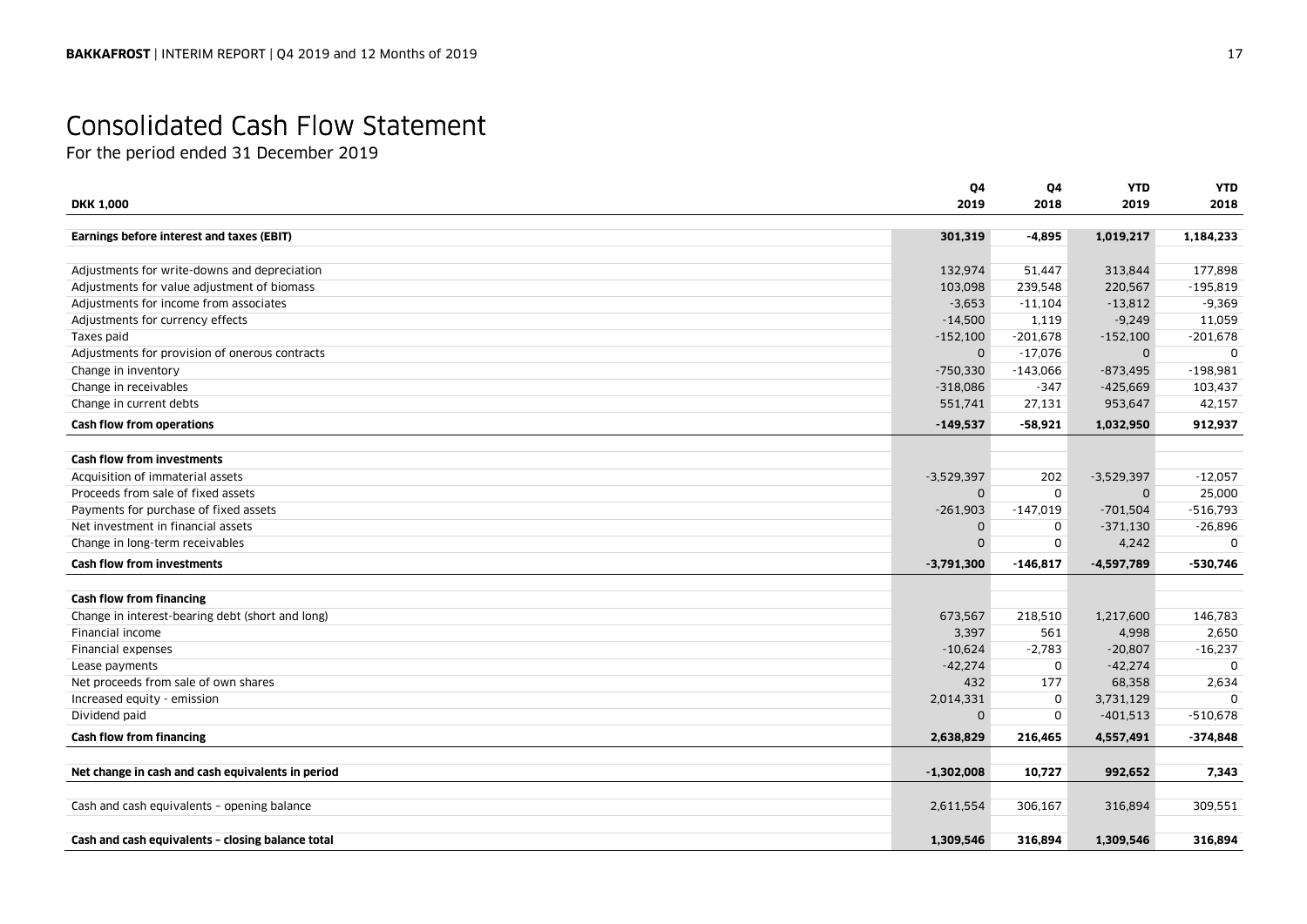# Consolidated Statement of Changes in Equity

As at 31 December 2019

|                                      |                  | Share              |                           | Share-           | Currency                   |                    |                             | <b>Biomass</b><br><b>Fair value</b> |                             |                               |
|--------------------------------------|------------------|--------------------|---------------------------|------------------|----------------------------|--------------------|-----------------------------|-------------------------------------|-----------------------------|-------------------------------|
| <b>DKK 1,000</b>                     | Share<br>Capital | Premium<br>Reserve | Treasury<br><b>Shares</b> | based<br>Payment | translation<br>differences | <b>Derivatives</b> | Proposed<br><b>Dividend</b> | adjust-<br>ments                    | Retained<br><b>Earnings</b> | <b>Total</b><br><b>Equity</b> |
| <b>Equity 01.01.2019</b>             | 48,858           | 306,537            | $-15,525$                 | 6,153            | 6,176                      | $-264$             | 403,079                     | 382,770                             | 2,939,246                   | 4,077,029                     |
|                                      |                  |                    |                           |                  |                            |                    |                             |                                     |                             |                               |
| <b>Consolidated profit</b>           | $\mathbf 0$      | 0                  | 0                         | $\mathbf 0$      | 0                          | $\mathbf 0$        | $\mathbf 0$                 | $-220,567$                          | 1,071,230                   | 850,663                       |
| Other comprehensive income:          |                  |                    |                           |                  |                            |                    |                             |                                     |                             |                               |
| Changes in financial derivatives     | $\mathbf 0$      | $\mathbf 0$        | $\mathbf 0$               | $\mathbf 0$      | $\mathbf 0$                | $-17,789$          | $\mathbf 0$                 | $\mathbf 0$                         | $\mathbf 0$                 | $-17,789$                     |
| Hereof income tax effect             | $\mathbf{0}$     | $\mathbf{0}$       | $\mathbf{0}$              | $\mathbf 0$      | $\mathbf 0$                | 2,705              | $\mathbf 0$                 | $\mathbf 0$                         | $\mathbf{0}$                | 2,705                         |
| Share-based payment                  | $\theta$         | $\mathbf{0}$       | 0                         | $-1,094$         | 0                          | 0                  | 0                           | $\mathbf 0$                         | 0                           | $-1,094$                      |
| Currency translation differences     | $\mathbf{0}$     | $\mathbf{0}$       | 0                         | 0                | 72,674                     | $\mathbb O$        | $\mathbf 0$                 | $\pmb{0}$                           | $\theta$                    | 72,674                        |
| Total other comprehensive income     | 0                | $\mathbf{0}$       | 0                         | $-1.094$         | 72,674                     | $-15,084$          | $\mathbf{0}$                | $\mathbf{0}$                        | $\mathbf{0}$                | 56,496                        |
| Total comprehensive income           | 0                | $\mathbf 0$        | $\mathbf{0}$              | $-1,094$         | 72,674                     | $-15,084$          | $\mathbf{0}$                | $-220,567$                          | 1,071,230                   | 907,159                       |
| Transaction with owners:             |                  |                    |                           |                  |                            |                    |                             |                                     |                             |                               |
| Share Capital increase               | 10,285           | 3,720,838          | $\pmb{0}$                 | $\pmb{0}$        | 0                          | $\mathbf 0$        | $\mathbf{0}$                | $\pmb{0}$                           | $\mathbf 0$                 | 3,731,123                     |
| Treasury shares                      | $\mathbf 0$      | $\mathbf 0$        | 15,457                    | $\pmb{0}$        | $\pmb{0}$                  | $\mathbb O$        | $\mathbf 0$                 | $\pmb{0}$                           | $\mathbf{0}$                | 15,457                        |
| Paid-out dividend                    | $\mathbf{0}$     | $\mathbf 0$        | $\mathbf{0}$              | $\mathbf 0$      | $\mathbf 0$                | $\mathbf 0$        | $-403,079$                  | $\mathbf 0$                         | 1,566                       | $-401,513$                    |
| <b>Total transaction with owners</b> | 10,285           | 3,720,838          | 15,457                    | $\mathbf 0$      | $\mathbf 0$                | $\mathbf 0$        | $-403,079$                  | $\pmb{0}$                           | 1,566                       | 3,345,067                     |
|                                      |                  |                    |                           |                  |                            |                    |                             |                                     |                             |                               |
| Total changes in equity              | 10,285           | 3,720,838          | 15,457                    | $-1,094$         | 72,674                     | $-15,084$          | $-403,079$                  | $-220,567$                          | 1,072,796                   | 4,252,226                     |
| Non-controlling interests            |                  |                    |                           |                  |                            |                    |                             |                                     | 167,620                     | 167.620                       |
| Total equity 31.12.2019              | 59,143           | 4.027.375          | $-68$                     | 5,059            | 78,850                     | $-15,348$          | $\mathbf{0}$                | 162,203                             | 4,179,661                   | 8,496,875                     |
| <b>Equity 01.01.2018</b>             | 48,858           | 306,537            | $-18,159$                 | 3,874            | 6,271                      | $-104,351$         | 513,009                     | 186,951                             | 2,683,439                   | 3,626,429                     |
|                                      |                  |                    |                           |                  |                            |                    |                             |                                     |                             |                               |
| <b>Consolidated profit</b>           | $\mathbf 0$      | $\mathbf 0$        | 0                         | $\pmb{0}$        | $\mathbf 0$                | $\pmb{0}$          | $\mathbf 0$                 | 195,819                             | 772,455                     | 958,645                       |
| Other comprehensive income:          |                  |                    |                           |                  |                            |                    |                             |                                     |                             |                               |
| Changes in financial derivatives     | $\mathbf 0$      | $\mathbf 0$        | $\mathbf 0$               | $\mathbf 0$      | $\mathbf 0$                | 126,935            | $\mathbf 0$                 | $\mathbf 0$                         | $-138,748$                  | $-11,813$                     |
| Hereof income tax effect             | $\mathbf 0$      | $\mathbf{0}$       | $\mathbf{0}$              | $\mathbf 0$      | $\mathbf 0$                | $-22,848$          | $\mathbf{0}$                | $\mathbf 0$                         | 22,848                      | 0                             |
| Share-based payment                  | $\mathbf{0}$     | $\mathbf{0}$       | 0                         | 2,279            | $\mathbf 0$                | $\mathbf 0$        | $\mathbf{0}$                | $\pmb{0}$                           | 0                           | 2,279                         |
| Currency translation differences     | $\theta$         | $\mathbf{0}$       | 0                         | $\mathbf 0$      | $-95$                      | $\mathbb O$        | $\mathbf 0$                 | $\mathbf 0$                         | $\mathbf 0$                 | $-95$                         |
| Total other comprehensive income     | 0                | 0                  | 0                         | 2,279            | $-95$                      | 104,087            | 0                           | $\mathbf 0$                         | $-115,900$                  | $-9,629$                      |
| Total comprehensive income           | 0                | $\mathbf 0$        | 0                         | 2,279            | $-95$                      | 104,087            | $\mathbf 0$                 | 195,819                             | 656,555                     | 958,645                       |
| Transaction with owners:             |                  |                    |                           |                  |                            |                    |                             |                                     |                             |                               |
| Treasury shares                      | $\mathbf 0$      | $\mathbf 0$        | 2,634                     | 0                | 0                          | $\mathbf 0$        | $\mathbf 0$                 | $\mathbf 0$                         | 0                           | 2,634                         |
| Paid-out dividend                    | $\theta$         | $\mathbf 0$        | $\mathbf{0}$              | $\mathbf 0$      | $\mathbf{0}$               | $\mathbf 0$        | $-513,009$                  | $\mathbf 0$                         | 2,331                       | $-510,678$                    |
| Proposed dividend                    | $\mathbf{0}$     | 0                  | 0                         | $\mathbf 0$      | $\mathbf 0$                | $\mathbf 0$        | 403,079                     | $\pmb{0}$                           | $-403,079$                  | n                             |
| <b>Total transaction with owners</b> | $\mathbf 0$      | $\mathbf 0$        | 2,634                     | $\pmb{0}$        | $\mathbf 0$                | $\mathbf 0$        | $-109,930$                  | $\pmb{0}$                           | $-400,748$                  | $-508,044$                    |
| <b>Total changes in equity</b>       | $\mathbf 0$      | $\mathbf 0$        | 2,634                     | 2,279            | $-95$                      | 104,087            | $-109,930$                  | 195,819                             | 255,807                     | 450,601                       |
| Total equity 31.12.2018              | 48,858           | 306,537            | $-15,525$                 | 6,153            | 6,176                      | $-264$             | 403,079                     | 382,770                             | 2,939,245                   | 4,077,029                     |
|                                      |                  |                    |                           |                  |                            |                    |                             |                                     |                             |                               |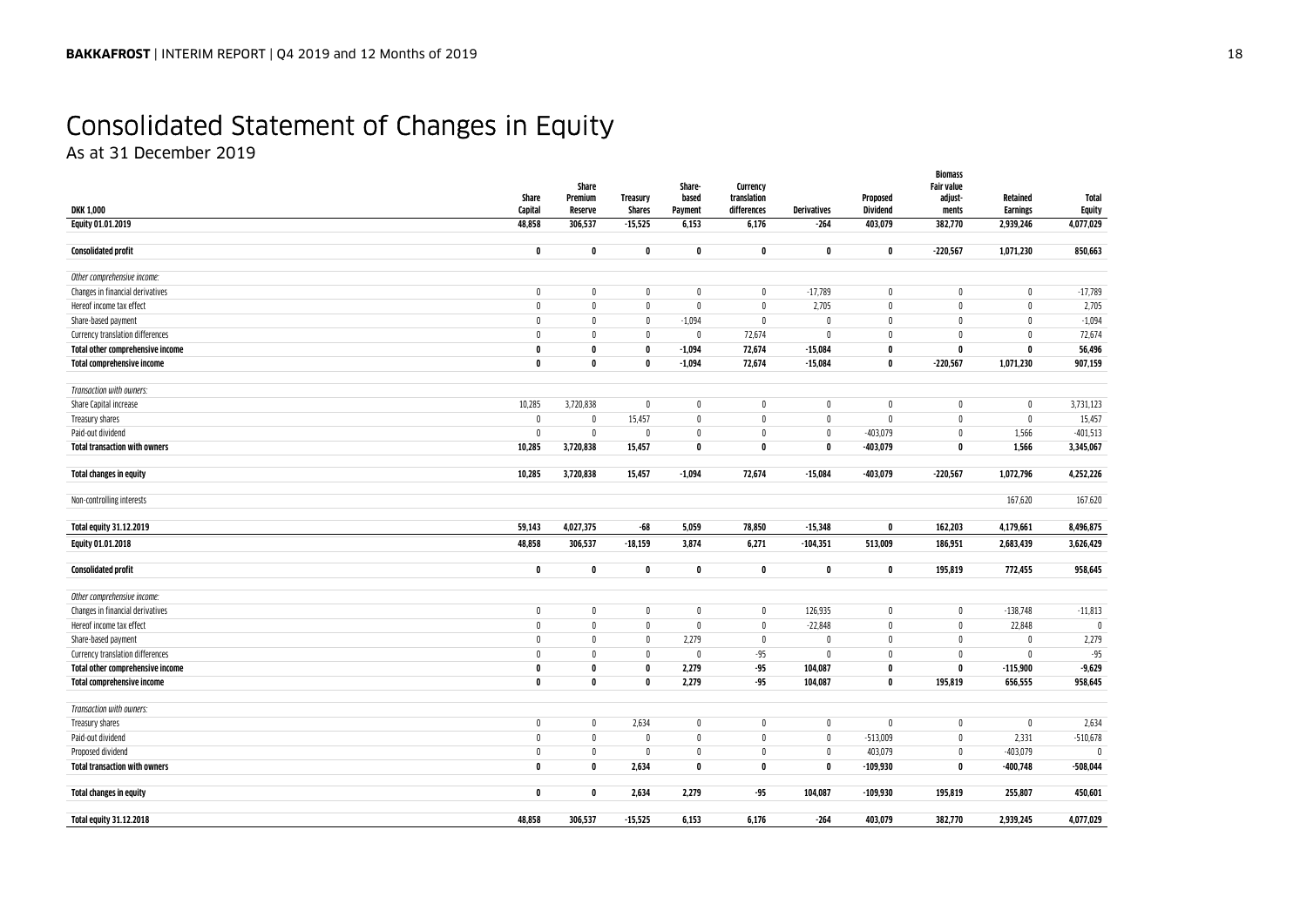### Notes to the Account

### **Accounting Policy**

### **General Information**

P/F Bakkafrost is a limited company incorporated and domiciled in the Faroe Islands.

The Group's Annual Report as at 31December 2018 is available upon request from the company's registered office at Bakkavegur 9, FO-625 Glyvrar, Faroe Islands, or at www.bakkafrost.com.

This Condensed Consolidated Interim Report is presented in DKK.

### **Note 1. Statement of Compliance**

This Condensed Consolidated Interim Report has been prepared in accordance with International Financial Reporting Standards (IFRS) IAS 34 Interim Financial Reporting as adopted by the EU. It does not include all the information required for the full Annual and Consolidated Report and Accounts and should be read in conjunction with the Annual and Consolidated Report and Accounts for the Group as at 31 December 2018.

This interim report has not been subject to any external audit.

### **Note 2. Significant Accounting Policies**

The accounting policies applied by the Group in this Condensed Consolidated Interim Report are the same as those applied in the Annual Report as at and for the year ended 31 December 2018. The Group has, however, as mentioned in the Annual Report 2018, applied the IFRS 16 Leases standard from 1 January 2019.

The company has chosen to reproduce the note on biological assets from the Annual Report 2018. The information in the note is adjusted, as Bakkafrost has included Farming Scotland in the calculation model in Q4 2019. Some of the components in the model now includes figures for both Farming Faroe Islands and Farming Scotland. The adjusted model involves calculation techniques and does not represent a change in accounting policies.

### **Note 3. Estimates and Risk Exposures**

The preparation of financial statements in accordance with IFRS requires management to make judgments, estimates and assumptions that affect the application of accounting principles and recognized amounts of assets, liabilities, income and expenses. The most significant estimates relate to the valuation of biological assets, which are measured at fair value. Estimates and underlying assumptions are reviewed on an ongoing basis and are based on the management's best assessment at the time of reporting. All changes in estimates are reflected in the financial statements as they occur.

The accounting estimates are described in the notes to the financial statements in the Annual Report 2018.

The company's risk profile has changed after the acquisition of SSC, and a new risk profile has been written. We have chosen to include the new profile in this report as Appendix 1. The change basically concerns the specific conditions that are added in connection with SSC, but the change in description is not limited to these conditions.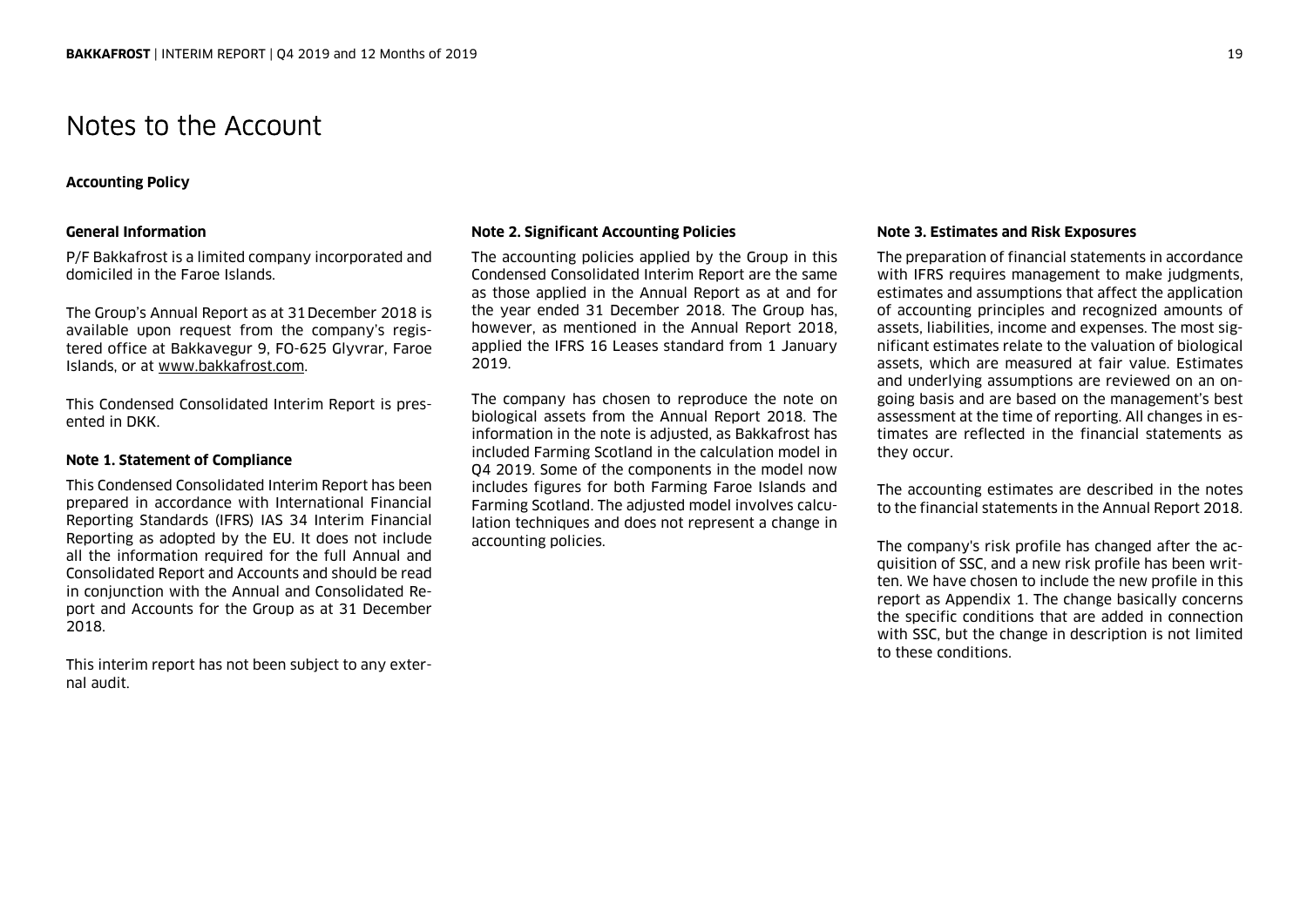### **Note 4. Biomass**

|                                                                  | 31 Dec       | 31 Dec       |
|------------------------------------------------------------------|--------------|--------------|
| <b>DKK 1,000</b>                                                 | 2019         | 2018         |
| Biological assets carrying amount 01.01.                         | 1,358,462    | 1,096,665    |
| Increase due to production or purchases                          | 2,021,601    | 1,333,160    |
| Increase due to acquisitions - incl fair value                   | 667,482      | 0            |
| Reduction due to harvesting or sale (costs of goods sold)        | $-1,921,456$ | $-1,273,150$ |
| Fair value adjustment at the beginning of the period<br>reversed | $-244.034$   | $-186,956$   |
| Fair value adjustment at the end of the period                   | 27,695       | 382,775      |
| Reversal of elimination at the beginning of the period           | 53,790       | 59,758       |
| Eliminations                                                     | $-59,121$    | $-53,790$    |
| Currency translation differences                                 | $-2,689$     |              |
| Biological assets carrying amount at the end of the period       | 1,901,730    | 1,358,462    |
|                                                                  |              |              |
| Cost price biological assets                                     | 1,935,845    | 1,029,477    |
| Fair value adjustment at the end of the period                   | 27,695       | 382,775      |
| Eliminations                                                     | $-59,121$    | $-53,790$    |
| Currency translation differences                                 | $-2,689$     | 0            |
| <b>Biological assets carrying amount</b>                         | 1,901,730    | 1,358,462    |
|                                                                  |              |              |
| <b>Biomass (tonnes)</b>                                          |              |              |
| $< 1$ kg                                                         | 5,210        | 1,958        |
| $1 \text{ kg} < 2 \text{ kg}$                                    | 8,649        | 2,959        |
| $2$ kg < 3 kg                                                    | 10,334       | 5,189        |
| 3 kg < 4 kg                                                      | 14,146       | 6,010        |
| $4$ kg $\le$                                                     | 22,980       | 22,962       |
| Volume of biomass at sea                                         | 61,319       | 39,078       |

|                                                      | 31 Dec     | 31 Dec    |
|------------------------------------------------------|------------|-----------|
| Number of fish (thousand)                            | 2019       | 2018      |
| $< 1$ kg                                             | 12,801     | 4,951     |
| 1 kg < 2 kg                                          | 5,481      | 2,113     |
| 2 kg < 3 kg                                          | 4,271      | 2,044     |
| 3 kg < 4 kg                                          | 4,148      | 1,782     |
| $4$ kg <                                             | 4,633      | 4,359     |
| Total number of fish at sea                          | 31,334     | 15,249    |
|                                                      |            |           |
| Number of smolt released (thousand)                  |            |           |
| <b>Farming North</b>                                 | 5,585      | 3,978     |
| <b>Farming West</b>                                  | 5,270      | 6,851     |
| <b>Farming South</b>                                 | 1,797      | 1,754     |
| Farming Scotland*                                    | 5,696      | n/a       |
| <b>Total number of smolts released</b>               | 18,348     | 12,583    |
| *SSC released 6.7 thousand smolts from Q1 to Q3 2019 |            |           |
|                                                      |            |           |
| Sensitivity in DKK 1,000                             |            |           |
| Change in discount rate +1%                          | $-101,607$ | $-93,586$ |
| Change in discount rate -1%                          | 115,364    | 104,991   |
| Change in salesprice +5 DKK                          | 251,416    | 224,143   |
| Change in salesprice -5 DKK                          | $-251,416$ | -224,143  |
| Change in biomass volume +1%                         | 5,836      | 6,551     |
| Change in biomass volume -1%                         | $-5,836$   | $-6,551$  |
|                                                      |            |           |
| One year forward prices in EUR FCA Oslo*             |            |           |
| Period end                                           | 7.24       | 6.01      |
| 1 Q (forward)                                        | 6.72       | 6.48      |
| 2 Q (forward)                                        | 6.75       | 6.52      |
| 3 Q (forward)                                        | 5.51       | 5.94      |
| 4 Q (forward)                                        | 5.62       | 6.12      |
| * Source Fish Pool                                   |            |           |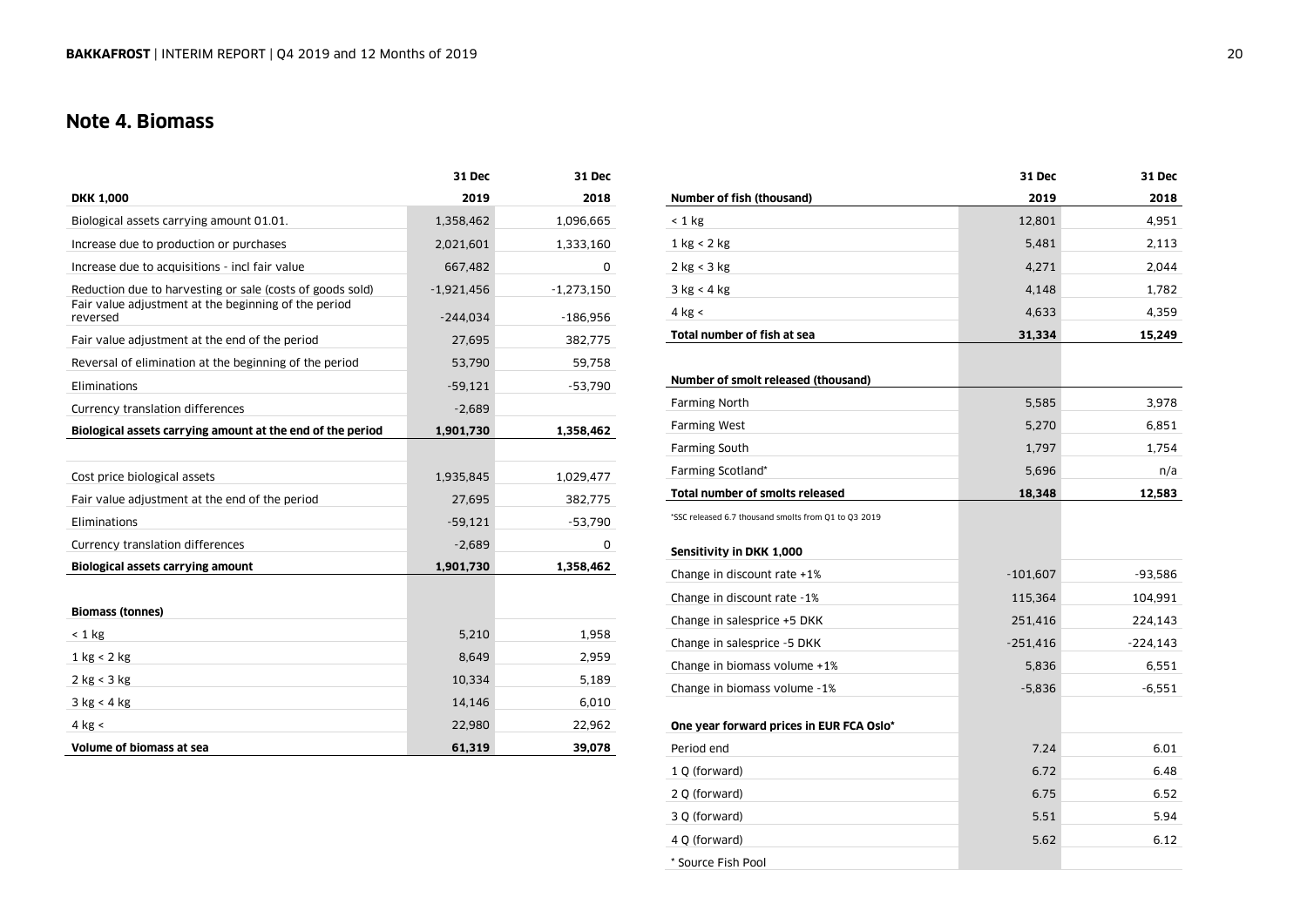### **VALUATION OF BIOLOGICAL ASSETS**

IAS 41 requires biomass to be accounted for at the estimated fair value net of sales costs and harvesting costs. The calculation of the estimated fair value is based on market prices for harvested fish. In the accounts, the change in estimated fair value is entered to the Income Statement on a continuous basis.

The Group's biological assets are salmon at all stages of the life cycle. The fish is divided into two main groups, depending on the stage of the life cycle. The first group is fish produced on shore. The second is, when the fish is released to sea.

For the first group, historical cost is deemed a reasonable approach to fair value, as there is little biological transformation. This assessment must be seen in the light of the fact that smolts are currently released to sea at a stage, when their weight is still relatively low.

For the second group, the fair value is calculated by applying a present value model at level 3 in the fair value hierarchy in IFRS 13. In accordance with the principle in IFRS 13 for highest and best use, the Group considers optimal harvest weight to be for Farming FO 5.2 kg gutted weight (6.3 kg live weight) and for Farming SCO 4.8 kg gutted weight (5.9 kg live weight).

### **The valuation model**

The valuation model calculates the net present value of expected cash flow from biological assets.

Changes to estimated fair value of biological assets are presented on the line Fair value adjustments of biological assets in the Income Statement.

The measurement unit is the individual fish. However, for practical reasons, cash flows and estimates are carried out per locality.

Main components in the model are:

- Volume
- . Production costs
- $\bullet$ Sales price
- Discount rate

### **Volume**

Estimated harvest volume is based on the actual number of fish in the sea on the balance sheet date, minus estimated future mortality from balance sheet date and multiplied by optimal harvest weight per fish.

Future mortality is estimated to be for Farming FO 0.6% and for Farming SCO 0.9% of the number of incoming fish per month.

### **Cost**

Estimated future costs are based on the Group´s prognoses per locality. Cost comprises mainly feed-, production-, harvest- and transport costs.

### **Price**

Estimated sales prices are based on:

FO: externally quoted prices from Fish Pool

SCO: A mixture of externally quoted prices from Fish Pool and already contracted prices

Fish Pool is a marketplace for financial purchase and sale agreements for superior Norwegian salmon size 3- 6 kg gutted weight. The volume on Fish Pool is, however, limited. This market is therefore initially to be insufficiently active and effective. Despite this, Bakkafrost's opinion is that the observable forward prices must be seen as the best approach to a price for the sale of salmon.

The prices are reduced for harvesting costs, freight costs to market to arrive at a net value back-to-farm and for Farming FO also revenue tax. The valuation also reflects the expected quality grading.

### **Discounts**

The estimated future cash flow is discounted monthly. The monthly discount rate at 31 December 2018 is estimated to be 6% per month. The discount rate takes into account a risk adjustment and time value. The risk adjustment takes into account the volatility in volume, cost and price.

### **Mortality**

Mortality above normal will be accounted for, when a farming site either experiences elevated mortality over time or mortality due to an incident.

Costs related to abnormal mortality will be recognized in the Income Statement and presented on the line for changes in inventory, while normal mortality is classified as part of production costs.

Bakkafrost uses a common indicator and threshold for all farming sites to assess normal and abnormal mortality. Indication of abnormal mortality is when a farming site in a month registers mortality exceeding 1.5% for Farming FO and 4% for Farming SCO of the incoming number of fish. A more detailed assessment is then carried out to evaluate, whether mortality is abnormal. These assessments take into account the cause of mortality and the size of the fish.

### **SIGNIFICANT ASSUMPTIONS**

### **SENSITIVITY**

The estimate of fair value of biomass will always be based on uncertain assumptions, even though the company has built substantial expertise in assessing these factors.

The Group considers three components to be key parameters for valuation. These are: average price, monthly discount rate and estimated biomass volume. In the table above a simulated sensitivity analysis to changes in fair value of the biological assets is portrayed in the event of changes in these parameters.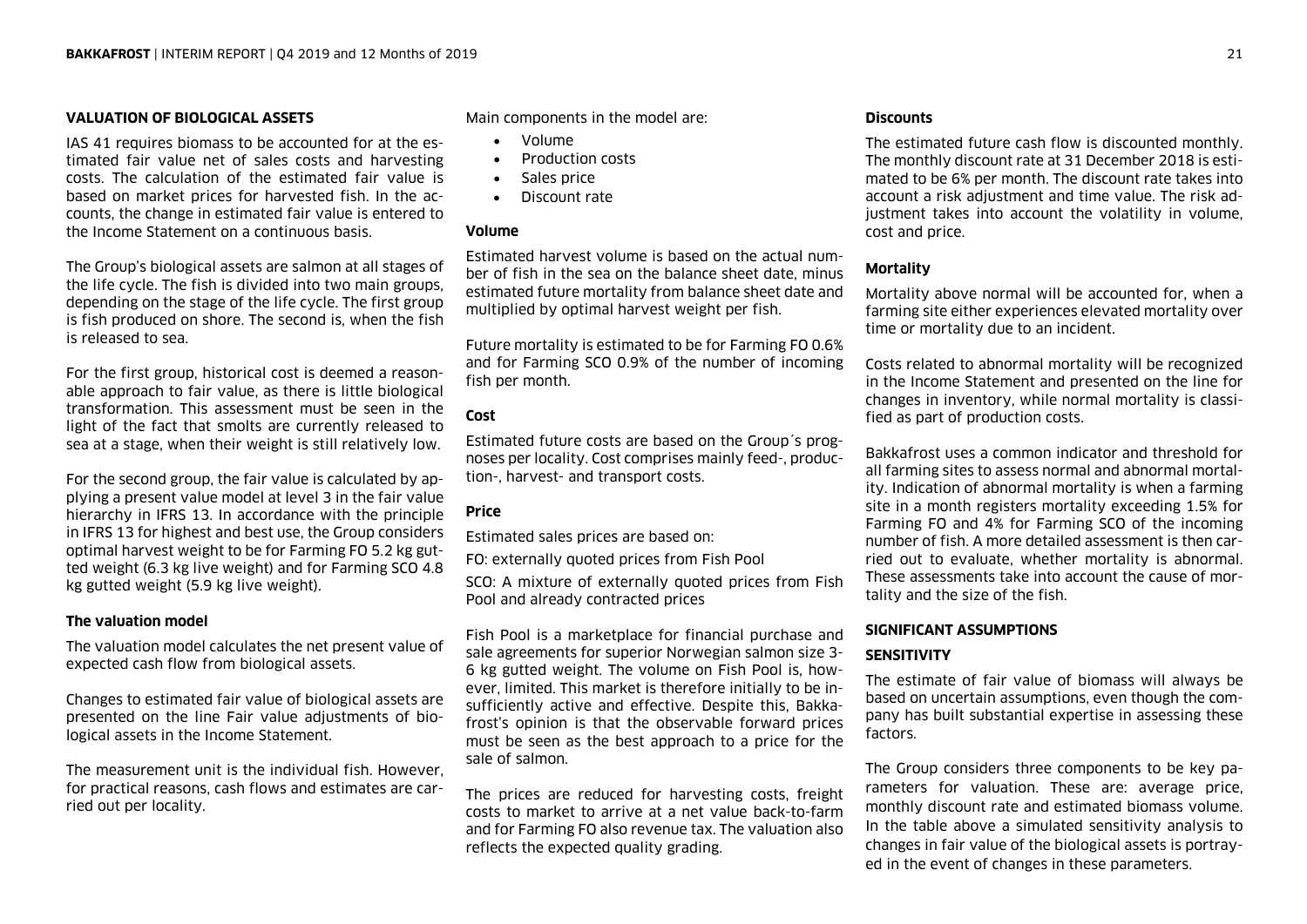### **Note 5. Segments**

| Farming segment - FO                        | Q4         | 04         | <b>YTD</b>   | <b>YTD</b>   |
|---------------------------------------------|------------|------------|--------------|--------------|
| <b>DKK 1,000</b>                            | 2019       | 2018       | 2019         | 2018         |
|                                             |            |            |              |              |
| External revenue                            | 792,857    | 567,313    | 2,501,646    | 2,226,118    |
| Internal revenue                            | 152,339    | 114,538    | 650,816      | 342,248      |
| <b>Total revenue</b>                        | 945,196    | 681,851    | 3,152,462    | 2,568,366    |
| Operating expenses                          | $-544,632$ | $-435,247$ | $-1,842,117$ | $-1,448,251$ |
| Depreciation and amortization               | $-62,243$  | -42,204    | $-207,344$   | $-154,456$   |
| <b>Operational EBIT</b>                     | 338,321    | 204,400    | 1,103,001    | 965,659      |
| Fair value adjustments of biological assets | 139,316    | $-239,548$ | 21,847       | 195,819      |
| Income from associates                      | $-2,977$   | 311        | 3,119        | 311          |
| Revenue tax                                 | $-14,487$  | -24,036    | $-99,127$    | -95,866      |
| Earnings before interest and taxes (EBIT)   | 460,173    | $-58,873$  | 1,028,840    | 1,065,923    |
| Net financial items                         | $-23,702$  | 1,719      | $-25,919$    | $-10,008$    |
| Earnings before taxes (EBT)                 | 436,471    | $-57,154$  | 1,002,921    | 1,055,915    |
| Taxes                                       | $-73,168$  | 14,166     | $-174,533$   | $-170,527$   |
| Profit or loss for the period               | 363,303    | -42,988    | 828,388      | 885,388      |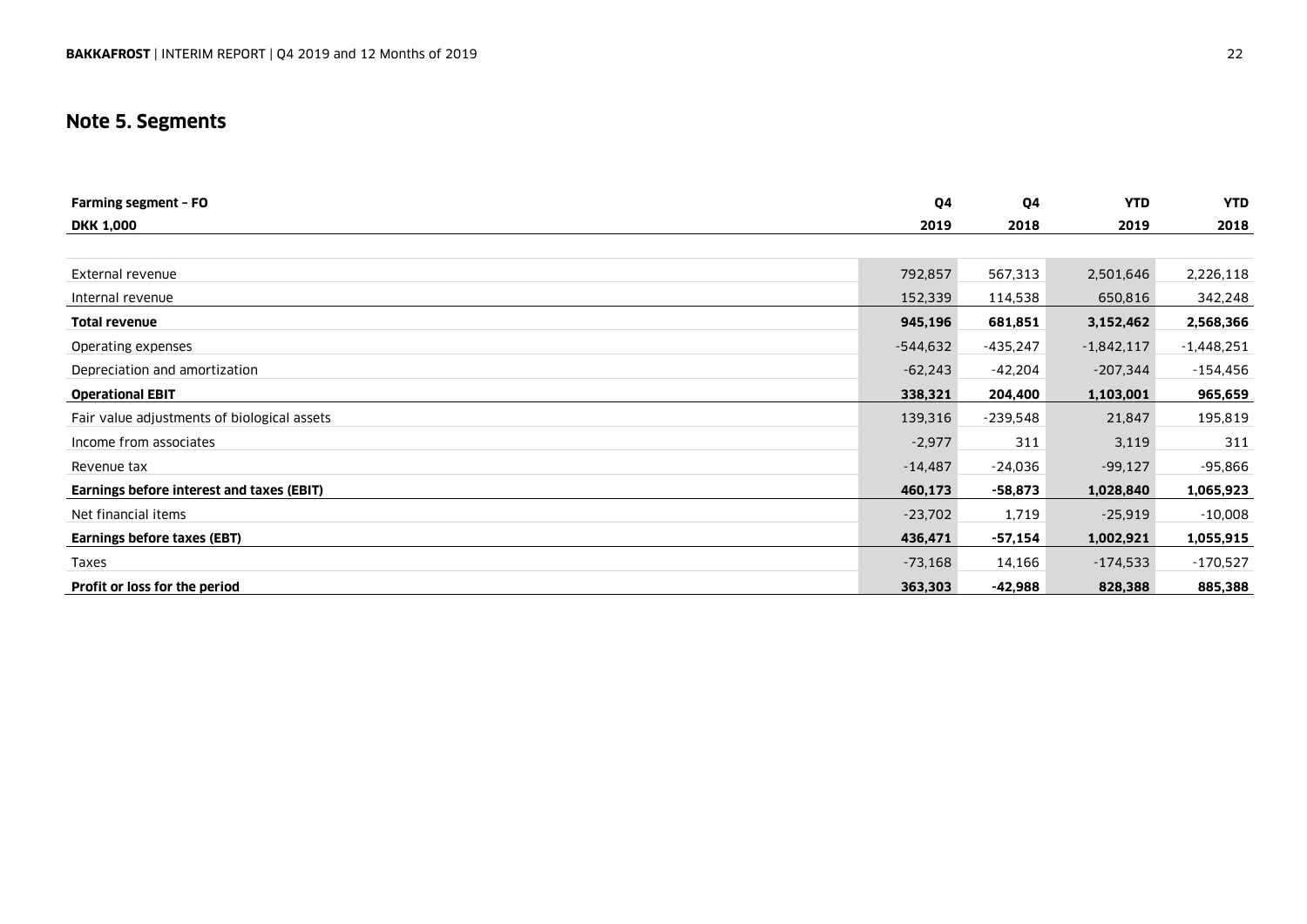| <b>Farming segment - SCO</b>                | Q4         | <b>YTD</b> |
|---------------------------------------------|------------|------------|
| <b>DKK 1,000</b>                            | 2019       | 2019       |
|                                             |            |            |
| External revenue                            | 437,171    | 437,171    |
| <b>Total revenue</b>                        | 437,171    | 437,171    |
| Operating expenses                          | $-362,372$ | $-362,372$ |
| Depreciation and amortization               | -56,670    | $-56,670$  |
| <b>Operational EBIT</b>                     | 18,129     | 18,129     |
| Fair value adjustments of biological assets | $-242,414$ | $-242,414$ |
| Earnings before interest and taxes (EBIT)   | $-224,285$ | $-224,285$ |
| Net financial items                         | $-4,977$   | $-4,977$   |
| <b>Earnings before taxes (EBT)</b>          | $-229,262$ | $-229,262$ |
| Taxes                                       | 37,886     | 37,886     |
| Profit or loss for the period               | $-191,376$ | $-191,376$ |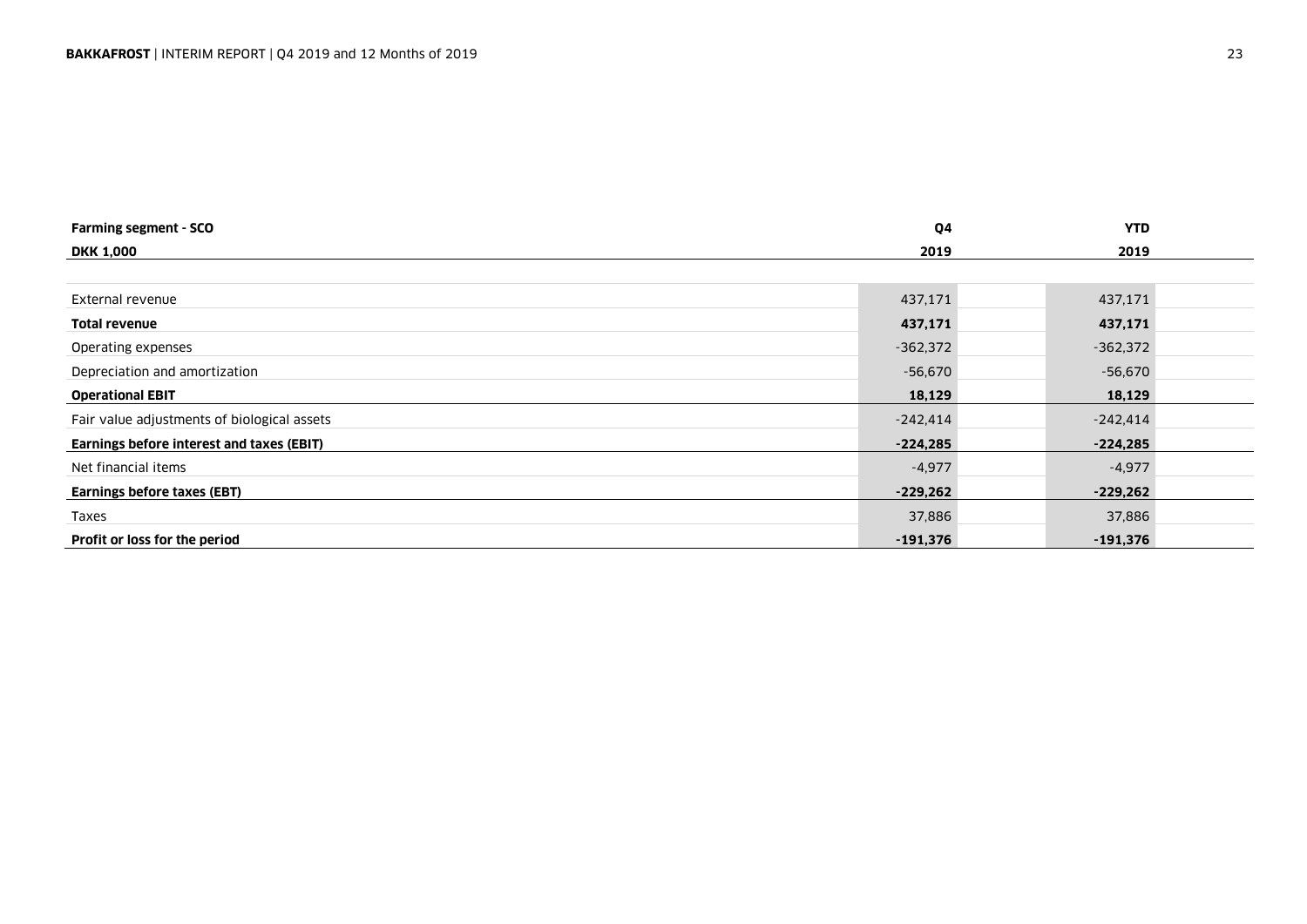| Value added products                      | Q4         | Q4         | <b>YTD</b> | <b>YTD</b> |
|-------------------------------------------|------------|------------|------------|------------|
| <b>DKK 1,000</b>                          | 2019       | 2018       | 2019       | 2018       |
|                                           |            |            |            |            |
| <b>External revenue</b>                   | 248,900    | 108,990    | 964,484    | 364,827    |
| Internal purchase of raw material         | $-152,339$ | $-114,538$ | $-650.816$ | -342,248   |
| Operating expenses                        | $-56,786$  | 10,766     | $-232,459$ | $-29,918$  |
| Depreciation and amortization             | $-3,187$   | $-1.888$   | $-17,482$  | $-15,085$  |
| <b>Operational EBIT</b>                   | 36,588     | 3,330      | 63,727     | $-22,424$  |
| Provision of onerous contracts            | 0          | 17,071     |            | 0          |
| Earnings before interest and taxes (EBIT) | 36,588     | 20,401     | 63,727     | $-22,424$  |
| Net financial items                       | $-44$      | -64        | $-541$     | $-519$     |
| <b>Earnings before taxes (EBT)</b>        | 36,544     | 20,337     | 63,186     | $-22,943$  |
| Taxes                                     | $-6,579$   | $-3,660$   | $-11,375$  | 31         |
| Profit or loss for the period             | 29,965     | 16,677     | 51,812     | $-22,912$  |

In 2019, one customer – as defined in IFRS 8.34 – represents DKK 510 million, corresponding to 53% of the revenue in the VAP segment.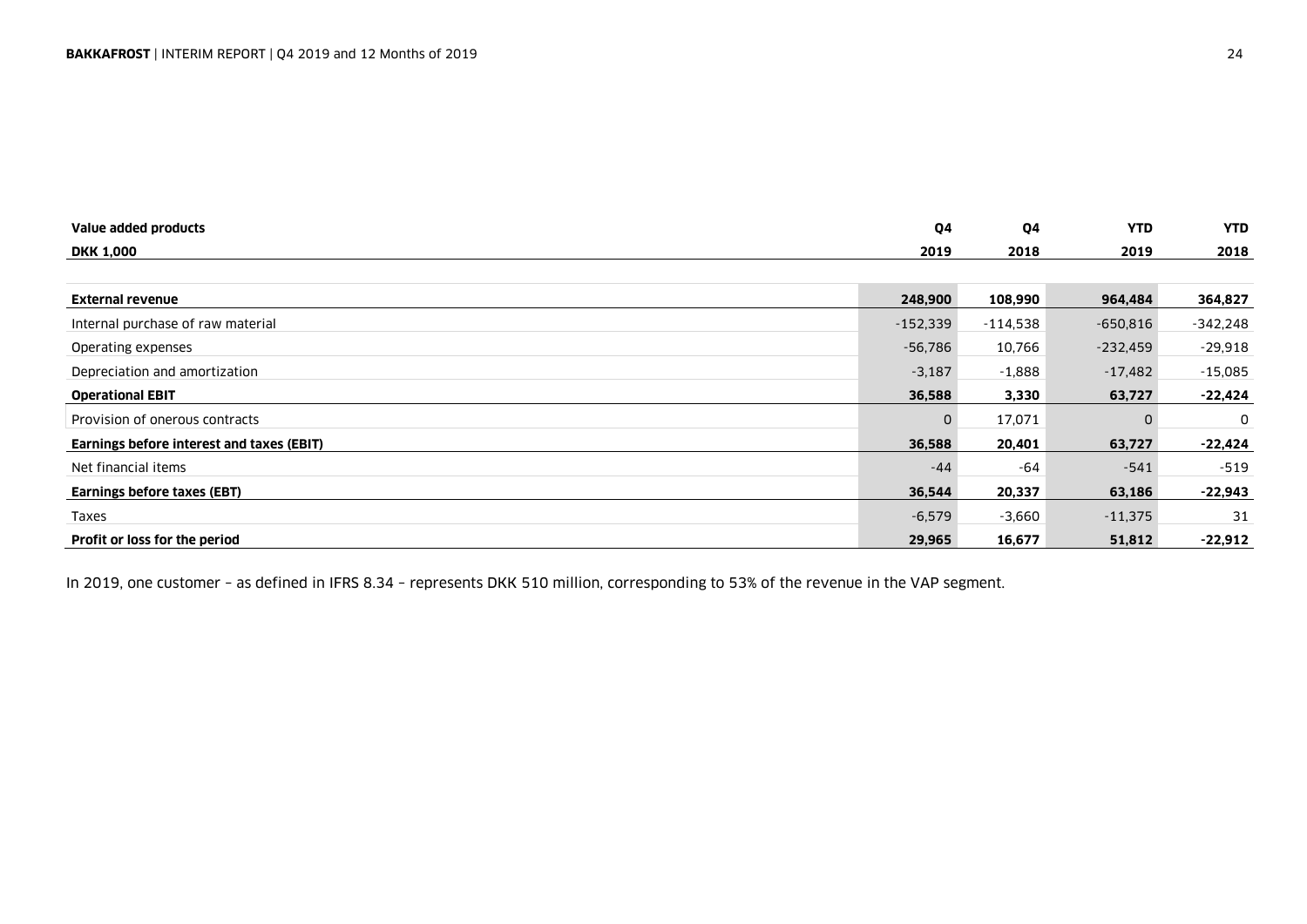| Fishmeal, Fish Oil and Fish Feed          | Q4         | Q4         | <b>YTD</b> | <b>YTD</b> |
|-------------------------------------------|------------|------------|------------|------------|
| <b>DKK 1,000</b>                          | 2019       | 2018       | 2019       | 2018       |
|                                           |            |            |            |            |
| External revenue                          | 125,913    | 74,045     | 607,807    | 586,477    |
| Internal revenue                          | 212,063    | 213,644    | 780,654    | 682,087    |
| <b>Total revenue</b>                      | 337,976    | 287,689    | 1,388,461  | 1,268,564  |
| Cost of goods sold                        | $-235,324$ | $-200,042$ | $-915,377$ | $-835,035$ |
| Operating expenses                        | -44,953    | $-27,240$  | $-197,288$ | $-179,248$ |
| Depreciation and amortization             | $-7,145$   | $-7,355$   | $-28,619$  | $-29,357$  |
| <b>Operational EBIT</b>                   | 50,554     | 53,052     | 247,177    | 224,924    |
| Income from associates                    | 6,630      | 10,792     | 10,693     | 9,057      |
| Earnings before interest and taxes (EBIT) | 57,184     | 63,844     | 257,870    | 233,981    |
| Net financial items                       | $-1,825$   | $-3,581$   | $-5,863$   | $-1,640$   |
| Earnings before taxes (EBT)               | 55,359     | 60,263     | 252,007    | 232,341    |
| Taxes                                     | $-9,580$   | $-10,305$  | -44,976    | -41,278    |
| Profit or loss for the period             | 45,779     | 49,958     | 207,030    | 191,063    |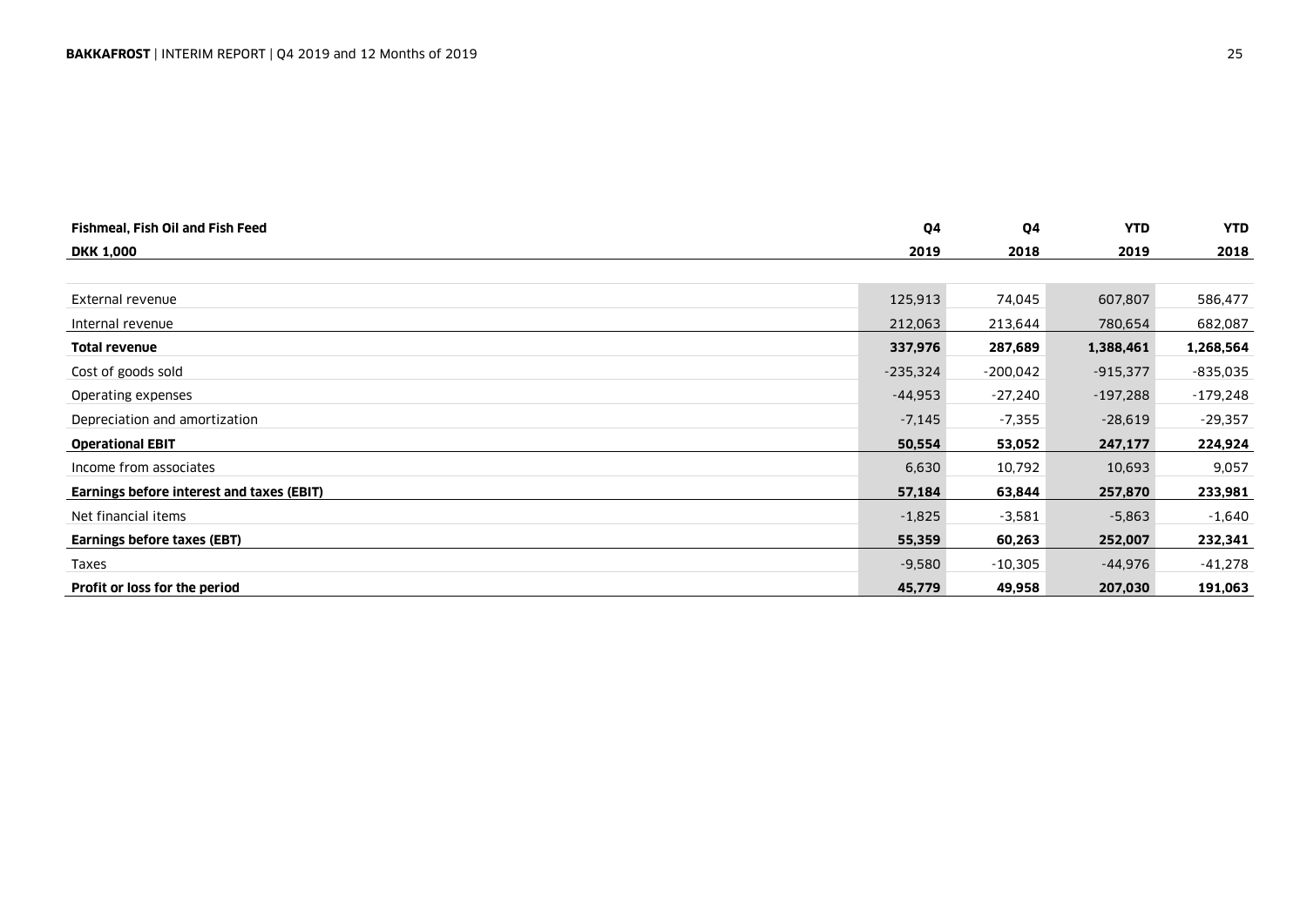### **Reconciliation of reportable segments**

| to Group earnings before taxes (EBT)   | Q4         | Q4        | <b>YTD</b> | <b>YTD</b> |
|----------------------------------------|------------|-----------|------------|------------|
| <b>DKK 1,000</b>                       | 2019       | 2018      | 2019       | 2018       |
|                                        |            |           |            |            |
| Farming FO                             | 436,471    | -57,154   | 1,002,921  | 1,055,915  |
| Farming SCO                            | $-229.262$ | n/a       | $-229,262$ | n/a        |
| VAP (Value added products)             | 36,544     | 20,337    | 63,186     | $-22,943$  |
| FOF (Fishmeal, Fish oil and fish Feed) | 55,359     | 60,263    | 252,007    | 232,341    |
| Eliminations                           | $-28,340$  | $-30,268$ | $-106.934$ | -93,248    |
| Group earnings before taxes (EBT)      | 270,772    | -6,822    | 981,917    | 1,172,065  |

| Assets and liabilities per segment     | <b>31 Dec</b> | <b>31 Dec</b> |  |
|----------------------------------------|---------------|---------------|--|
| <b>DKK 1,000</b>                       | 2019          | 2018          |  |
|                                        |               |               |  |
| Farming FO                             | 6,520,228     | 4,860,227     |  |
| Farming SCO                            | 5,640,009     | n/a           |  |
| VAP (Value added products)             | 170,158       | 192,841       |  |
| FOF (Fishmeal, Fish Oil and Fish Feed) | 814,673       | 749,455       |  |
| Eliminations                           | $-43,663$     | 0             |  |
| <b>Total assets</b>                    | 13,101,405    | 5,802,523     |  |
|                                        |               |               |  |
| Farming FO                             | 2,700,710     | 1,482,751     |  |
| Farming SCO                            | 1,696,465     | n/a           |  |
| VAP (Value added products)             | 52,772        | 31,075        |  |
| FOF (Fishmeal, Fish Oil and Fish Feed) | 164,689       | 209,634       |  |
| Eliminations                           | $-10,106$     | 2,034         |  |
| <b>Total liabilities</b>               | 4,604,530     | 1,725,494     |  |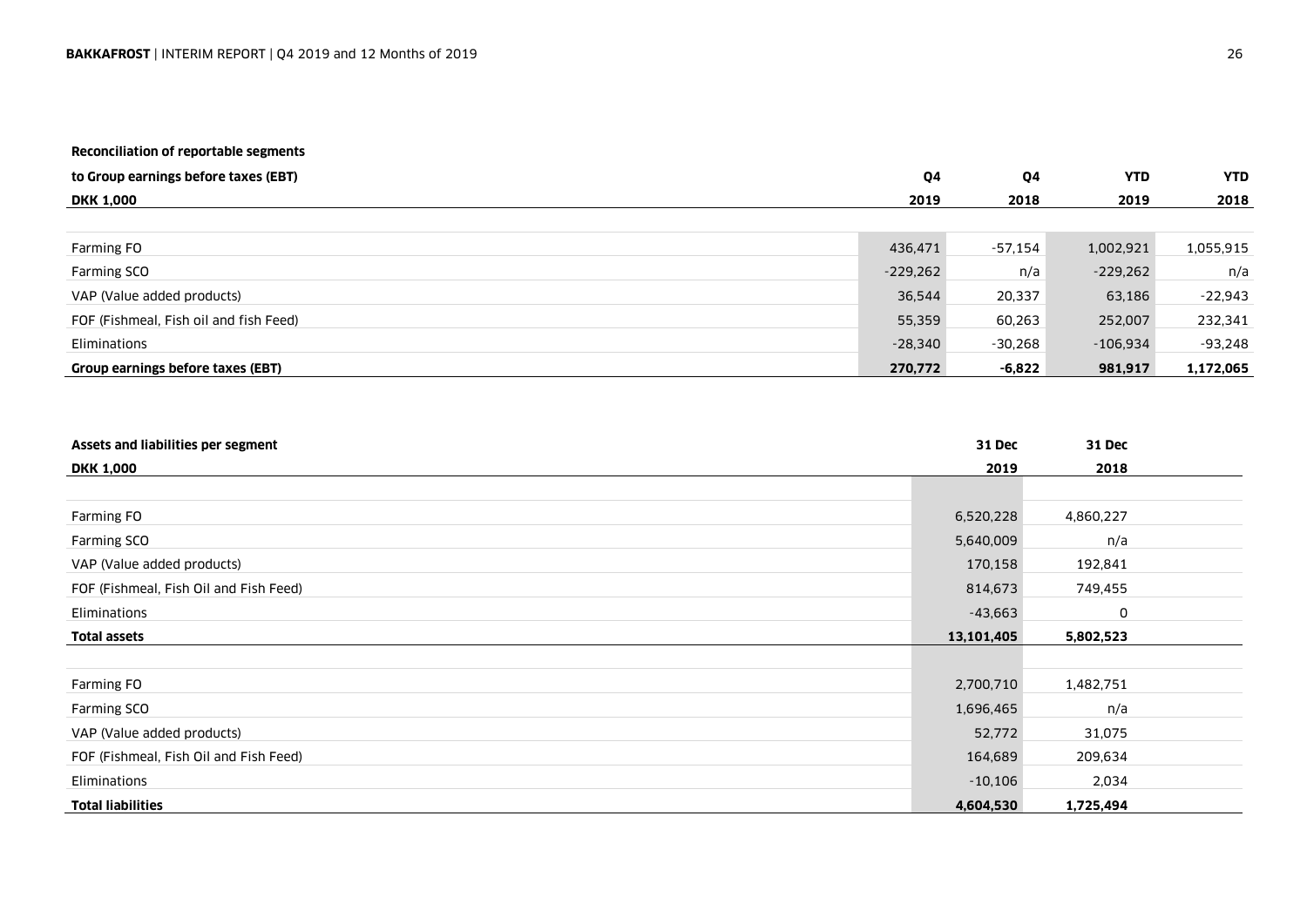### **Note 6. Capital Commitments**

The Group had capital expenditure committed but not provided in these accounts at the date of the Statement of Financial Position of approximately DKK 325 million. DKK 107 million relate to the building of new hatchery stations in the Faroe Islands. DKK 121 million relate to new marine sites and development of an existing freshwater site in Scotland. DKK 7 million relate to the building of the new biogas plant in the Faroe Islands.

### **Note 7. Transactions with Related Parties**

Note 5.2 in Bakkafrost's Annual Report for 2018 provides detailed information on related parties' transactions.

Transactions between P/F Bakkafrost and its subsidiaries meet the definition of related party transactions. As these transactions are eliminated on consolidation, they are not disclosed as related party transactions.

### **Note 8. Fair Value Measurements**

All assets/liabilities, for which fair value is recognized or disclosed, are categorized within the fair value hierarchy, described as follows, based on the lowest level input that is significant to the fair value measurement as a whole:

Level 1: Quoted market prices in an active market (that are unadjusted) for identical assets or liabilities.

Level 2: Valuation techniques (for which the lowest level input that is significant to the fair value measurement is directly or indirectly observable).

Level 3: Valuation techniques (for which the lowest level input that is significant to the fair value measurement is unobservable).

For biological assets, the fair value calculation is done using a valuation model (level 3 in the valuation hierarchy) where the value is estimated based on observable market prices per period end.

For more information on these calculations, please refer to Note 4.

For assets/liabilities that are recognized at fair value on a recurring basis, the Group determines, whether transfers have occurred between levels in the hierarchy by reassessing categorization (based on the lowest level input that is significant to the fair value measurement).

There have been no transfers into or out of Level 3 fair value measurements.

As at 31 December 2019, the Group held the following classes of assets/liabilities measured at fair value:

| <b>DKK 1,000</b>                              |                   | Cost      |         |         |           |
|-----------------------------------------------|-------------------|-----------|---------|---------|-----------|
| Assets and liabilities measured at fair value | <b>Fair value</b> | amount    | Level 1 | Level 2 | Level 3   |
|                                               |                   |           |         |         |           |
| Biological assets (biomass)                   | 1.901.730         | 1.874.035 | 0       | 0       | 1,901,730 |
| Assets measured at fair value 31/12-2019      | 1.901.730         | 1.874.035 | 0       | 0       | 1,901,730 |
|                                               |                   |           |         |         |           |
| Liabilities measured at fair value 31/12-2019 | 0                 | 0         | 0       | 0       | 0         |
| Biological assets (biomass)                   | 1,358,462         | 975,687   | 0       | 0       | 1,358,462 |
| Assets measured at fair value 31/12-2018      | 1,358,462         | 975,687   | 0       | 0       | 1,358,462 |
| Liabilities measured at fair value 31/12-2018 | 0                 | 0         | 0       | 0       | 0         |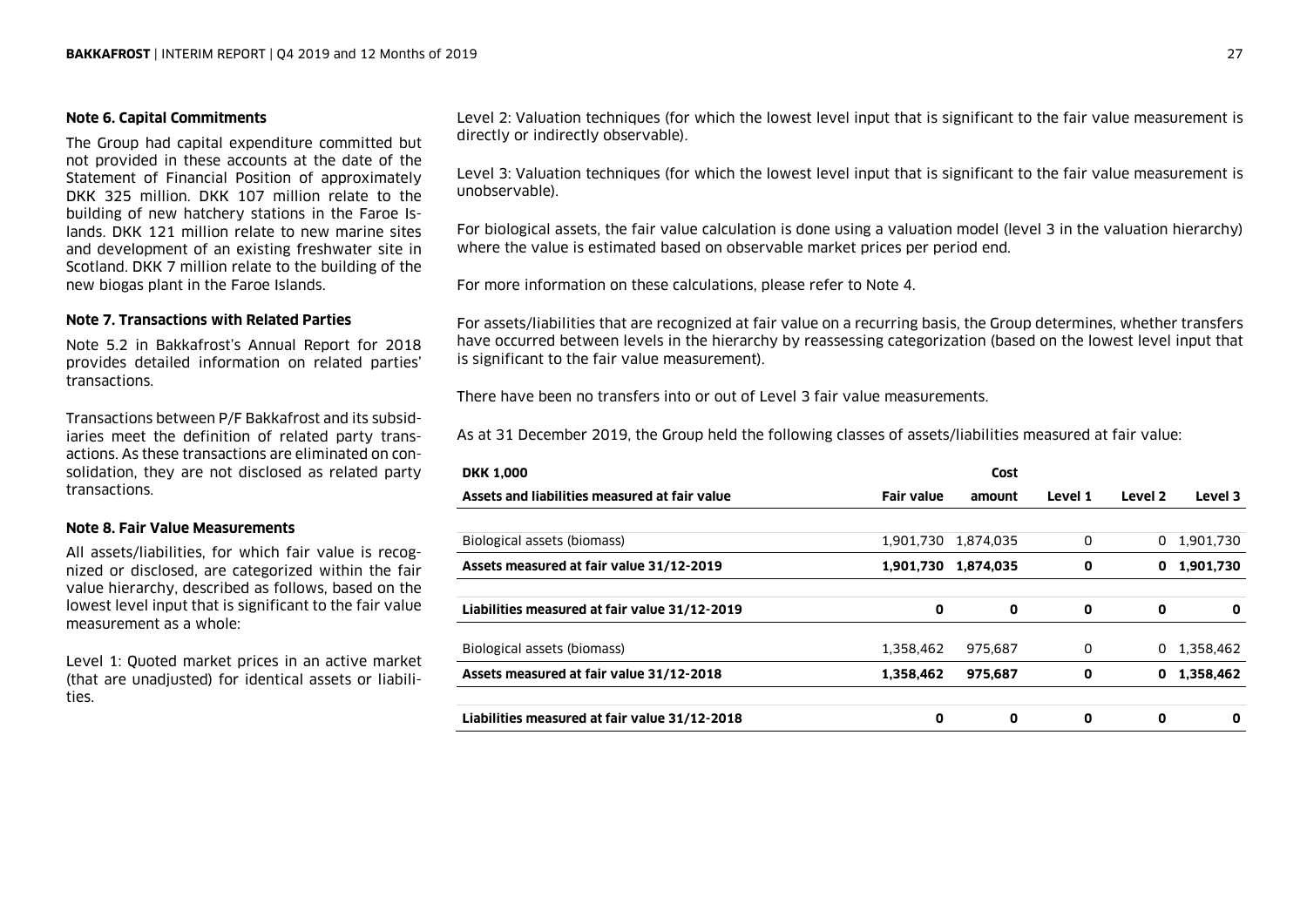### **Note 9. Business Combinations**

On 25 September 2019, Bakkafrost signed a binding Share Purchase Agreement (SPA) to acquire 68.6% of the outstanding shares in the Scottish Salmon Company (SSC) from Northern Link Ltd. The closing date was 8 October 2019. Further acquisition has been made in Q4, and at 31 December 2019 Bakkafrost held 95.6% of the shares in SSC.

SSC is an integrated salmon farming business operating exclusively in Scotland with 60 sites across the West Coast and Hebridean Islands. The company is engaged in nearly all stages of the value chain ensuring full traceability and total supply chain integrity. The current annual production capacity is 50,000 tonnes. SSC produced 33,798 tonnes gutted weight in 2019 and exported to 21 countries with a focus on North America and the Far East. SSC has developed a range of strong flagship brands, including Native Hebridean Salmon, Tartan Salmon Label Rouge and Lochlander Salmon. The company has 651 employees.

SSC's main office is in Edinburgh, Scotland.

### **Strategic Rationale**

The strategic rationale for the acquisition includes the following:

• Provides Bakkafrost access to the Scottish farming region, which is a niche farming region with Scottish provenance products priced at a premium to the market.

• Creates a combined differentiated global leader in premium salmon with dual exposure to both Faroe Islands and Scottish premium salmon.

• Positive diversification of Bakkafrost's operations from a pure play Faroe Islands company to a presence in two attractive salmon farming markets while remaining both developed markets and premium product focused.

• Potential for material improvement in The Scottish Salmon Company's profitability over a five-year horizon through realization of identified synergies, transfer of best practices and a targeted investment programme. Bakkafrost expects to generate synergies in three key areas mainly related to Feed and Procurement, Sales Cooperation and SG&A and Overhead savings.

• Feed & Procurement: Bakkafrost produces fish feed with a significantly higher marine index, compared to industry feed. Supplying feed to SSC would result in fixed cost efficiency at Bakkafrost's feed facilities through intercompany sales of higher quality feed to SSC. Net synergy estimated at DKK 1.2 per kg feed, equating to annual synergies of approximately DKK 70 million from 2022 onwards (~NOK 2.6 / kg of SSC harvested salmon).

• Sales Cooperation: Both SSC and Bakkafrost market premium salmon and brands that obtain a significantly higher price due to provenance and product differentiation. Both companies plan to drive efficiencies by

coordinating sales efforts going forward taking advantage of relative distribution strengths in global markets.

• SG&A & Overheads: Leaner head office structure in Scotland (through discontinuing the listed functions of SSC).

Bakkafrost also believes that there is the potential for transfer of best practices including (i) secondments to stimulate identification and transfer of best practices, (ii) implementation of better farming procedures for improved cost performance, (iii) gradual consolidation of sites, (iv) mitigation of biological threats through delousing expertise. The overall result of these actions is expected to result in larger fish improving price achievement and profitability.

Bakkafrost also plans to make targeted investments to achieve the efficiencies outlined above. These include investment in a new modern recirculation plant for smolt production replacing SSC's large number of small smolt facilities. Additionally, investments are planned to be directed towards replacing SSC's existing sea water equipment.

Bakkafrost is committed to strong cooperation with local communities and authorities and hopes to stimulate employment through significant investment in the business. Additionally, Bakkafrost is committed to ongoing work to strengthen the Scottish regulatory framework.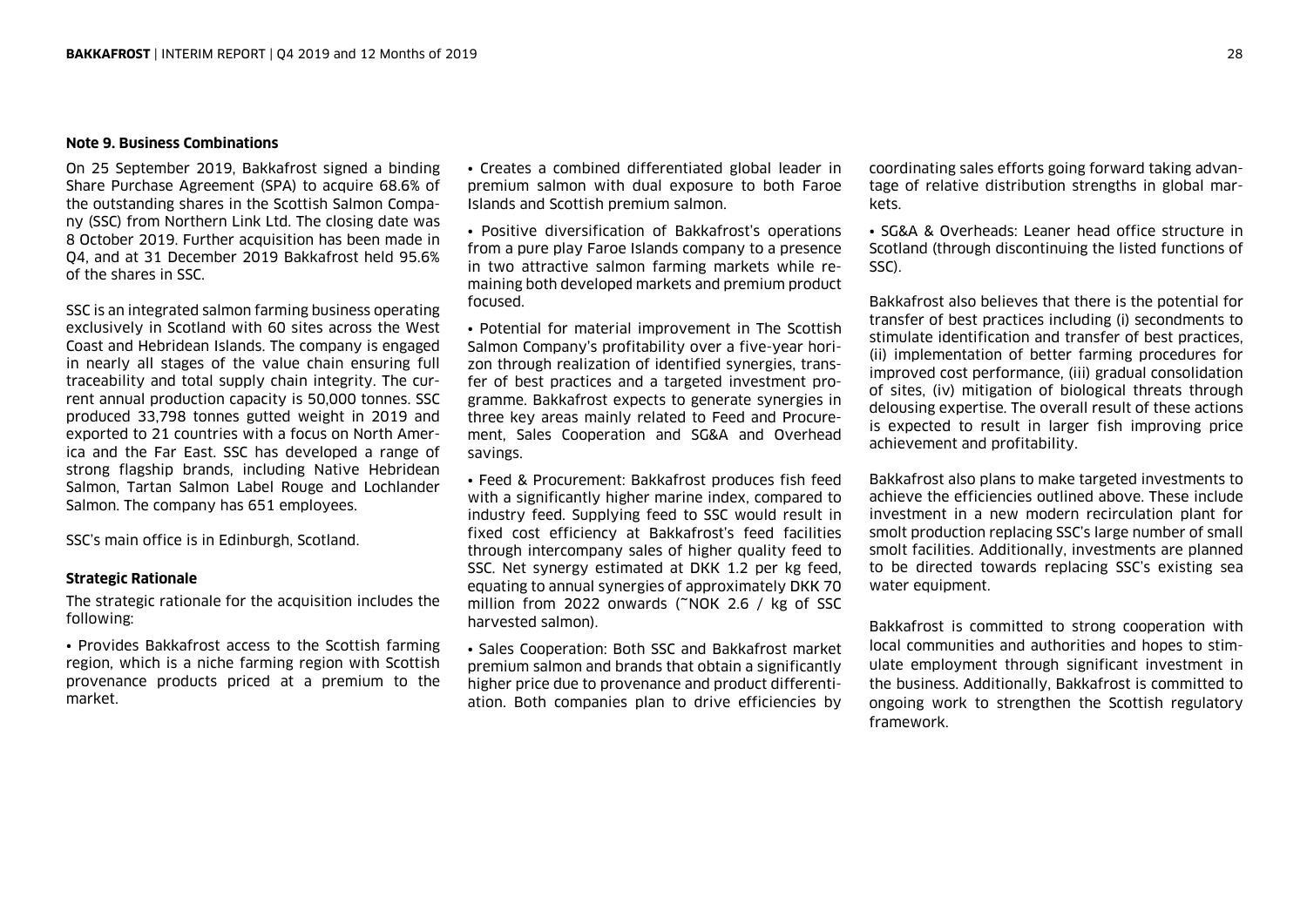### **Net assets acquired**

The majority of SSC's intangible assets is related to licenses. Licenses are viewed as perpetual in nature and are thus not amortized but made subject to an annual impairment review.

We have identified three significant brand names in SSC, namely Tartan Salmon, Lochlander Salmon and Native Hebridean. The remaining volumes are sold under the general Scottish Salmon Company brand, to a large extent to wholesalers and direct to customers. Brand is valued by the income approach by calculating the net present value (NPV).

We expect that most of the excess value from the transaction is related to licenses, and the question will be where to draw the line between goodwill and licenses. In the PPA, we have allocated value to all other identified assets including brand value, and the remaining excess value is subsequently allocated to licenses. We have then assessed this value by utilizing a top-down market approach.

We have not seen any indicators that the respective trade names have a definite expected life.

The aggregated goodwill of DKK 550.4 million recognized, arises from the tax calculations on the fair value adjustments. The table below summarizes the consideration paid for SSC and the assessed fair value of the assets acquired and liabilities assumed, recognized at the acquisition date.

The figures provided are subject to further scrutiny and may change as Bakkafrost becomes able to gain access to more information from SSC.

Acquisition-related costs were expensed to the profit or loss as incurred and included within operating cash flows in the Statement of Cash Flow. Total cost for Bakkafrost are DKK 10.8 million and costs held by SSC are DKK 57.0 million.

The assets and liabilities recognized are as follows:

|                                               | <b>Book Value</b> | <b>Fair Value</b>    |           |
|-----------------------------------------------|-------------------|----------------------|-----------|
| <b>DKK 1,000,000</b>                          |                   | 8/10/2019 adjustment | 8/10/2019 |
| Goodwill                                      | 50.9              | 499.6                | 550.4     |
| Licenses                                      | 201.8             | 3.131.6              | 3,333.5   |
| Brands                                        |                   | 108.4                | 108.4     |
| Property, plant and equipment                 | 702.2             |                      | 702.2     |
| Accounts receivables                          | 123.4             |                      | 123.4     |
| Inventories                                   | 31.7              |                      | 31.7      |
| <b>Biological assets</b>                      | 660.5             |                      | 660.5     |
| Other current assets, excluding cash and bank | 40.9              |                      | 40.9      |
| Cash, bank and marketable securities          | 32.5              |                      | 32.5      |
| <b>Total assets</b>                           | 1,844.0           | 3,739.6              | 5,583.6   |
|                                               |                   |                      |           |
| Deferred taxes                                | 1.7               | 551.3                | 552.9     |
| Other long-term liabilities                   | 198.5             |                      | 198.5     |
| Long-term liabilities, interest-bearing       | 192.7             |                      | 192.7     |
| Current liabilities, interest-bearing         | 108.4             |                      | 108.4     |
| Accounts payable                              | 201.8             |                      | 201.8     |
| Other current liabilities                     | 239.4             |                      | 239.4     |
| Current taxes                                 | 8.3               |                      | 8.3       |
| <b>Total liabilities</b>                      | 950.7             | 551.3                | 1,502.0   |
|                                               |                   |                      |           |
| Net assets acquired                           |                   |                      | 4,081.5   |
| <b>Purchase price allocation:</b>             |                   |                      |           |
| Purchase price for shares (68.6%)             |                   |                      | 2,800.4   |
| Purchase price for shares (100%)              |                   |                      | 4,081.5   |
| Transaction value (market value of equity)    |                   |                      | 4,081.5   |
|                                               |                   |                      |           |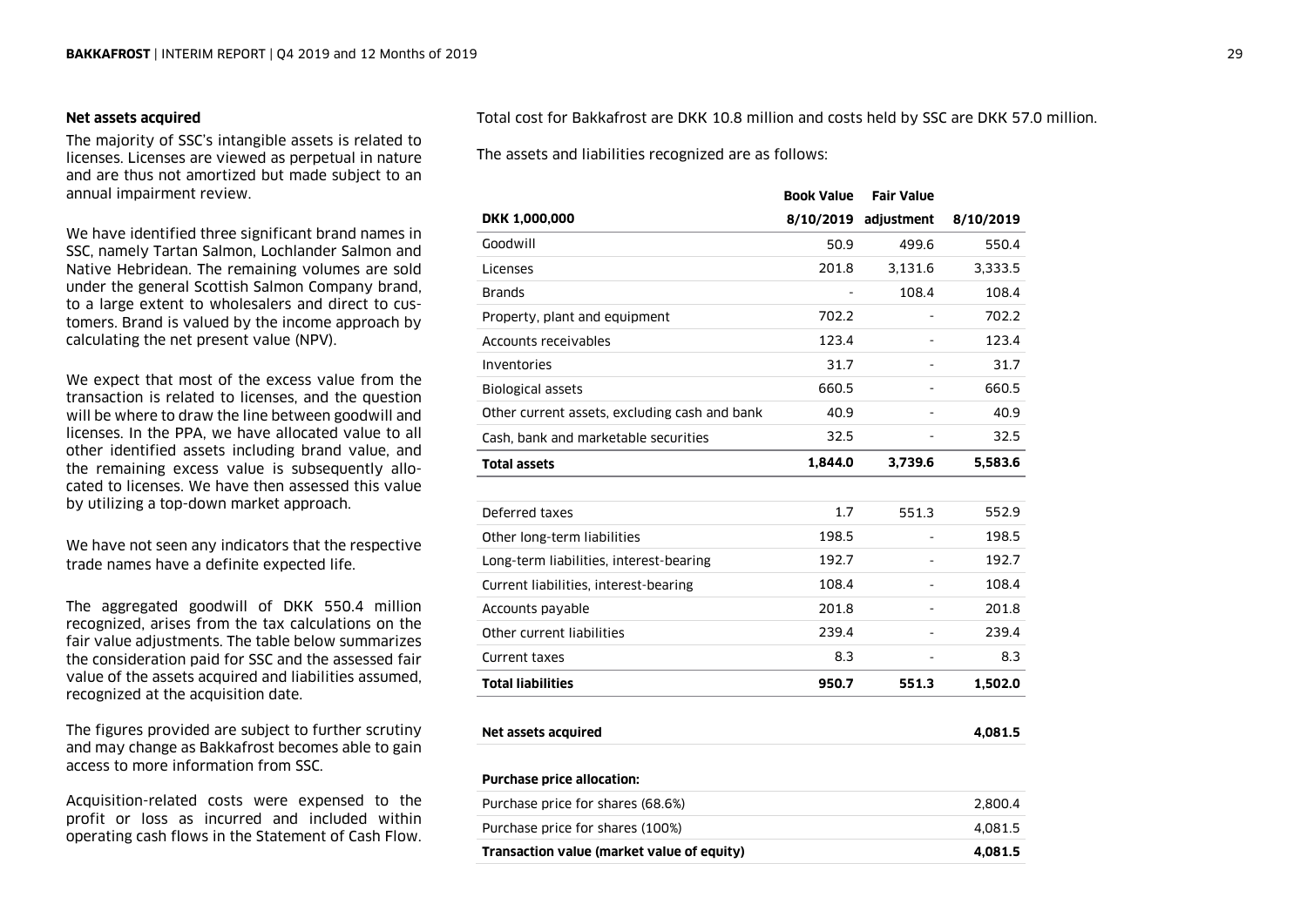### **2018:**

On 1 July 2018, Bakkafrost purchased the business and assets in North Landing via Bakkafrost USA LLC.

The purchase was paid in cash and financed by existing facilities.

The key employees of North Landing continued in Bakkafrost USA LLC.

The fair value of intangible assets was determined on an estimated fair value. Fair value was identified in customer relationship employing generally accepted valuation techniques. The market value of the customer relationship was measured to DKK 6.2 million.

The fair value of property, plant and equipment was determined based on  $3<sup>rd</sup>$  party valuation.

From 1 July to 31 December 2018, the acquired business contributed with a result of DKK -8.5 million to the Group's result.

### **Identifiable assets assumed:**

### **DKK 1,000**

| Inventory<br>Total net identifiable assets | 1.590<br>28.910 |
|--------------------------------------------|-----------------|
|                                            |                 |
| Property, plant and equipment              | 13.372          |
| Intangible assets                          | 13.948          |
|                                            |                 |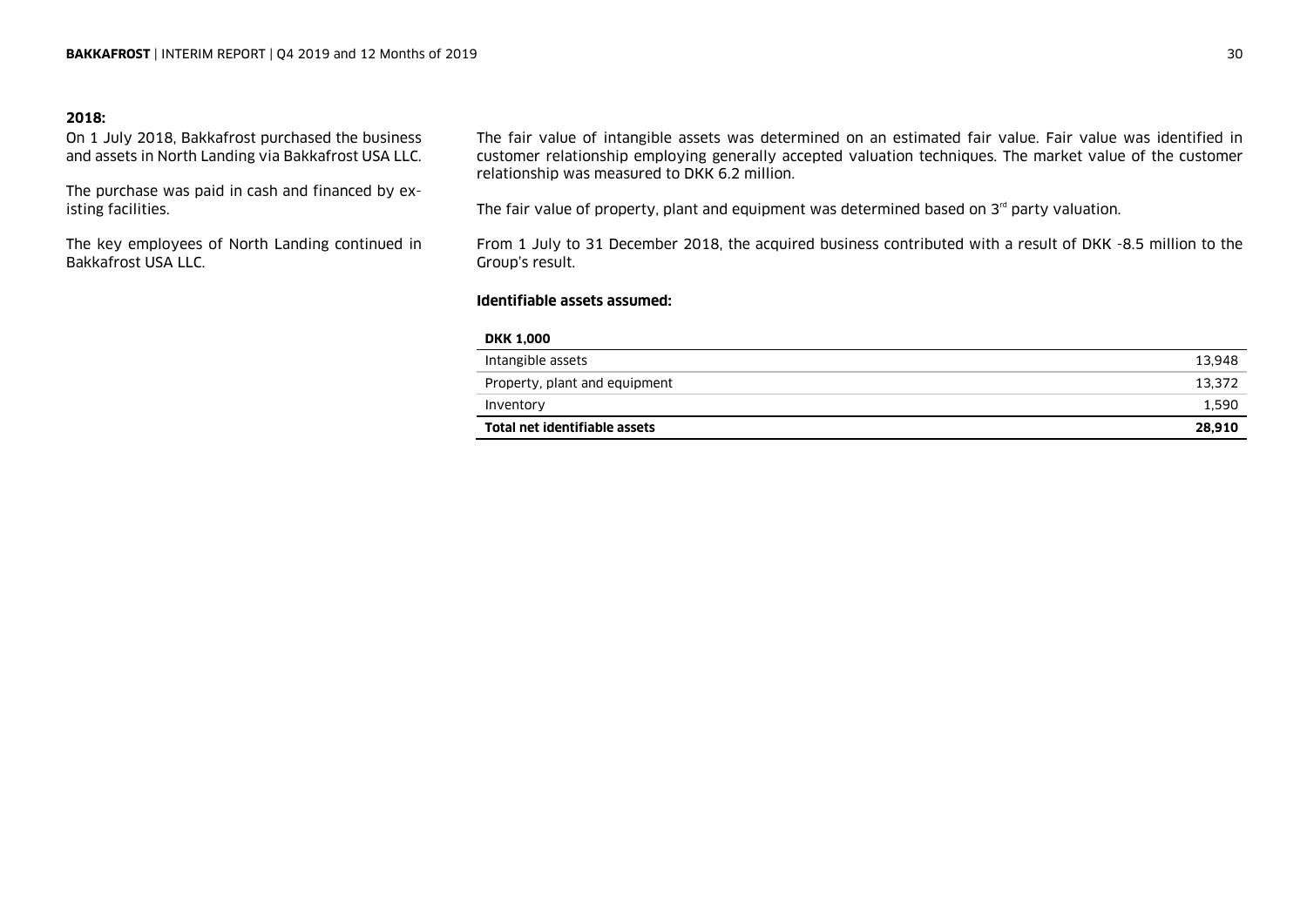### **Note 10. Pro forma figures**

On 8 October 2019, Bakkafrost acquired 68.6% of the share capital in the Scottish Salmon Company Plc. Consequently, the comparison figures for 2019 do not provide an adequate basis for comparison as the Scottish Salmon Company is incurporated into the Profit & Loss statement from 8 October 2019.

In order to give an adequate basis for comparison, the following pro forma financial information, which presents the Profit & Loss statement as if the merger took place on 1 January 2019, is provided. The pro forma financials present the joint activity as one reporting entity for the period. The pro forma figures are based on the actual financial figures of the Groups.

| <b>DKK 1,000</b>                            | Proforma 2019 |
|---------------------------------------------|---------------|
|                                             |               |
| <b>Operating revenue</b>                    | 5,779,903     |
|                                             |               |
| Operating costs                             | $-3,859,827$  |
| Depreciation                                | $-503,474$    |
| <b>Operational EBIT *</b>                   | 1,416,602     |
|                                             |               |
| Fair value adjustments of biological assets | $-670,764$    |
| Income from associates                      | 13,812        |
| Revenue tax                                 | $-99,128$     |
| Earnings before interest and taxes (EBIT)   | 660,522       |
|                                             |               |
| Net financial items                         | $-58,361$     |
| Earnings before taxes (EBT)                 | 602,161       |
|                                             |               |
| Taxes                                       | $-118,876$    |
| Profit or loss for the period               | 483,285       |

\* Operational EBIT is EBIT before fair value of biomass, onerous contracts, income from associates and revenue tax.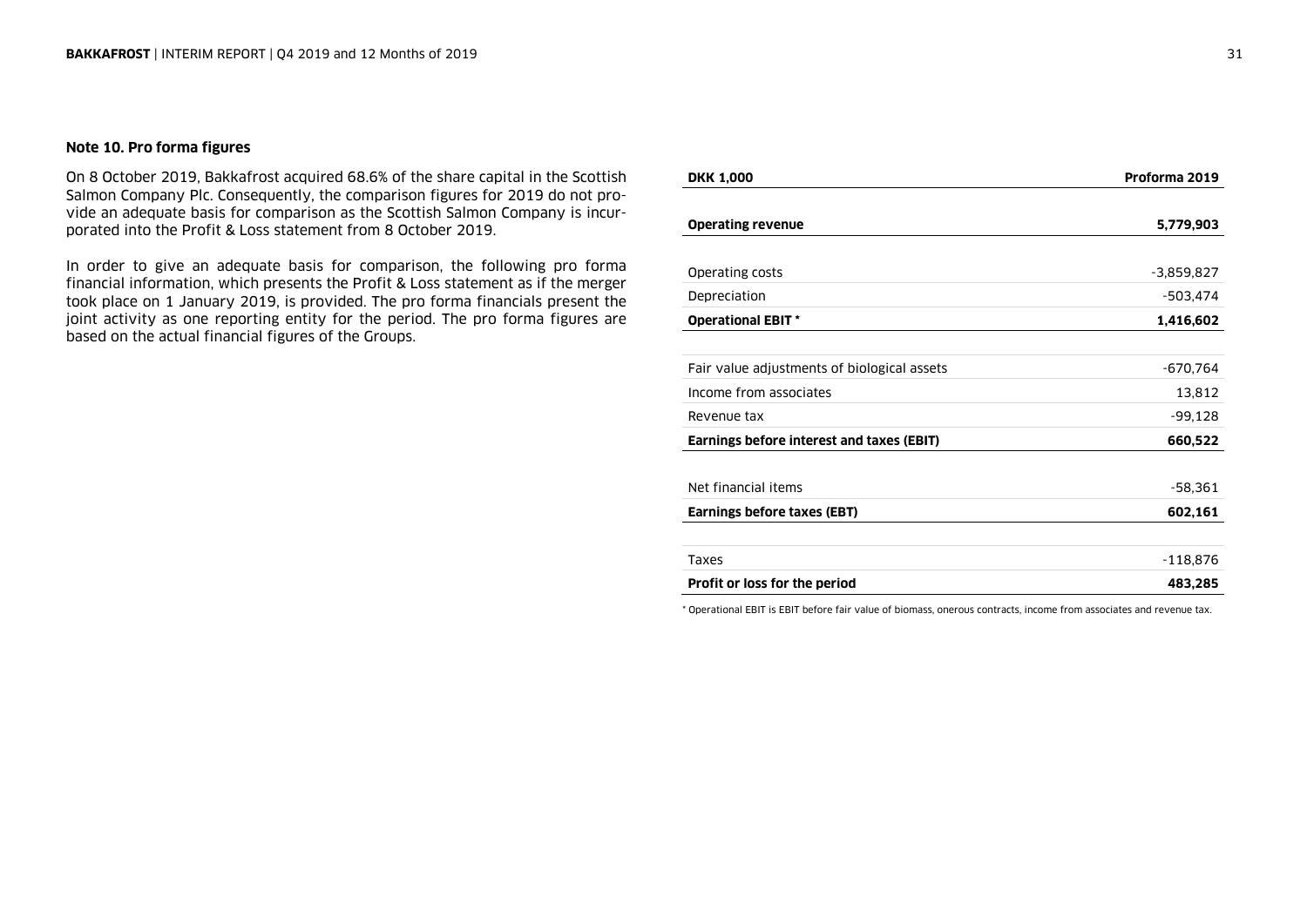### **Note 11. APM**

### **- Alternative Performance Measures**

Bakkafrost's financial information is prepared in accordance with international financial reporting standards (IFRS). In addition, the management's intention is to provide alternative performance measures, which are regularly reviewed by the management to enhance the understanding of the company's performance, but not replacing the financial statements prepared in accordance with IFRS. The alternative performance measures presented may be determined or calculated differently by other companies. Bakkafrost's experience is that these APM's are frequently used by analysts, investors and other parties.

These APM's are adjusted IFRS measures, defined, calculated and used in a consistent and transparent manner over the years and across the company where relevant.

### **NIBD**

Net interest-bearing debt consists of both current and non-current interest-bearing liabilities, less related current and non-current hedging instruments, lease liabilities, financial instruments, such as debt instruments and derivatives and cash and cash equivalents. The net interest-bearing debt is a measure of the Group's net indebtedness that provides an indicator of the overall balance sheet strength. It is also a single measure that can be used to assess both the Group's cash position and its indebtedness. The use of the term 'net debt' does not necessarily mean that the cash included in the net debt calculation is available to settle the liabilities included in this measure. Net debt is an alternative performance measure as it is not defined in IFRS. The most directly comparable IFRS measure is the aggregate interest-bearing liabilities (both current and non-current), derivatives and cash and cash equivalents. A reconciliation is provided below.

|                                            | 31 Dec       | 31 Dec     |
|--------------------------------------------|--------------|------------|
| <b>DKK 1,000</b>                           | 2019         | 2018       |
| Cash and cash equivalents                  | 1,309,546    | 316,894    |
| Derivatives                                | O            | -320       |
| Long- and short-term interest-bearing debt | $-2,328,231$ | $-812.053$ |
| Net interest-bearing debt                  | $-1,018,685$ | -495,479   |

### **Operational EBIT**

Operational EBIT is EBIT aligned for fair value adjustments, onerous contracts provisions, income from associates and revenue tax.

Operational EBIT is a major alternative performance measure in the salmon farming industry. A reconciliation from EBIT to Operational EBIT is provided below.

|                                             | 04       | 04        | YTD       | <b>YTD</b> |
|---------------------------------------------|----------|-----------|-----------|------------|
| <b>DKK 1,000</b>                            | 2019     | 2018      | 2019      | 2018       |
|                                             |          |           |           |            |
| <b>EBIT</b>                                 | 301,319  | -4,895    | 1,019,217 | 1,184,233  |
| Fair value adjustments of biological assets | 103,098  | 239,548   | 220,567   | $-195.819$ |
| Onerous contracts                           | 0        | $-17,077$ | 0         | 0          |
| Income from associates                      | $-3.653$ | $-11,104$ | $-13,812$ | $-9,369$   |
| Revenue tax                                 | 14,487   | 24,037    | 99,128    | 95,866     |
| <b>Operational EBIT</b>                     | 415,251  | 230,509   | 1,325,100 | 1,074,912  |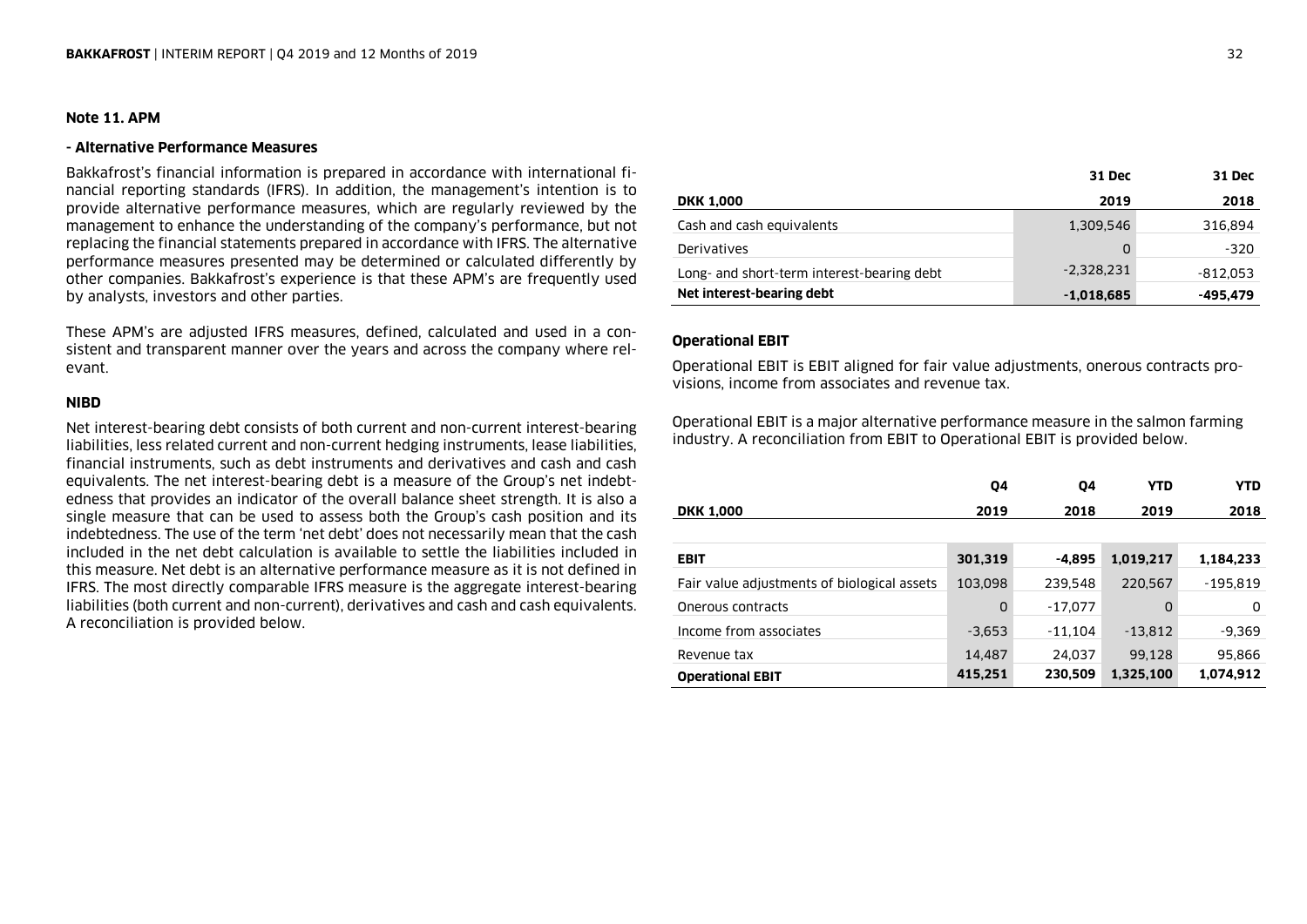### **Operational EBIT per kg**

| Farming segment: | Operational EBIT Farming segment         |  |  |
|------------------|------------------------------------------|--|--|
|                  | Total harvested volumes (gw)             |  |  |
| VAP segment:     | Operational EBIT VAP segment             |  |  |
|                  | Total volumes produced (raw material gw) |  |  |
| Farming and VAP: | Operational EBIT Farming and VAP segment |  |  |
|                  | Total harvested volumes (gw)             |  |  |

### **EBITDA**

Earnings before interest, tax, depreciations and amortizations (EBITDA) is a key financial parameter for Bakkafrost's FOF segment. EBITDA before other income and other expenses is defined as EBITDA less gains and losses on disposals of fixed assets and operations and is reconciled in the section Group overview. This measure is useful to users of Bakkafrost's financial information in evaluating operating profitability on a more variable cost basis as it excludes depreciations and amortization expenses related primarily to capital expenditures and acquisitions, which occurred in the past, nonrecurring items, as well as evaluating operating performance in relation to Bakkafrost's FOF segment's competitors. The EBITDA margin presented is defined as EBITDA before other income and other expenses divided by total revenues.

### **Adjusted EPS**

Adjusted EPS is based on the reversal of certain fair value adjustments shown in the table below, as it is Bakkafrost's view that this figure provides a more reliable measure of the underlying performance.

|                                                                                                                                    | 04         | 04         | <b>YTD</b> | <b>YTD</b> |
|------------------------------------------------------------------------------------------------------------------------------------|------------|------------|------------|------------|
| <b>DKK 1,000</b>                                                                                                                   | 2019       | 2018       | 2019       | 2018       |
|                                                                                                                                    |            |            |            |            |
| Profit for the year to the<br>shareholders of P/F Bakkafrost                                                                       | 219,512    | $-6,620$   | 801,885    | 960,292    |
| Fair value adjustment of biomass                                                                                                   | 103,098    | 239,548    | 220,567    | $-195,819$ |
| Onerous contracts provisions                                                                                                       | $\Omega$   | $-17.076$  | 0          | 0          |
| Tax on fair value adjustment<br>and onerous contracts provisions                                                                   | $-18,558$  | $-40.045$  | $-39.702$  | 35,247     |
| Adjusted profit for the year to<br>shareholders of P/f Bakkafrost                                                                  | 304,052    | 175.807    | 982,750    | 799,720    |
|                                                                                                                                    |            |            |            |            |
| Time-weighted average number of<br>shares outstanding through the year                                                             | 51,624,366 | 48,645,774 | 51,624,366 | 48,645,774 |
|                                                                                                                                    |            |            |            |            |
| Adjusted earnings per share<br>(before fair value adjustment of biomass and<br>provisions for onerous contracts) (adjusted<br>EPS) | 5.89       | 3.61       | 19.04      | 16.44      |
|                                                                                                                                    |            |            |            |            |

### **ROCE**

Return on average capital employed (ROCE) is defined as the period's operational EBIT divided by the average capital employed, which is total assets adjusted for total current liabilities. The performance measure is expressed as a percentage and is useful for evaluating Bakkafrost's profitability.

|                          | Q4         | 04        | <b>YTD</b> | YTD       |
|--------------------------|------------|-----------|------------|-----------|
| <b>DKK 1,000</b>         | 2019       | 2018      | 2019       | 2018      |
|                          |            |           |            |           |
| Group - Operational EBIT | 415,251    | 230,509   | 1,325,100  | 1,074,912 |
| Average capital employed | 10,149,156 | 5,394,036 | 8,770,506  | 5,001,249 |
| <b>ROCE</b>              | 4.1%       | 4.3%      | 15.1%      | 21.5%     |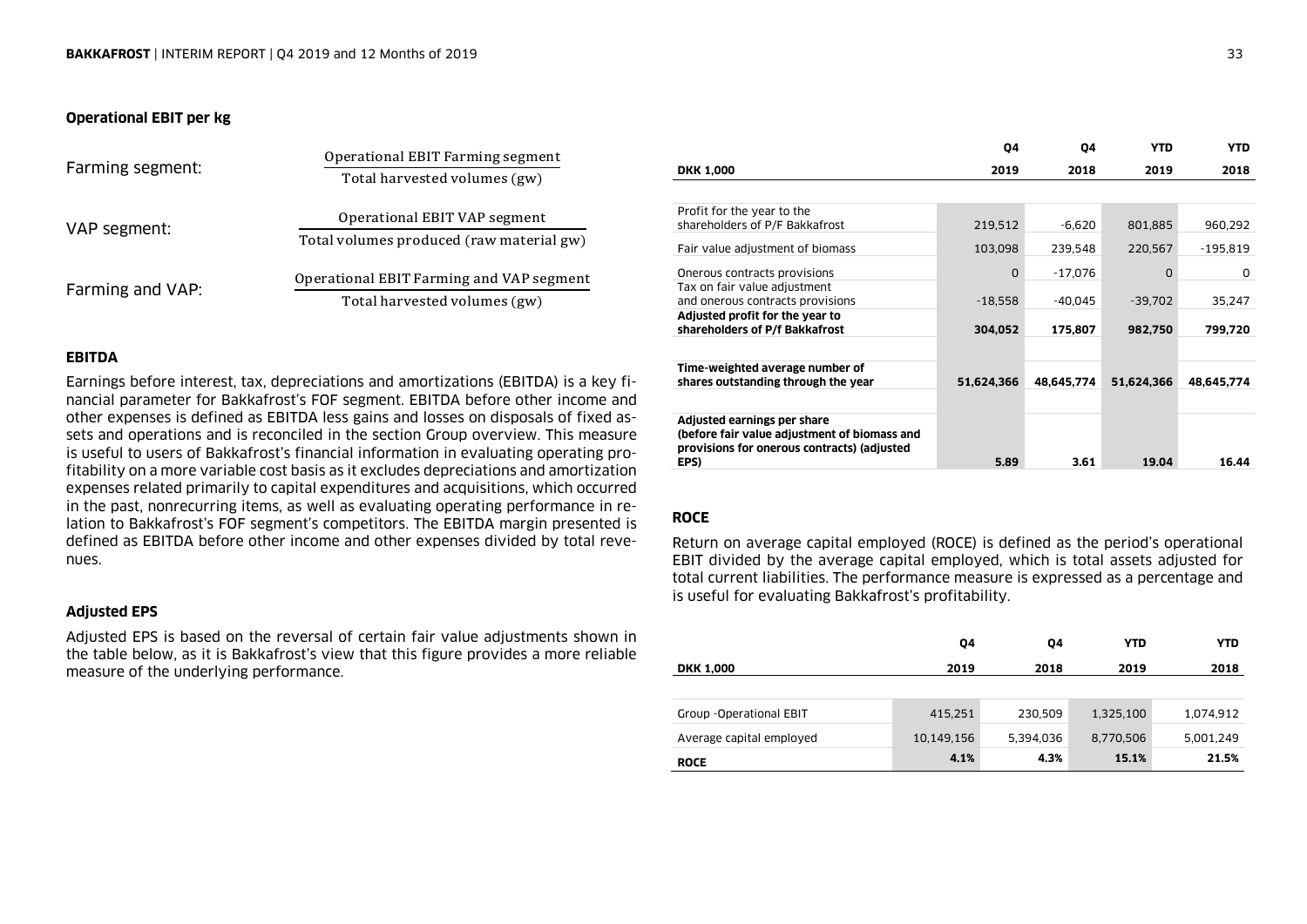### **Appendix 1 – Risk Factors**

### **Risks related to the Group's business and the industries in which it operates**

The Bakkafrost Group is exposed to a number of different risks, and risks will always be a natural part of our business activities. Risk management is therefore crucial, so that the risks Bakkafrost is exposed to, and the potential financial impact of these are reduced to an acceptable level.

Bakkafrost has general operational and business risks arising from the normal business activities in the value chain. In addition to the operational risks, Bakkafrost is exposed to markets and financial risks arising from the normal business activities in the value chain.

### **RISK MANAGEMENT STRUCTURE AND PROCESS**

The Board of Directors has the final responsibility for the risk management of the Group. The Board of Directors determines the framework for identifying and mitigating risks. The Audit Committee supervises the risk management.

The Group Management is responsible for the daily compliance with the risk management framework and the Group's daily risk management. The Group Management assesses the Group's main risks on an ongoing basis, based on weekly or monthly reporting from the organization on business activities, market development, technology etc. The ongoing risk assessment is followed up yearly with an extensive risk analysis for the whole Group. The risks are assessed and quantified and reported to the Group Management. The latest analysis of the Group's risks was in December 2019.

### **OPERATIONAL RISKS**

### **Farming**

One of the largest risk factors Bakkafrost is exposed to is the biological risk in the sea water grow-out stage. Examples of such risks are direct threats to the fish such as diseases, sea lice and algae blooms. Although comprehensive measures are put in place to mitigate negative impact arising from exposure to such threats, there is always a variation in key performance indicators such as mortality, growth, yield per smolt, price achievement versus reference prices, feed conversion ratio, costs of mechanical and medicinal treatment, and required fallowing time between generations for sites or larger geographic areas. The impact from being exposed to such risks can vary from minor cost variations to a complete wipe-out of the biomass in a vast geographic area. Due to exceptionally good mitigating measures in the Faroe Islands, outcome on key performance indicators has been attractive in recent years. In Scotland, however, the corresponding scores have generally been less attractive and have had a significantly higher volatility.

Although operational risks are, to a certain extent, reflected in budgets by means of estimates for mortality and the percentage of fish whose quality is downgraded in connection with primary processing, such risks might, if occurring, materially affect Bakkafrost's results and financial condition. Bakkafrost's operations can also be materially impacted by what is classified as normal operating risks, e.g. quality from suppliers and sub-suppliers, etc. The salmon farming industry is associated with a high level of biological risk, and Bakkafrost aims at reducing that risk through the entire production cycle by means of systematic groupwide biosecurity auditing.

#### **Mortality**

The farming industry in the Faroe Islands has in the last decade experienced a lower mortality rate than the rest of the farming industry. However, in 2017, 2018 and part of 2019, Bakkafrost experienced an increase in the mortality rate mainly due to a shift from medical to mechanical lice treatment. In Q4 2019, however, the mortality rate has decreased and is now back to the level prior to 2017. The increase in mortality in 2017, 2018 and part of 2019 demonstrates that changes in farming methods can have a significant impact on the mortality.

### **Price premium**

In recent years, Bakkafrost and SSC have had a higher price achievement, comparing to reference prices. This price premium is based on, amongst other things, brand, salmon quality and sizes. This price premium can only be obtained if Bakkafrost as a Group also in the future will be able to differentiate from the rest of the farming industry. Bakkafrost Group strives to maintain this position in the market.

### **Storms**

The growth rate of farmed salmon depends, among other things, on weather conditions. Unexpected warm or cold temperatures can have a significant negative impact on growth rates and feed consumption. Bakkafrost operates at sea under sometimes challenging conditions. This can result in incidents or necessary measures that may have significant cost implications, e.g. unexpected maintenance/repairs or escaped fish, even if Bakkafrost is continually working on reducing risks using experience with equipment, location and operational organization.

### **Disease**

Operation of fish farming facilities involves considerable risk with regard to diseases. In the case of an outbreak of disease, Bakkafrost will, in addition to the direct loss of fish, incur substantial costs in the form of premature harvesting, loss of quality of harvested fish and subsequent periodic reduced production capacity. Examples of diseases being prevalent in the Faroe Islands in recent years are Amoebic gill disease (AGD), Bacterial kidney disease (BKD), Infectious salmon anaemia (ISA), Cardiomyopathy syndrome (CMS) and Heart and skeletal muscle inflammation (HSMI). Corresponding diseases prevalent in Scotland are in addition to above Pancreas disease (PD) as an example.

### **Escapes**

Bakkafrost has a zero tolerance for escape of farmed salmon. However, the Company operate a large number of sea water sites, each of which are exposed to risks linked to bad weather, handling of fish, changing of nets, operations of workboats and well boats, predators etc. Escapes normally occur as a result of equipment failure or mistakes made by the personnel. The direct financial exposure to escapes is moderate due to the geographic diversification of the sites. The indirect effects such as spread of diseases, negative impact on wild salmon, governmental penalties and negative publicity are hard to quantify for the accounts of Bakkafrost and for the society as a whole. Procedures, quality assurance systems and new technological solutions are important elements to mitigate the risk of escapes.

### **Deformities**

As the aquaculture industry has evolved and developed, the biological limits for how fast fish can grow have also been challenged. As with all other forms of intensive food production, a number of production-related disorders arise, i.e. disorders caused by intensive farming methods.

As a rule, such disorders appear infrequently, but certain populations can be severely affected. The most important production-related disorders relate to physical deformities and cataracts. These invariably cause financial loss by way of reduced growth and inferior health, reduced quality on harvesting and damage to the industry's reputation.

### **Cyber security**

With the increased use of technologies such as the internet to conduct business, the Group, service providers to the Group and Oslo Børs are susceptible to operational, information security and related "cyber" risks both directly and indirectly, which could result in material adverse consequences for the Group and the shareholders, such as causing disruptions and impacting business operations, potentially resulting in financial losses. Unlike many other types of risks faced by the Group, these risks are typically not covered by any insurance. In general, cyber incidents can result from deliberate attacks or unintentional events. Cyber incidents include, but are not limited to, gaining unauthorized access to digital systems (e.g., through "hacking" or malicious software coding) for purposes of misappropriating assets or sensitive information, corrupting data, or causing operational disruption. Cyber-attacks may also be carried out in a manner that does not require gaining unauthorized access, such as causing denial-of-service attacks on websites (i.e., efforts to make network services unavailable to intended users). In recent periods examples have shown that large industrial groups can be subject to complete shutdowns as result of cyber-attacks. For Bakkafrost, such incident would require personnel to apply manual back-up systems to the extent possible. The most exposed area of the Company's value chain in case of cyber-attacks is processing and sales. For shorter periods of time, harvestable fish can be held in sea water sites pending a solution to such negative event, which would imply a delay in profits and cash flows.

### **Fishmeal, fish oil and fish feed**

The production of fishmeal, fish oil and fish feed follow established methods with automated and controlled processes. As self-sufficient operator of fishmeal, fish oil and fish feed, Bakkafrost is exposed to certain risks which may require purchase of fish feed from a third party. For example, Bakkafrost is vulnerable to food safety incidents, downtime and possible insufficient supply of raw material input. Unexpected shortfalls in raw material due to limited catch volumes or limited delivery or purchase of fish or supply of substitutes could affect the volumes produced in the factory. This may result in incidents or necessary measures that may have significant cost implications. Bakkafrost is continually working on reducing risks. The Company's fishmeal, fish oil and fish feed department at Havsbrún's facilities is located in the Faroe Islands, in which case the Company's business could be materially adversely affected directly from any trade restrictions, or indirectly through restrictions on ocean harvests or quotas. Although any salmon farmer being a net buyer of fish feed is also indirectly exposed to the same risk factors, this risk is normally mitigated contractually through replacement obligations from a third party.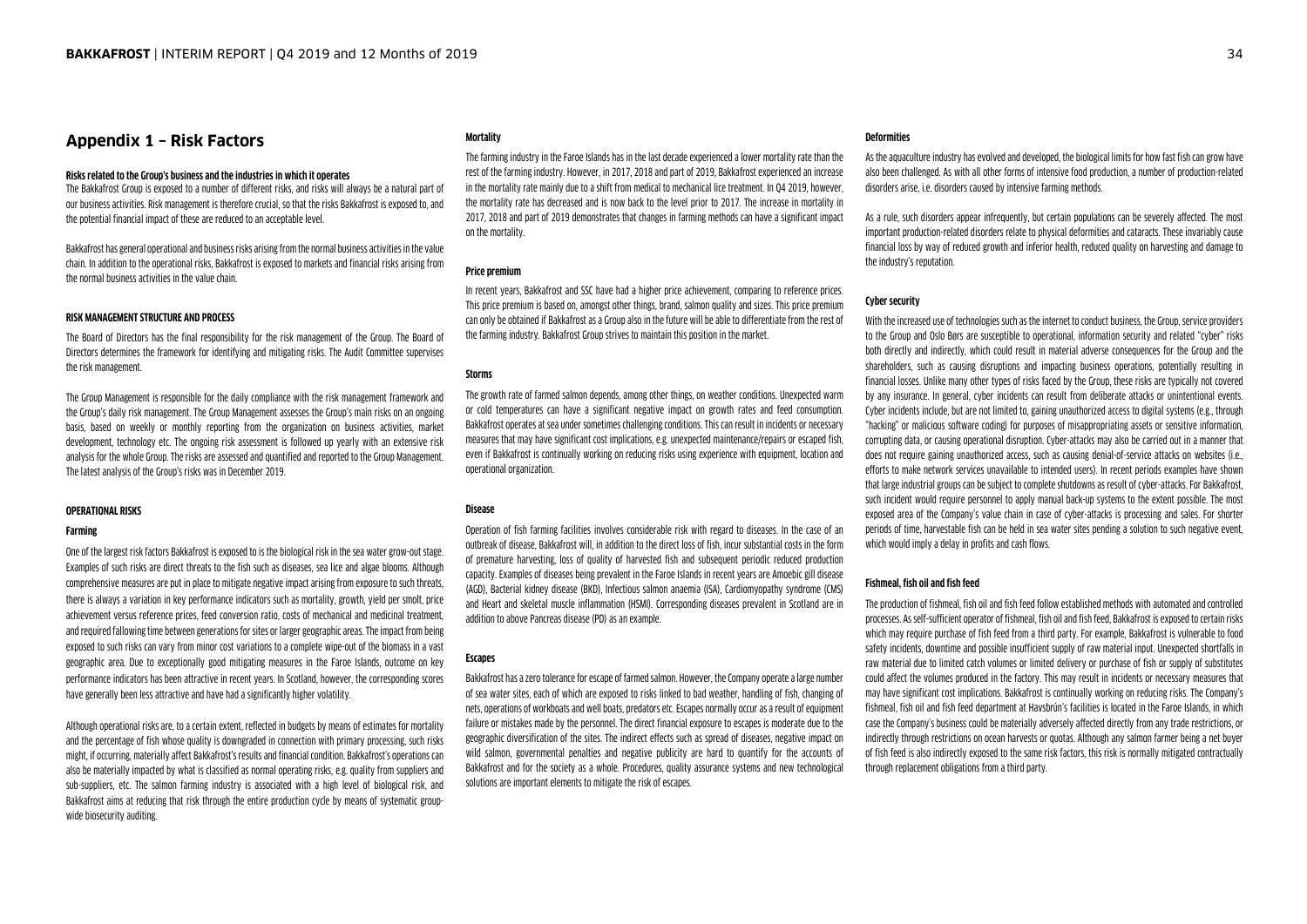#### **Feed contaminants**

Feed may, through its use of different types of raw materials and ingredients and through its production processes, be exposed to contamination by a number of undesirable substances. Most contaminants are accumulated in organisms, such as marine wild catch used to produce fishmeal and fish oil. These contaminants are deposited into the organism's fat, and the concentration is greater the higher up the food chain. Authorities set maximum allowable levels for the most important contaminants. These limits are continuously monitored by the authorities and may be altered. There is also the possibility of "new" contaminants being added periodically to the list.

Generally, contamination may occur either accidentally or deliberately through malicious product tampering. Such contamination has the potential to affect the environment, fish health and/or food safety, with a potential negative impact on the public's confidence in eating salmon. Any of these events could have a negative impact on Bakkafrost's operating result and financial condition. Future legislation may increase the risk of non-compliance and the cost of ensuring compliance. The reputation risk associated with noncompliance may be significant even if there is no impact on the environment, fish health or food safety.

The Company´s feed department, Havsbrún, operates a number of controls to reduce the risk of contamination. Examples of measures and controls, included in HACCP and ISO procedures, include supplier audits and supplier specifications of raw materials, targeted sourcing of raw materials, regular raw material and finished feed quality control analyses, procedures for cleaning of fish oils, etc. and strict plant security procedures. The risks, however, can never be completely eliminated.

Contaminants that may be a risk for fish feed include, but are not limited to, organic contaminants such as dioxins and DL-PCBs, mycotoxins, pesticides, antioxidants such as Ethoxyquin and BHT, brominated flame retardants and bacterial contamination and inorganic contaminants such as lead, mercury, arsenic and cadmium.

Even though all tests show that the levels of pollutants in the Bakkafrost salmon are well within the safety limits, imposed by e.g. the European Union, Bakkafrost has from early 2015 cleaned the fish oil used for Bakkafrost's salmon feed for DL-PCBs and other pollutants, and since early 2018, the antioxidant, Ethoxyquin, has been replaced with natural antioxidant.

The feed may also, through accidents or tampering, be contaminated by other inorganic substances such as mineral oil, physical objects, etc. Several substances in addition to the list above are being monitored.

### **Regulatory**

Regulatory impositions due to environmental or animal welfare concerns may materially impact the Company's operations and financial condition. The Company emphasises to organize its operations so that the risk for unexpected measures is reduced, but there will always be a latent risk that the regulatory authorities will impose restrictions and/or sudden changes in the industry framework. Salmon farming is regulated by licenses. The Group have good dialogue with the Faroese and Scottish authorities regarding the prerequisites and restrictions that are connected to a farming license. In Scotland, all licences and consents, policies and regulations as overseen by the Scottish Environment Protection Agency (SEPA). The Faroese authorities may withdraw licences for fish farming operations if substantial preconditions have been changed since the licence was issued, or if the licence goes against overall development plans and protective measures, or if the licensee breaches the conditions set in connection with the issuance of the licence. The licence may also be withdrawn, if the company breaches the rule on maximum ownership of licenses, or if the company does not use the licence. The licence may also be withdrawn, if the environmental licence of the company is repealed. In the Faroese Islands, a salmon farming licence is issued for a period of 12 years from the date of issue. The Faroese government may prolong the licence period. If the company fulfils the

conditions in the license and if a continuation of the activities is not contrary to overall development plans, which have been adopted, it must be assumed (but there can be no assurance) that the company has a legal claim to have the license period prolonged. Under the Act on Environmental Protection and under existing practice, the relevant environmental authorities may demand a reduction in the stocking of fry compared to the last stocking, in case examinations of the seabed or other environmental studies show, that pollution of the environment exceeds certain specified limits. The Faroese environment has become the subject of increasing attention and publicity in relation to aquafarming, and therefore it can be expected that the rules on this area may become stricter or that existing practice will become stricter.

#### **IT**

IT-related risks have increased in recent years, as IT has become more integrated in Bakkafrost's operations. Therefore, breakdown of Bakkafrost's control systems and administrative systems will have negative effect on Bakkafrost's operations. The IT risks are assessed continuously, based on the importance of a potential event for Bakkafrost operations and the likelihood that the event may occur.

### **MARKET RISKS**

### **Price on farmed salmon**

The Company's financial position and future development depend to a considerable extent on the price of farmed salmon, which has historically been subject to substantial fluctuations. Farmed salmon is a commodity, and it is therefore reasonable to assume that the market price will continue to follow a cyclical pattern. The balance between the total supply and demand for farmed salmon is a key parameter.

### **Price on fishmeal and fish oil**

Bakkafrost's financial position and future development depend to some extent on the price of fishmeal and fish oil, which have historically been subject to substantial fluctuations. Fishmeal and fish oil are commodities, and it is therefore reasonable to assume that the market price will continue to follow a cyclical pattern. The balance between the total supply and demand for fishmeal and fish oil is a key parameter. Decreased supply may cause prices to increase. This could in turn have an impact on the company's profitability and cash position.

#### **Price on fish feed**

Feed costs account for a significant proportion of the total production costs within the salmon farming segment, and fluctuations in feed prices could therefore have a major impact on profitability. Feed prices are affected by both the global market for fishmeal and marine/animal/vegetable oils, and the feed industry is dominated by a small number of large, global producers.

Natural limitations in the marine resource base could lead to global shortages of fishmeal and fish oil for the fish feed production. The feed producers have come a long way, however, in their efforts to replace some of the marine based input factors with vegetable raw materials. Furthermore, the production of fish feed is an integrated part in Bakkafrost's value chain and thus reducing this risk.

### **FINANCIAL RISKS**

Bakkafrost seeks to manage financial risks through operational measures or (where such measures are not available) through the use of financial derivatives. A policy on the management of these risks has been approved by the Board of Directors.

The follow-up of internal procedures associated with financial reporting is undertaken as part of the management's day-to-day supervision and the process owners' follow-up. Please refer to Note 4.1 in the Annual Accounts 2018 for additional information.

#### **Foreign exchange risk**

Bakkafrost trades in the world market for farmed salmonids. The revenues and accounts receivables are predominantly denominated in DKK, EUR, USD and GBP, but to some small extent also in other foreign currencies. On the other hand, purchases of raw materials etc. are predominantly denominated in DKK, which has a relatively stable rate compared to EUR. Therefore, Bakkafrost has some natural hedging. For those currencies not fully hedged, fluctuations in foreign exchange rates present a financial risk to Bakkafrost.

The Company's financing is bank financing and is in EUR and GBP, but Bakkafrost has the possibility to finance in other currencies. In connection with some material investments, Bakkafrost is in some degree exposed to NOK, GBP, USD and EUR. SSCs main transaction currency is GBP, which is also the main currency for the majority of contracted revenues. Traded and export sales can be denominated in other currencies, the most significant of which is EUR. SSC uses forward currency contracts to manage its exposure to currency fluctuations arising from these transactions. The SSC is financed exclusively in sterling. As exports continue to become an increasingly significant source of revenue for the Group, the Board will continue to adapt its currency hedging strategy.

### **Credit risk**

The risk that counterparties do not have the financial strength to meet their obligations is considered relatively low, since losses due to bad debts historically have been small. Bakkafrost has guidelines to ensure that sales are made only to customers that have not previously had payment problems and that outstanding balances do not exceed fixed credit limits. The majority part of the total accounts receivables is insured. As not all receivables are insured, Bakkafrost must accept a certain risk element in accounts receivables.

The main credit risk on the date of the statement of financial position regards Bakkafrost's receivables portfolio.

#### **Liquidity risk**

Liquidity risk is the risk that Bakkafrost will not be able to meet its financial obligations as they fall due. Liquidity risk is managed by maintaining a flexible financial structure, which is secured by means of established borrowing facilities. Bakkafrost's objective is to have sufficient cash, cash equivalents or medium-term credit facilities to meet its borrowing requirement in the short term. Unused credit facilities and terms are described in Note 4.1 in the Annual Accounts 2018.

#### **Capital structure and equity**

The prime objective of Bakkafrost's capital management is to ensure that it maintains a good credit rating to achieve favourable borrowing terms. By ensuring a good debt-to-equity ratio, Bakkafrost will support its business operations. Bakkafrost manages and makes changes to its capital structure in response to an ongoing assessment of financial conditions under which the business operates and its short- and mediumterm outlook, including any adjustment in dividend pay-outs, buyback of own shares, capital reduction or issue of new shares.